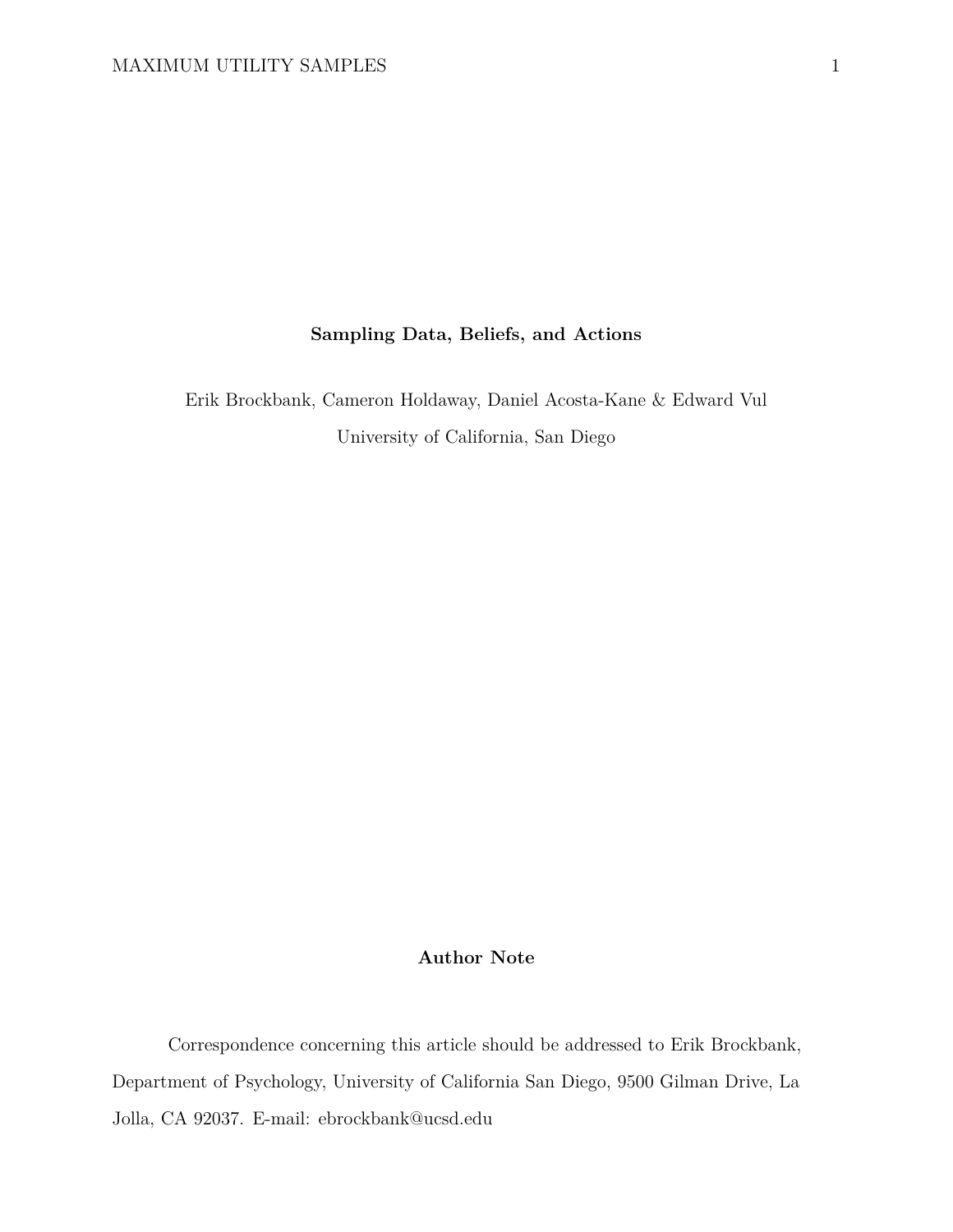### **Abstract**

Sampling—using a stochastically drawn subset of possibilities—has been at the core of many influential modeling frameworks of human decision making for the last half century. Although these frameworks all refer to their core operation as "sampling," they differ dramatically in the behaviors and inferences they aim to account for. Here we review this landscape of sampling models under a unified expected utility framework which treats diverse sampling accounts as approximating different terms in the expected utility calculation. We show that a broad range of sample-based models in psychology are built around sampled *data*, *beliefs*, or *actions* and can therefore support downstream expected utility maximization. To compare these models on even footing, our review focuses on how the *number of samples* and the *sample distribution* differ within each element of the expected utility calculation. This integrated summary allows us to identify opportunities for fruitful cross-pollination across sampling domains, and to highlight outstanding challenges for accounts that might aim to integrate these disparate models.

*Keywords:* sampling, data, beliefs, actions, expected utility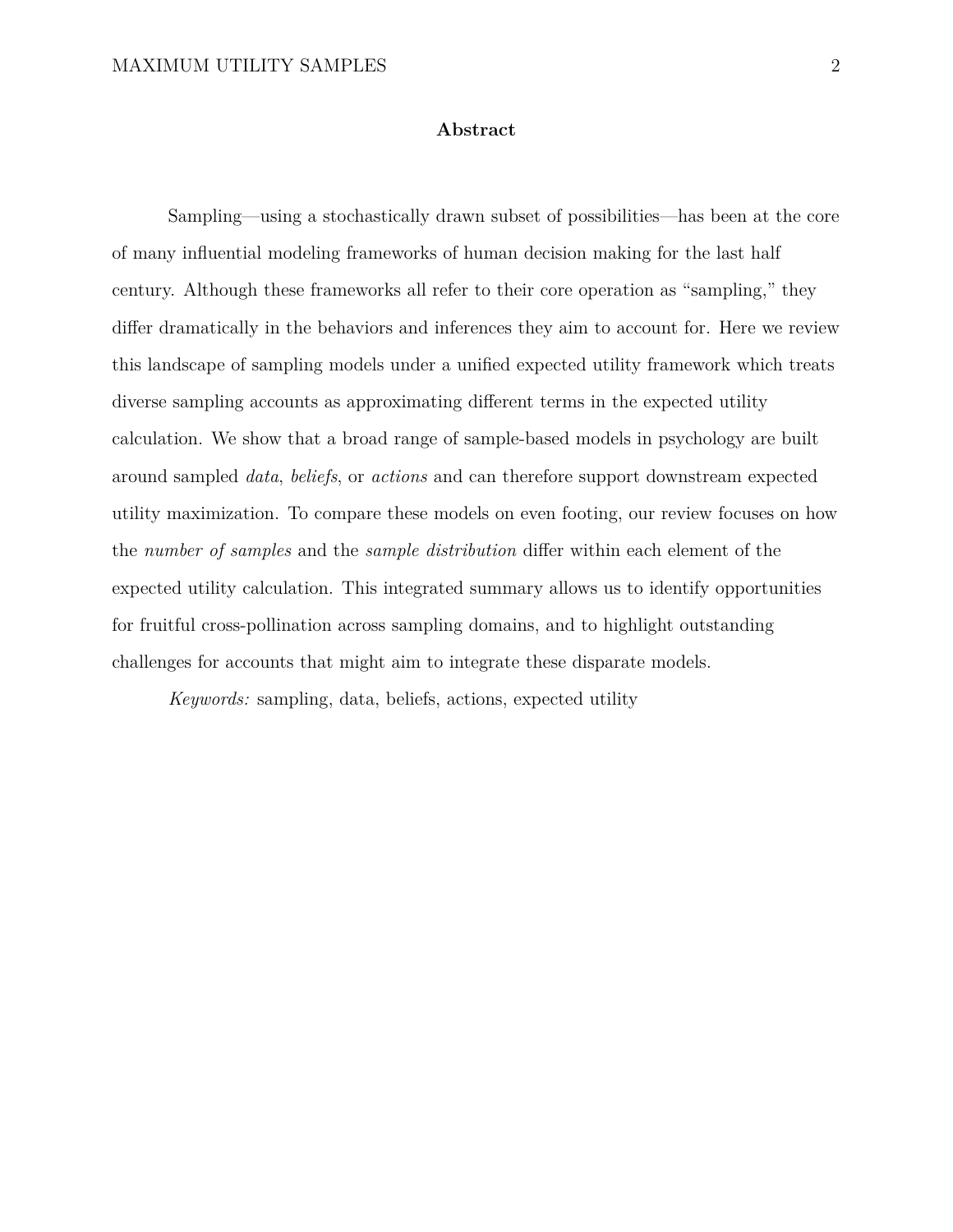### **Sampling Data, Beliefs, and Actions**

### **Introduction**

This volume tackles the ambitious challenge of reviewing the heterogeneous set of results, phenomena, accounts, and models that fall under the banner of sampling in judgment and decision making. These accounts address different domains of behavior, in different contexts, with different constraints, yet the reliance on "sampling" suggests that they share some central properties. In this chapter we aim to provide an organizing framework for a sample of this literature, to highlight the conceptual differences and the core similarities across domains.

What do sampling accounts have in common? Indeed, what constitutes a "sampling" account of human behavior? In all cases, sampling accounts posit that people perform some calculation using a small *subset* of all the values that are relevant for the calculation. This subset is often generated through stochastic processes over which the person may not have full control. In recent years, the use of sampling as a mechanism to explain various forms of inference and decision making has spread across broad domains of psychology. The most familiar type of sampling account is concerned with *observations* of the world (Fiedler & Juslin, [2006\)](#page-40-0). These accounts are motivated by the similarity between what a statistician must do to draw inferences from limited data, and what individual humans must do to act based on noisy, sparse observations of their environment. These accounts formalize the notion that the world is far larger, more complicated, and more dynamic than any one person can apprehend. Consequently, people must act based on a small subset of observations—a sample—rather than a complete snapshot of the world state. Though initially developed to explain inferences about perception and the physical state of the world (Braddick, [1974\)](#page-38-0), these models have been applied to a range of more abstract inferences about social structure and the behavior of others (Fiedler, [2000\)](#page-40-1). However, sampling has also been proposed as a modeling framework for the *computations* that people undertake to revise their beliefs, or to generate predictions, about the state of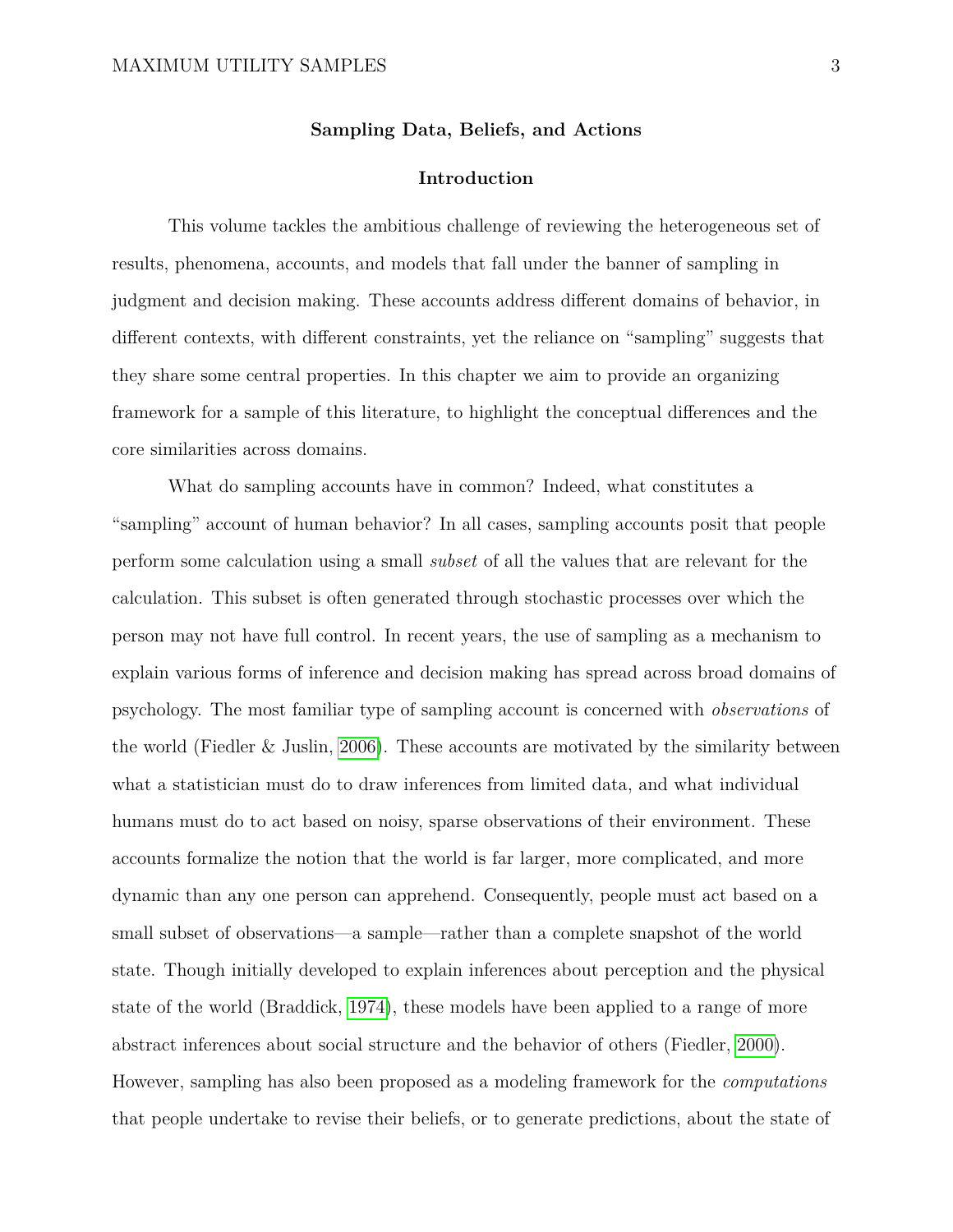the world (Griffiths et al., [2012\)](#page-41-0). On this view, human beliefs are probability distributions over possible states of the world, and prior beliefs are updated in light of new data via Bayes' rule to form posterior beliefs. This belief updating is usually analytically intractable and in applied settings is often approximated via Monte Carlo methods that draw samples from the posterior (Doucet et al., [2001\)](#page-39-0). Work in this space has proposed that similar strategies are adopted by the brain; beliefs about world states are represented as finite sets of samples. More recently, sampling has also been postulated as a strategy for choosing actions (Phillips et al., [2019\)](#page-45-0). Under these accounts, the set of possible actions is impossibly large, so choosing the best one cannot be accomplished by evaluating the prospective quality of *all* actions. Instead, we sample a subset of actions to consider and evaluate, then pick the best action from among those sampled. Far from being a comprehensive overview, these examples illustrate the wide reach that sampling has attained in computational models of decision making; the additional role attributed to samples from memory for instance (Nosofsky & Palmeri, [1997\)](#page-44-0) broadens the purview of sampling accounts even further.

Given this diversity of sampling models in the literature and the range of research goals they support, we might ask whether it's helpful to view them as members of a coherent class of "sampling accounts" at all. Would we be better off instead choosing distinct terms for each, to avoid confusion? The premise of this chapter is that a unified review of these accounts will not only help disentangle their differences, but can also provide structure for considering their commonalities and identifying opportunities for cross-pollinating research ideas across fields. We propose that these different sampling accounts are all approximating different components of expected utility maximization: *data*, *beliefs*, and *actions*. We review a broad swath of sampling literature within this framework and show how describing sampling accounts as approximating specific components of expected utility clarifies how they are related and poses novel questions and comparison points for seemingly distinct areas of research. We close by highlighting opportunities for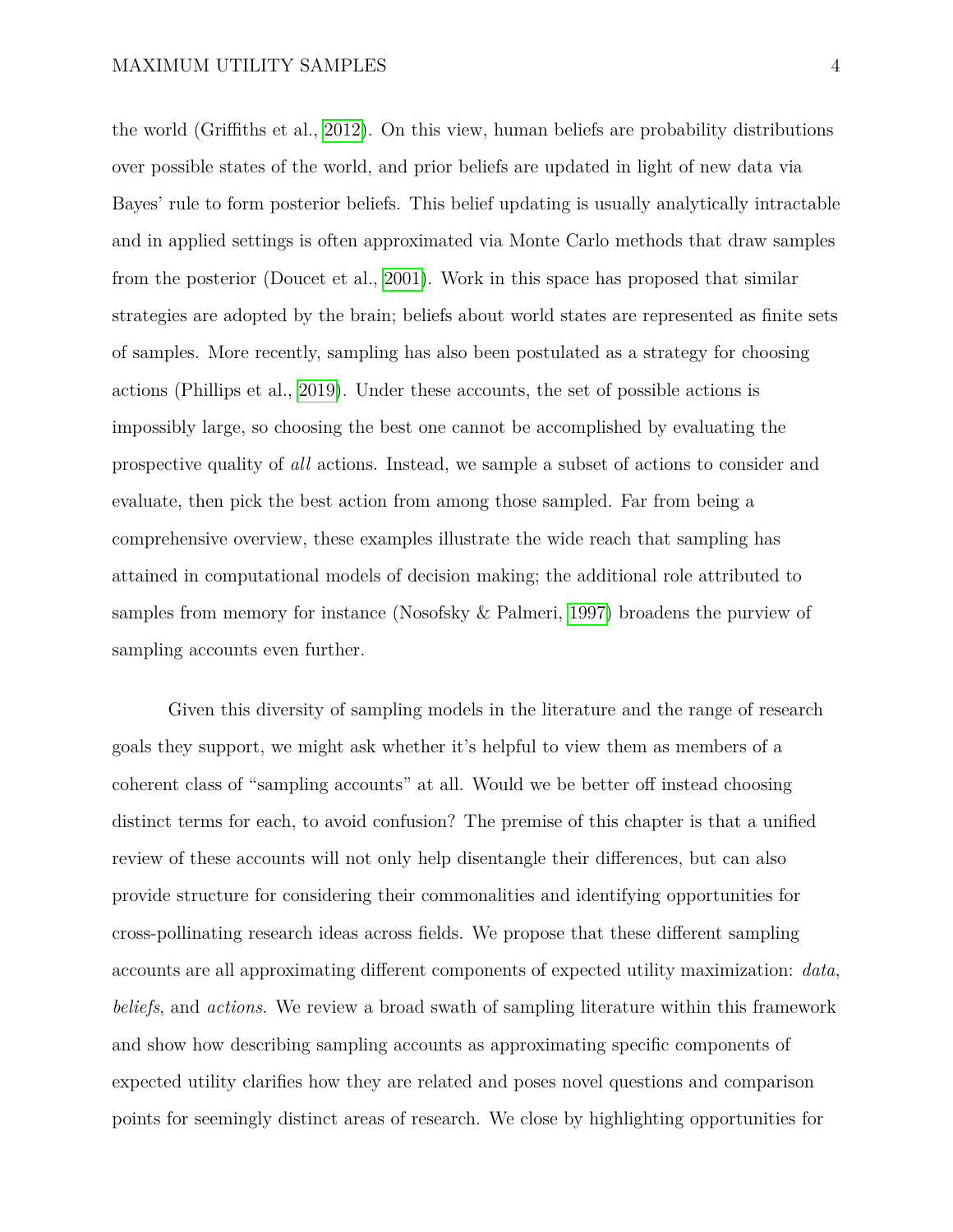synthesis across sampling domains and outlining challenges that arise in light of the fact that in real-world decisions, all of these components must be sampled together.

### **Expected utility framework**

We propose that most sampling accounts can be best understood in the context of choosing an action to maximize expected utility. The computations necessary to pick an action that maximizes expected utility require combining *data*, marginalizing *beliefs*, and optimizing over *actions*. Within this framework, existing sampling accounts describe the consequences of using small subsets of alternatives to approximate each of these operations.

### **Sampling to approximate expected utility**

.

Many of our everyday decisions revolve around choosing the best action in a given situation. *What will we wear to a friend's party in the evening and what should we bring? What will be the best route to drive there? How long should we stay?* All of these decisions involve selecting an ideal course of action from among many. How do people evaluate their choices and ultimately settle on one? We start with the expected utility hypothesis, the assumption that for an intelligent agent, the best choice  $(A^*)$  is the action that yields the largest expected utility  $(U(\cdot))$ .

$$
A^* = \arg\max_{A} \mathbb{E}[U(A)] \tag{1}
$$

This formulation, though intuitive, is ultimately a crude decision making policy because it disregards context-dependent variation in action outcomes. For intelligent behavior, we would expect the payoffs of actions to vary as a function of context, as indicated to the agent by observed data (*x*).

<span id="page-4-0"></span>
$$
A^* = \arg\max_{A} \mathbb{E}[U(A \mid x)] \tag{2}
$$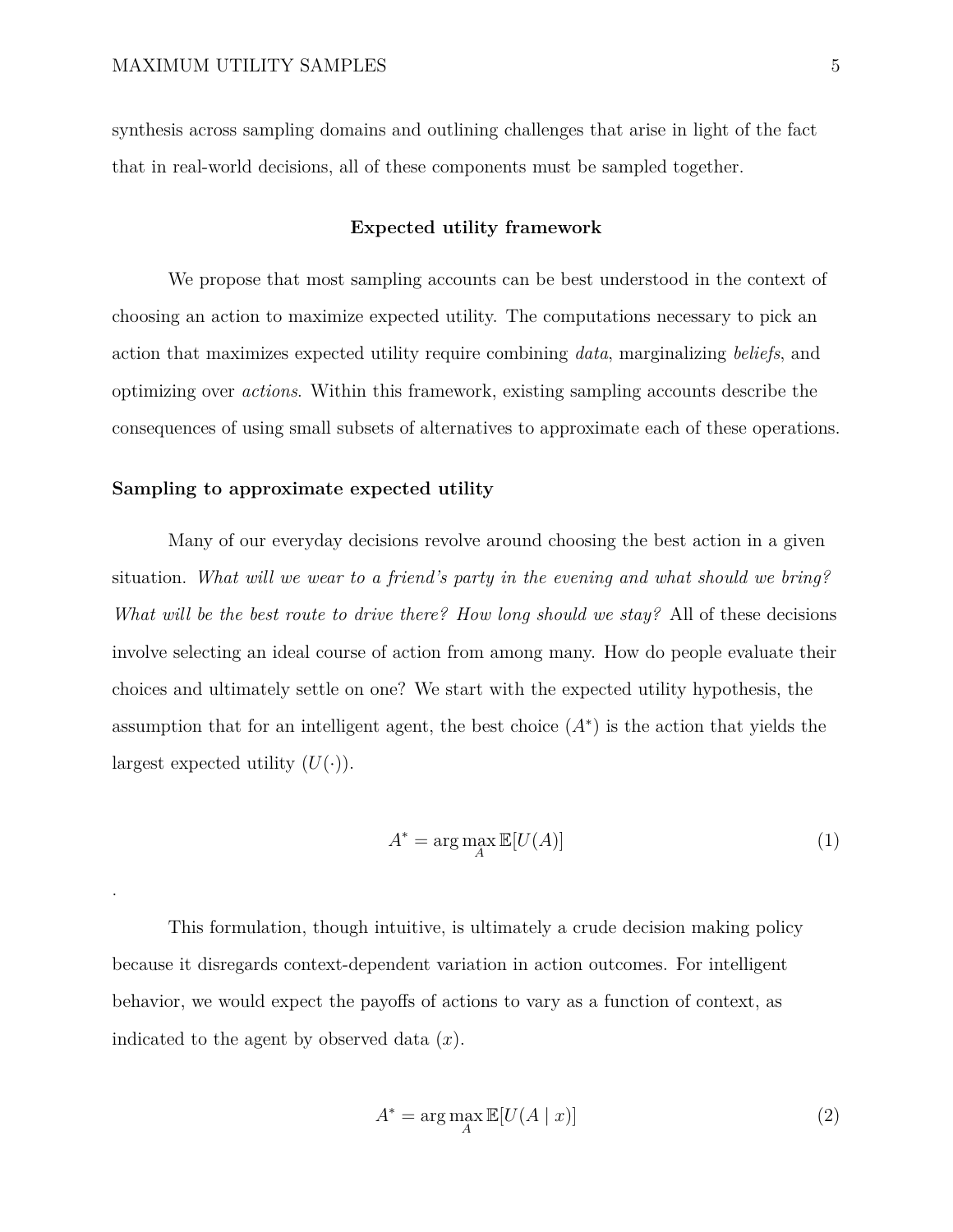.

.

In this richer formulation, utilities associated with actions vary based on observed data; we *condition* on the data *x* to yield different predicted action outcomes. Expected utility in Equation [2](#page-4-0) is equivalent to the Q-function in reinforcement learning (Watkins & Dayan, [1992\)](#page-46-0), associating payoffs with specific action-context combinations. While equating context with observed data is sufficient in settings with simple, unambiguous observations, in more realistic settings where observations are complex and noisy, it is more parsimonious to consider payoffs to be contingent on a latent state (*s*), rather than the data directly. Under this formulation, the utility function abstracts away from data, considering utility to be a property of an action in a state. Uncertainty arises from ambiguity about what state the agent is in.

<span id="page-5-0"></span>
$$
A^* = \arg\max_{A} \sum_{s} U(A; s) P(s \mid x)
$$
\n(3)

Equation [3](#page-5-0) emphasizes the different roles that data  $(x)$ , beliefs  $(P(s))$ , and actions (*A*) play in decision making: We *optimize* over actions (arg max*A*), we take an expectation, or *marginalize*, over beliefs  $(\sum_{s} f(s)P(s))$ , and we *condition* on data  $(P(s \mid x))$ .<sup>[1](#page-5-1)</sup> Choosing an action that maximizes expected utility requires that an agent perform all of these calculations in order to decide what to do. Given an infinite number of available actions and possible states of the world, these calculations are computationally intractable in their general formulation. Thus, human behavior is typically seen as approximating the expected utility maximization described in Equation [3](#page-5-0) (S. Gershman et al., [2015\)](#page-40-2).

<span id="page-5-1"></span>Broadly, sample-based accounts of behavior and decision making propose that when <sup>1</sup> We rely on this simple formulation throughout the paper. However, a more thorough model-based view of utility would rewrite  $U(A; s)$  based on state transitions arising from actions:  $U(A; s) = \sum_{s'} U(s')P(s' | A, s)$ . This ascribes utilities to particular states, rather than state-action combinations, and has the advantage of clarifying the role of *predictive* beliefs—beliefs not just about the current state  $(s)$ , but also about future states  $(s')$ . This formulation may be further expanded to consider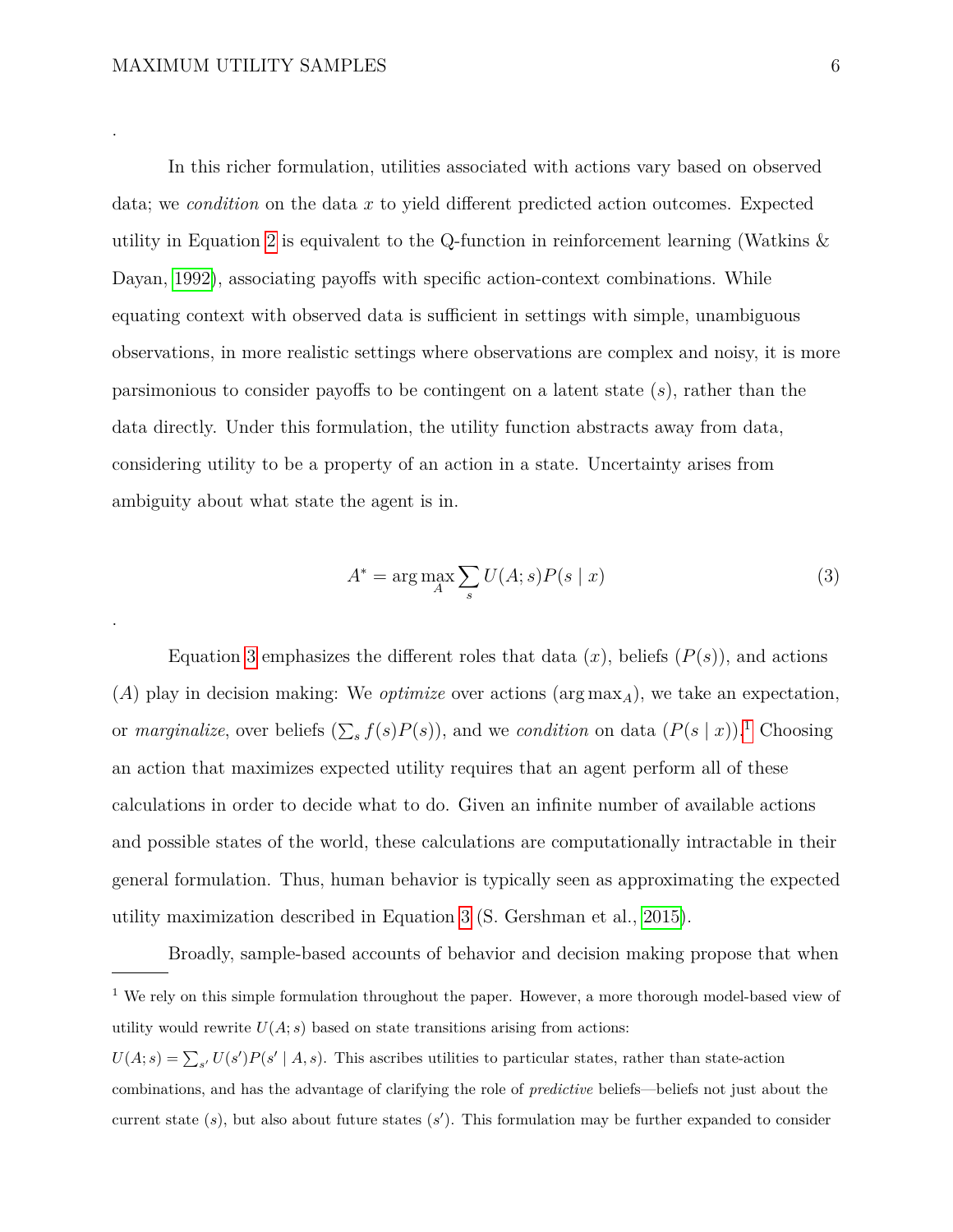solving problems which are intractable via brute force calculation, people rely on a limited set of samples to *approximate* the underlying calculation. This can be done for each of the operations in Equation [3](#page-5-0) described above. Instead of considering all the available information, people make decisions based on a sample of observations, acting as "intuitive statisticians" (Fiedler & Juslin, [2006\)](#page-40-0). Likewise, instead of considering the full probability distribution over states of the world, *Monte Carlo* methods (Robert & Casella, [2004\)](#page-45-1) demonstrate that one can consider a sample of possible states to achieve the same end. Finally, numerical optimization techniques show that a global optimum such as the best action in a given context may be found with high probability by considering a small subset of alternatives (Karnopp, [1963\)](#page-43-0). In this way, sample-based accounts offer an answer to the question of how people might maximize expected utility in their decisions; an approximate solution to Equation [3](#page-5-0) can be estimated using *samples* from the relevant distributions over data, beliefs, and actions without relying on the full underlying distributions. This approximation of classical expected utility (Von Neumann & Morgenstern, [1947\)](#page-46-1) contrasts somewhat with forms of *subjective* expected utility (Savage, [1954\)](#page-45-2) which argue that the perceived utility or probability of an outcome may be fundamentally distorted from the true underlying probability or value (a prominent example is the argument in *prospect theory* (Tversky & Kahneman, [1979\)](#page-46-2) that the utility curve for losses and gains is asymmetric). As we describe below, various distortions to the perceived probability or utility of an outcome can arise from the process of sampling data, beliefs, or actions, and some of these may lead to behavior that is consistent with prominent accounts like prospect theory. However, an approximation that distorts the true probability can be considered somewhat distinct from maintaining a high fidelity but asymmetric utility curve.

To illustrate this sample-based account of approximate expected utility

sequential decisions. The proposal in this chapter, that diverse sampling accounts support approximate expected utility maximization, applies equally to expanded versions of Equation [3,](#page-5-0) but for our purposes the version in Equation 3 is sufficient.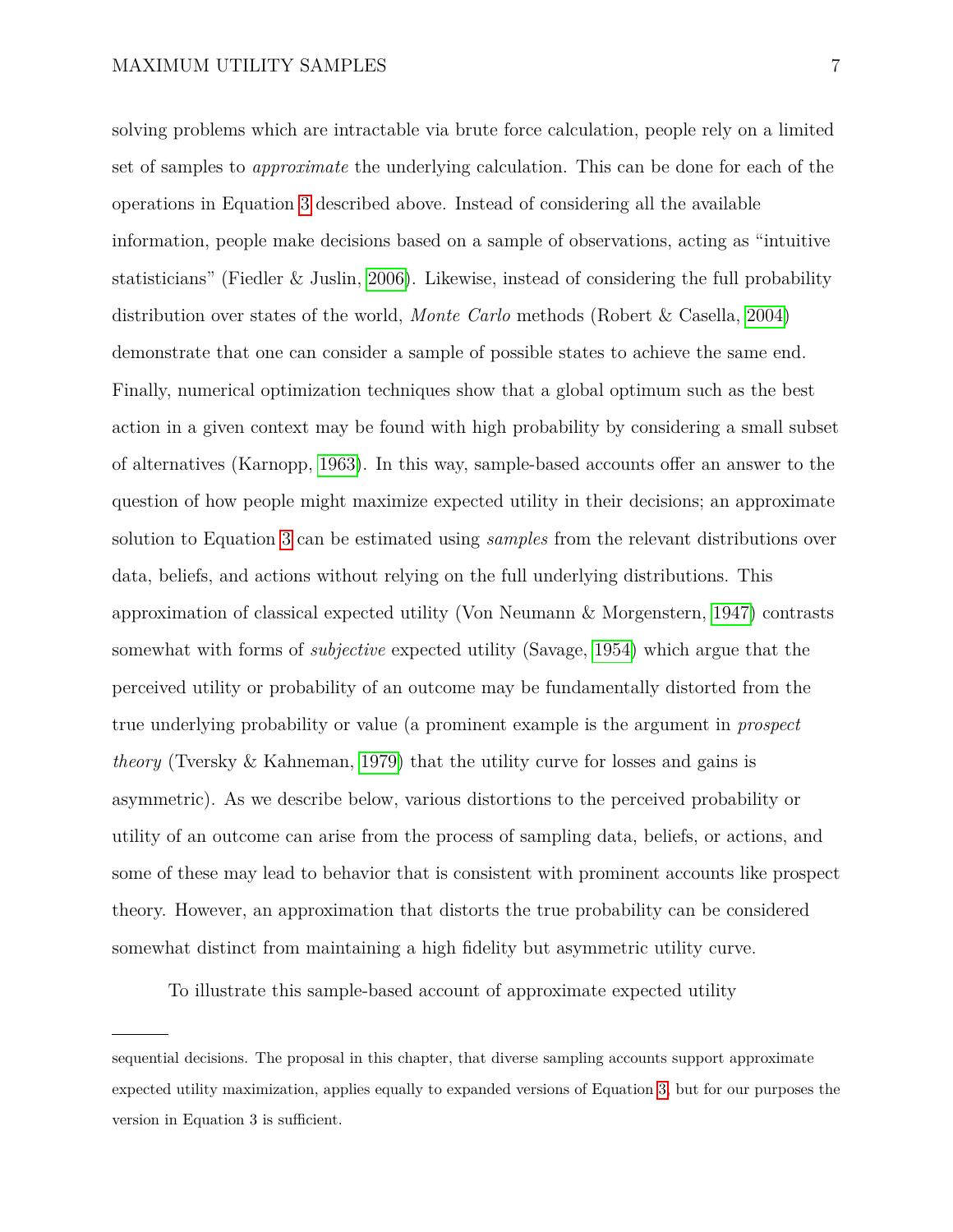maximization, imagine the familiar and sometimes daunting task of deciding what to wear to a party. Here, selecting the action that maximizes expected utility amounts to choosing the best outfit. A brute force solution would require examining every item of clothing that may already be available in one's closet, or which might be purchased in advance of the party. One must then calculate the expected utility of each combination of garments. However, we often opt for a simpler solution: sample a set of *actions*, i.e., candidate outfits from our wardrobe, and evaluate those. Formally, the arg max*<sup>A</sup>* in Equation [3](#page-5-0) is evaluated over a *sample* of actions in *A*. But here too, we face a challenge in calculating the expected utility of a given outfit because it will be impacted by incidental information about the state of the world, like what sort of party we are going to. To calculate the expected success of a candidate outfit, we would need to consider how well that outfit would be received in every conceivable party: a pool party or a drunken wake, a reception by an ambassador or a birthday party for a three-year old, etc. To calculate the expected utility of a given outfit, a rational agent must marginalize over all of these possible states weighted by their probability in light of all the information they have about the party in advance. Obviously, we do not do anything so thorough. In this case, we might begin by sampling *data* from the external world which supports our decision making: who else is going to this party? What does the invitation look like? Is it somebody's birthday? If it's outside, what will the weather be like? And how late will it go? These data samples are used to update *beliefs* about what kind of party we are attending, which impact the expected utility estimation. This means that the  $P(s | x)$  in Equation [3](#page-5-0) is evaluated based on only a sample of data points in *x*—we do not ask *all* of our friends whether they will be going, but just a few. Further, we do not then consider every possible belief we might have about the party. Instead, we consider just a few different prospective party environments, sampled with frequency proportional to their probability under  $P(s | x)$ . This set of samples is an approximate representation of  $P(s | x)$ , and allows us to estimate the expected value of an outfit without considering infinitely many party possibilities. This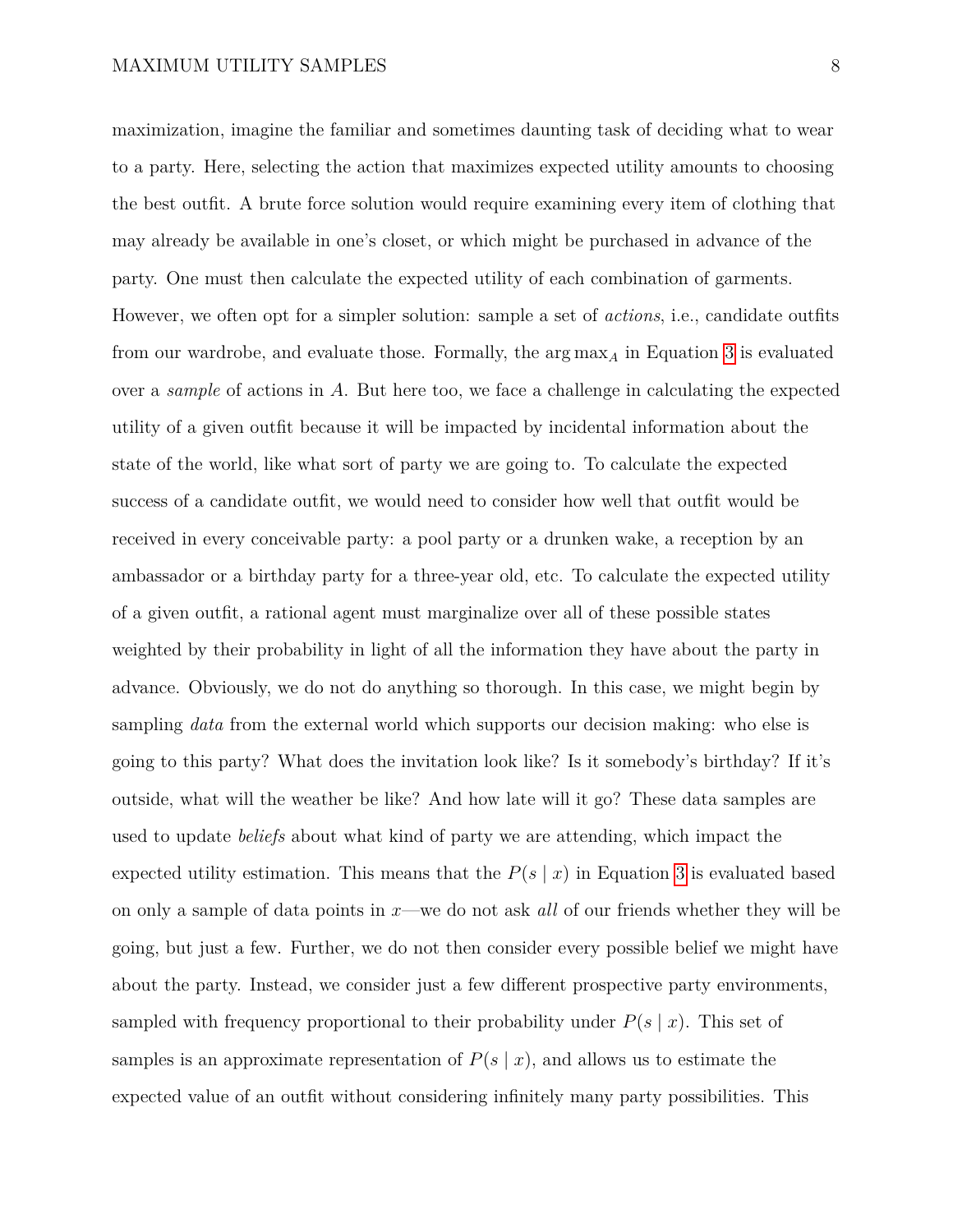makes our expected utility calculation in [\(3\)](#page-5-0) computationally much simpler. We choose the best of a subset of possible actions (outfits), based on its utility averaged over a subset of possible states (party environments), sampled according to their probability in light of a sample of relevant data (e.g., who is attending):  $A^* = \arg \max_{a \in A} \sum_{i=1}^n U(a; s_i)/n$ , where  $s_i \sim P(s \mid x)$ . This process is illustrated in Figure [1.](#page-9-0) Critically, decisions such as this are sometimes difficult when we choose to evaluate our options carefully, yet they are fairly commonplace[2](#page-8-0) and people, for the most part, do them well.

How do people regularly make such rich, sample-based inferences and what are the limitations in this ability? We propose that the many sampling accounts in the psychology literature offer insights into these questions when viewed within the context of sampling data, beliefs, and actions to maximize expected utility. This framework may not cleanly encompass *every sampling model* or example of sample-based inference in decision making, and some important classes of sampling models, such as sampling from memory, may be cross-cutting categories that play a role in multiple terms of the expected utility calculation. Nonetheless, we argue that framing a large swath of existing models and their contributions as supporting expected utility approximation provides both a unified perspective on sampling research, and, critically, a means of guiding future research in these areas: how can prior work on *data sampling* accounts inform *belief sampling* research? And what does the literature on belief sampling tell us about models of *action sampling*?

#### **Comparing sample-based accounts**

Though a diverse set of sample-based accounts might in theory be integrated under expected utility calculation as described above, comparing them with this lens is only useful if it provides novel insights or future research directions. However, evaluating the

<span id="page-8-0"></span><sup>&</sup>lt;sup>2</sup> This process may arise not just in one-off decisions but in repeated decisions or those made over a longer time frame. We thank a reviewer for pointing out that the iterative process of behavioral research itself relies on sampling data which approximates an underlying distribution, sampling beliefs about the data to formulate or refine hypotheses, and choosing from among sampled actions to pursue further inquiry.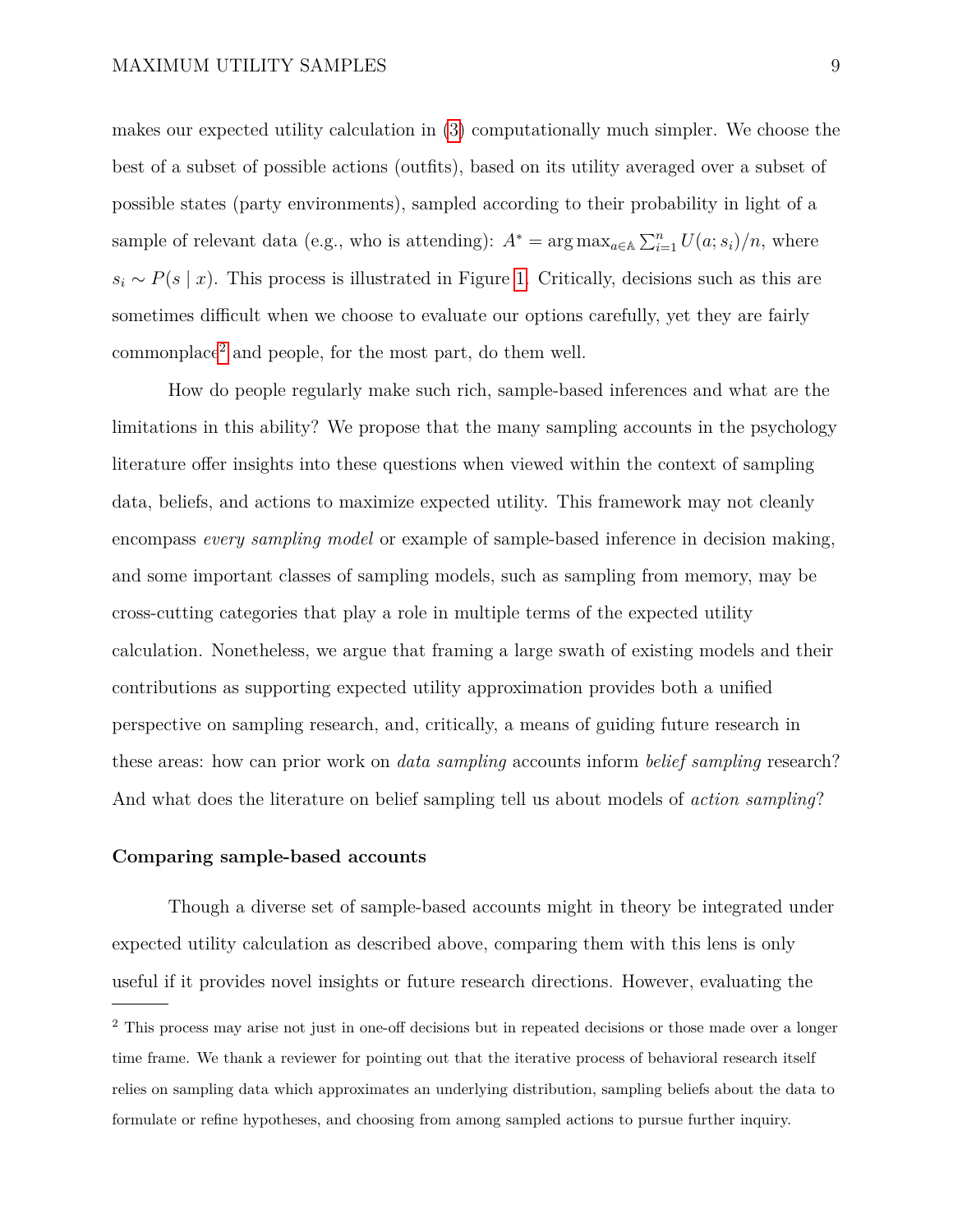<span id="page-9-0"></span>

*The expected utility framework for sample-based models in decision making, shown here for the decision about what to wear to a party. Left: when making decisions, we typically sample a subset of options from the infinite space of possible actions (A), e.g., a handful of possible outfits. Top right: actions are evaluated based on their utility averaged over possible world states, sampled according to the agent's beliefs (probabilities of states s), such as what kind of party it will be. Bottom right: beliefs are informed by data (x) sampled from the external world, such as what the weather will be like and what time the party is.*

shared constraints and challenges across different sampling domains is itself non-trivial. For one, because of the unique questions motivating each of these research traditions, these different types of sampling have largely been considered in isolation. Further, out of practical considerations, researchers studying data, belief, or action sampling mostly ignore the other variables to provide greater experimental control. For example, researchers interested in data sampling typically design tasks where state estimates are determined by the data (i.e., there is little role for priors or uncertainty arising from internal models), and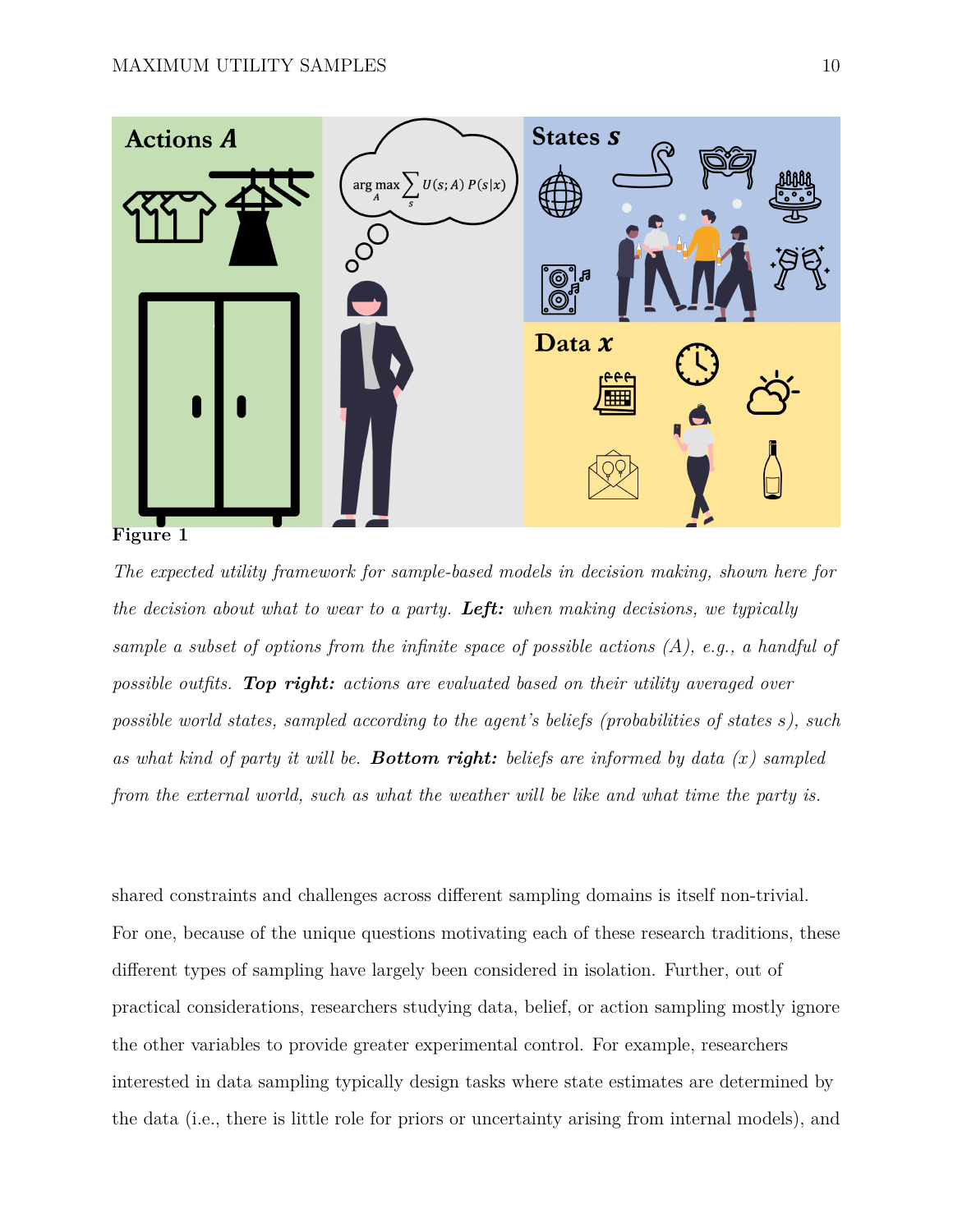where the set of available actions is small and explicitly provided. Consequently, all the behavioral variability may be attributed to the data sampling process and calculations about beliefs or actions may be safely ignored. Research on belief and action sampling place similar restrictions on the other facets of expected utility maximization so as to effectively isolate the component under study. This raises the question of how to compare these distinct sampling paradigms with the goal of integrating them into a more unified account of sampling in decision making. Can we view data, belief, and action sampling as solving the same kinds of problems or operating within similar constraints? Or are they better understood as solving sufficiently different problems that their similarities stop at the use of samples? If the latter is the case, the mere inclusion of these models in a broader expected utility paradigm offers little additional ability to compare them or make progress on one by appeal to the others.

We believe that models of data, belief, and action sampling face a number of similar constraints which allow them to be usefully compared, and the successes of one potentially applied to the others. The constraints they share, and the point of departure for comparing them in this chapter, draws on what we consider to be essential aspects of any sampling model. Critically, a sampling-based account of behavior is only useful insofar as it makes divergent predictions from what would be expected if people were not sampling but instead considering the full set of possible alternatives. For instance, action sampling is only interesting insofar as it predicts something different than considering all possible actions. Where sampling accounts make identical predictions as inference based on complete information, we may have little reason to prefer the sampling models. What then differentiates a sampling model from one based on complete *analytical* inference? We propose that nearly all sampling models can be compared along two key dimensions that distinguish their predictions from alternative accounts: the *number of samples* and the *sampling distribution*. These features are central to what it *means* to be a sampling account and, critically, form the basis of a sampling account's unique predictions in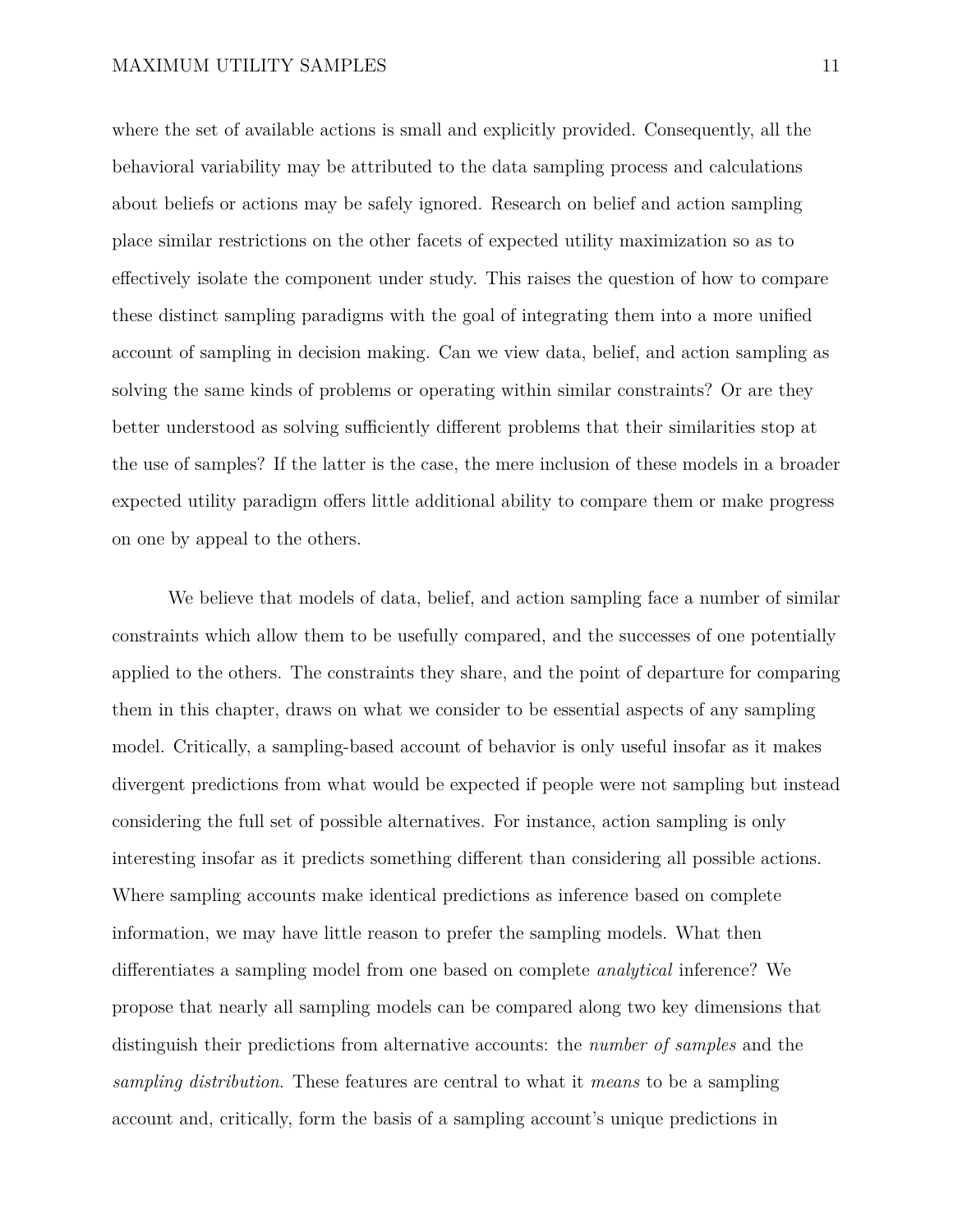decision making contexts.

Consider first the number of samples. Under all sampling accounts, if infinitely many samples are used, this is no different from relying on the full set of possibilities, so nothing is gained from postulating sampling. In contrast, when a decision maker relies on only a small number of samples, their inferences may be biased in various ways by the limits in their sampling. Therefore, the number of samples used, and the considerations that influence this, are central to the predictions that a sampling account offers. Here, we aim to show that how many samples are drawn and how this number is determined can be asked equally of data, belief, and action sampling models, and the answers provided by one can be useful for the others. Second, the *distribution generated* by sampling is similarly critical for a sampling account to make concrete predictions. Under optimal conditions, independent and identically distributed samples might lead to decisions consistent with use of the full distribution, in which case sampling models may not be identifiable. However, in many cases it is simply impossible to generate idealized samples, and whatever algorithms are used to obtain the samples will necessarily create some systematic deviation in the set of samples which will affect downstream behavior (Juni et al., [2016;](#page-42-0) Sanborn, [2017\)](#page-45-3). Further, even samples obtained optimally for one purpose are likely to yield systematic biases with respect to another goal (Fiedler, [2008\)](#page-40-3). For instance, when sampling in low-probability, high-stakes situations, one might either correctly estimate the probability of each outcome (by sampling according to probability), or correctly estimate the utility maximizing action payoffs (by sampling according to probability weighted by utility), but no adjustment strategy can allow both decisions to be unbiased using a small number of samples (Lieder, Griffiths, & Hsu, [2018;](#page-43-1) Vul et al., [2014\)](#page-46-3). Thus, the sample distribution, like the number of samples taken, is a critical feature of sampling models that determines the particular ways in which sample-based decisions deviate from optimal behavior.

Given the fundamental role that the *number of samples* and the *sample distribution* play in sample-based models, we use these two characteristics as a basis for reviewing data,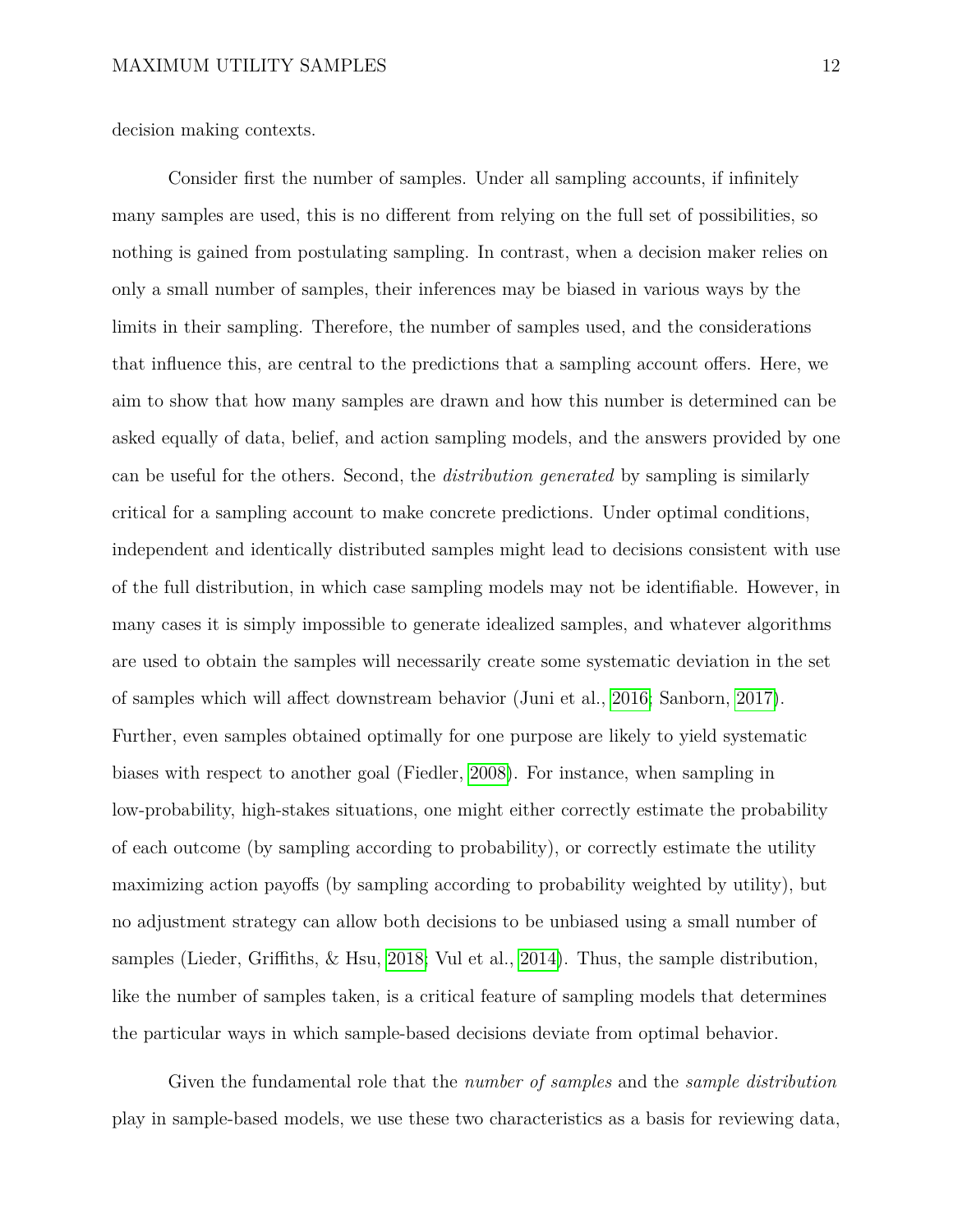belief, and action sampling accounts of behavior under the umbrella of expected utility maximization. In what follows, we discuss how results in data, belief, and action sampling vary along these axes, and critically, how each one can inform future research in the others. In restricting the scope of our review to consider only the number of samples and the sample distribution, we do not intend to overlook other meaningful aspects of sampling models, such as the costs and benefits of samples, the algorithms that yield them, or how explicit the sampling process is. Instead, we propose that the consequences of these and other noteworthy sources of variation in sampling procedures are largely captured by virtue of their role in the number, and the distribution, of samples. As we show, comparison of sampling accounts along these dimensions alone offers fertile ground for identifying the major contributions of existing sampling models, as well as opportunities for future work which might improve our understanding of how people use samples to maximize the expected utility of their decisions.

### **Overview of sampling models in the literature**

This chapter proposes that sampling accounts of behavior can be fruitfully examined within a unified framework of expected utility maximization. Here, we illustrate this process, reviewing a large range of sample-based models that are consistent with data, belief, and action sampling in sequence. For each of these sampling domains, we address considerations of the number, and the distribution, of samples, and how these results might inform or benefit from the other classes of sampling model.

### **Data sampling**

At their core, models of *data sampling* are about gathering information which will reduce uncertainty about the present environment to support better (i.e., more informed) downstream decisions. In the example we provided at the outset (Figure [1\)](#page-9-0), in which a person seeks to maximize the expected utility of possible clothes to wear to a party, data sampling amounts to seeking information which will refine their belief about the sort of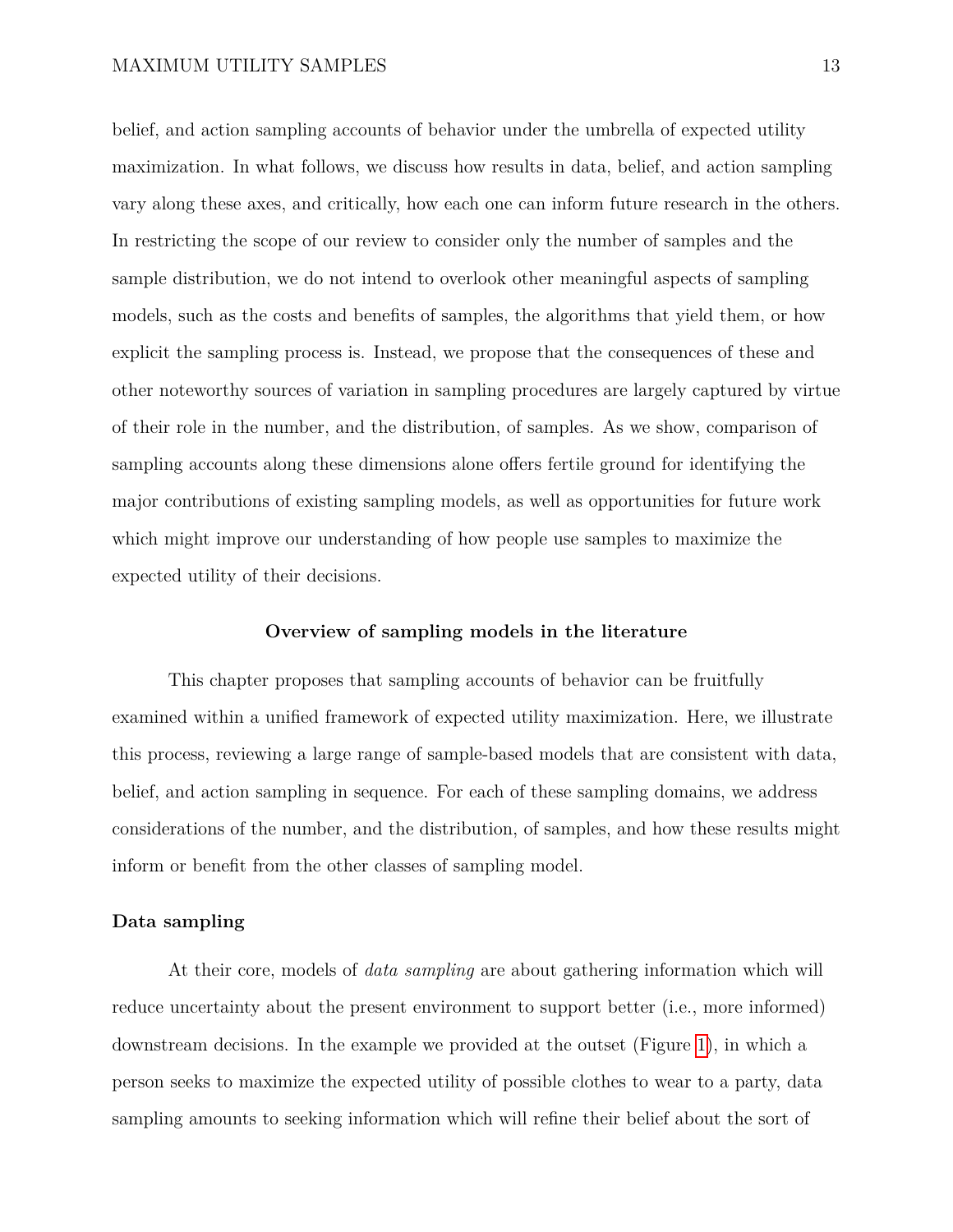party they are attending, e.g., what will the weather be like and who else will be there? From an expected utility standpoint, the role of each piece of data, *x*, is to improve posterior estimates over states. In most simple settings, each datum constrains the posterior distribution,  $P(s | x)$ , multiplicatively:  $P(s | x) \propto P(s) \prod_x P(x | s)$ . Given this broad formulation, we consider any process that obtains information from the outside world and supports subsequent decision making to be an instance of data sampling. Because acquiring information about the surrounding environment is a critical behavior for most if not all animals, some of the earliest sample-based models in psychology—and, as we'll discuss, some of the most well-formalized—have concerned data sampling.

### *The number of samples in data sampling*

Data sampling models are rooted in Fechner [\(1860\)](#page-39-1)'s two-alternative forced choice (2AFC) experimental paradigm, in which observers make repeated binary classifications of stimuli. In a canonical example, random dot kinematograms (Braddick, [1974\)](#page-38-0) present participants with a field of dots each moving to the left or right. People are asked to judge the prevailing direction of the dots in each image as quickly and accurately as possible. Typical behavior in the task reflects a *speed-accuracy tradeoff* ; intuitively, responding more quickly on any given trial decreases the probability of answering correctly, while increasing the number of subsequent trials that can be completed.

The 2AFC paradigm provides a precise and highly controlled environment for examining how people sample data from the external world. Computational accounts of behavior in the 2AFC task fall into the broad class of *drift diffusion models* (DDM) (Ratcliff & McKoon, [2008;](#page-45-4) Ratcliff & Smith, [2004\)](#page-45-5) (see Voss et al. [\(2013\)](#page-46-4) for a practical guide), which owe their origins to the *sequential probability ratio test* (SPRT) (Wald & Wolfowitz, [1948\)](#page-46-5). Using speed and accuracy data for each participant, DDMs fit a decision threshold *a* which represents the level of certainty required to choose either option (essentially the desired level of accuracy), and a drift rate *v* which corresponds to the rate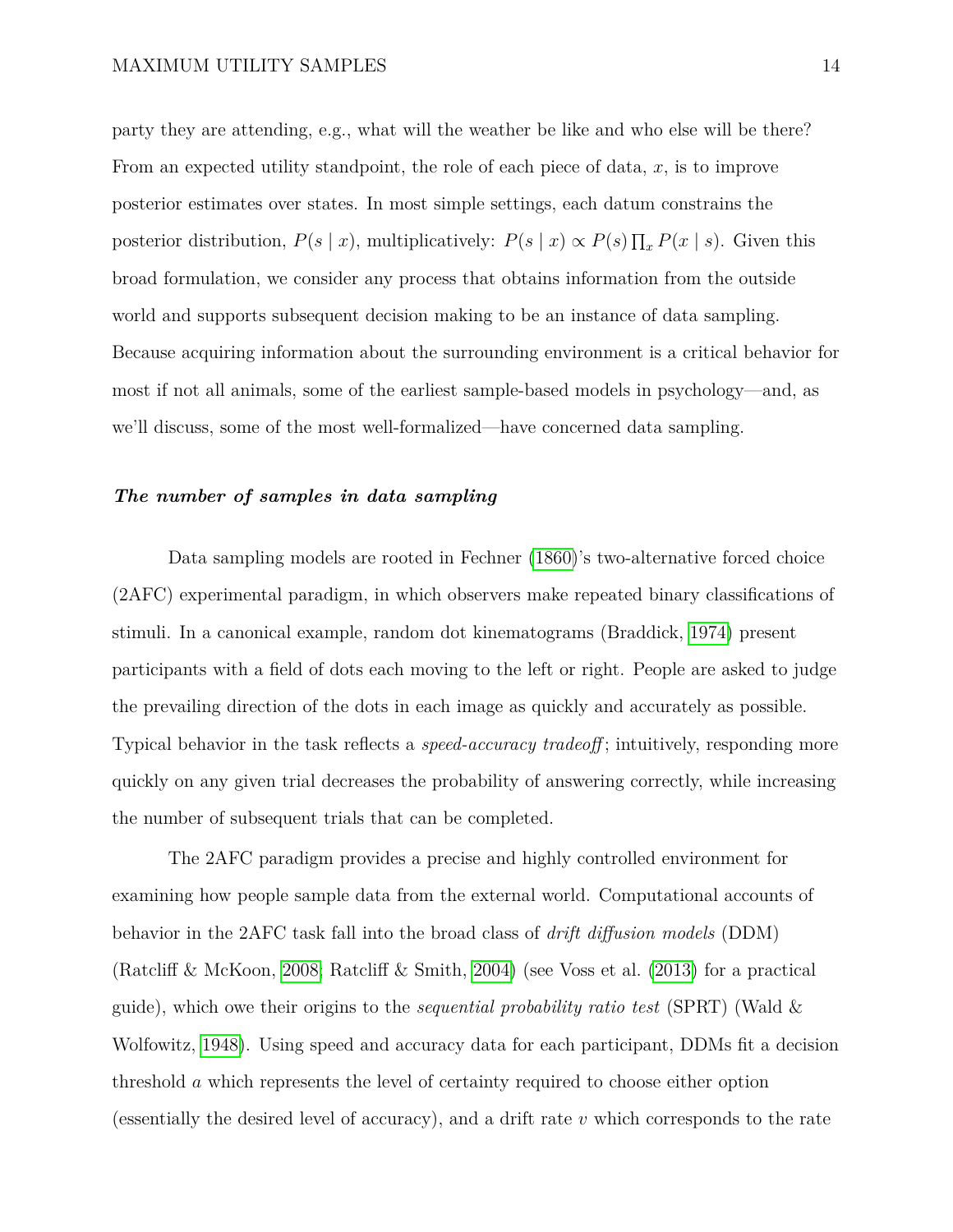at which people accumulate evidence in the task (related to their task speed). The decision threshold indicates how much evidence people accumulate before making a decision, which imposes a distribution on the number of stimulus samples they consider in their choice (Vul et al., [2014\)](#page-46-3). In this way, DDMs provide a descriptive account of how different contextual or environmental features, e.g., the proportion of left and right stimuli (Ratcliff & McKoon, [2008\)](#page-45-4), impact the number of samples a subject uses to make a decision.

Critically, DDMs not only allow for precise characterization of the number of samples taken in data sampling settings, but also lend themselves to rational analysis: how many samples *should* one take in a given context? The decision policies adopted by the SPRT and DDM are *optimal* in the sense that they yield the fastest decision times for a given level of accuracy (Bogacz et al., [2006\)](#page-38-1). This in turn reflects an optimality of data sampling; these models minimize the number of samples needed to achieve a desired level of accuracy. Critically, optimal thresholds in these models must reflect the objective or utility functions of the specific tasks: what are the relative benefits of speed and accuracy? Thus, decision thresholds connect an optimal agent's objectives and the number of samples they take. For instance, one often used objective function is maximizing reward rate, as determined by task specific parameters. Given a particular time cost of samples, fixed non-decision processing time, and inter-trial delays associated with both correct and incorrect responses, one can find a threshold function that optimizes the rate of reward. This function will in turn dictate an optimal number of samples. Other objective functions like minimizing Bayes risk can similarly be mapped onto specific threshold functions (Bogacz et al., [2006\)](#page-38-1). Broadly, the SPRT and DDM therefore provide a normative approach to how many data samples to draw in 2AFC tasks.

Given the success of DDMs in characterizing both empirical and optimal data sampling behavior, these models provide a template for studying finite sampling across domains, but also highlight important directions for future development within data sampling. DDMs have been best characterized in 2AFC tasks, but many important human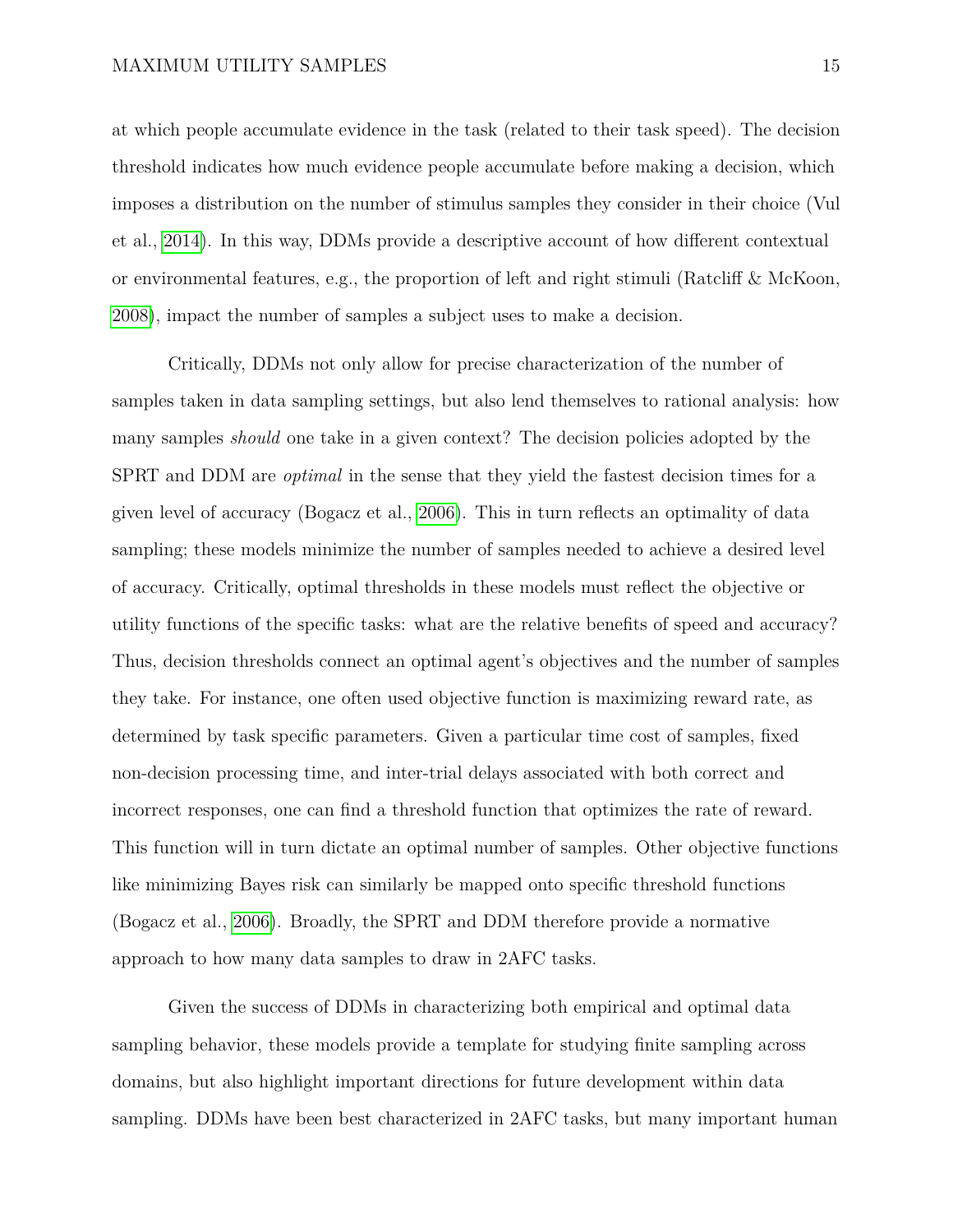behaviors deviate from this simple case, for instance by facing choices with more than two alternatives, or data samples that are actively selected rather than passively received. In these scenarios, we must turn to more elaborate sampling algorithms that can grapple with these complications. However, even in these richer settings, the same core considerations clearly identified by the DDM paradigm will apply: what are the costs and benefits of samples, and how can a stopping rule be chosen to optimize an objective function for a given problem? In short, the formalization of number of samples offered by DDMs can guide efforts at similar precision in other related tasks.

### *The sample distribution in data sampling*

In data sampling models, samples are stochastic observations of the world which people use to reduce uncertainty and inform action choices according to Equation [3.](#page-5-0) Notably, the drift diffusion paradigm typically places people in the role of passive observer, presented with *natural* samples (Gigerenzer & Hoffrage, [1995\)](#page-40-4) that correspond to the likelihood function observers use (Ratcliff & Smith, [2004\)](#page-45-5). In this canonical formulation, departures from rational behavior cannot be explained by the sample distribution as it is reflected in the likelihood function  $P(x | s)$ , since the sample-generating process and the observer's model thereof, are presumed to match.

However, a large body of research has examined what happens when samples from the decision maker's environment *do not* represent IID samples from the data distribution presumed by observers. Research examining decisions based on biased samples has mostly done so in the context of social inferences about the people around us. While this represents a far more abstract domain than, say, assessing the prevailing direction of dot kinematograms, the paradigm of sampled data from one's environment supporting downstream approximation is largely the same. For example, when people were asked to provide estimates for a range of health and well-being measures in the general population (e.g., income and education levels, work stress and health problems), their responses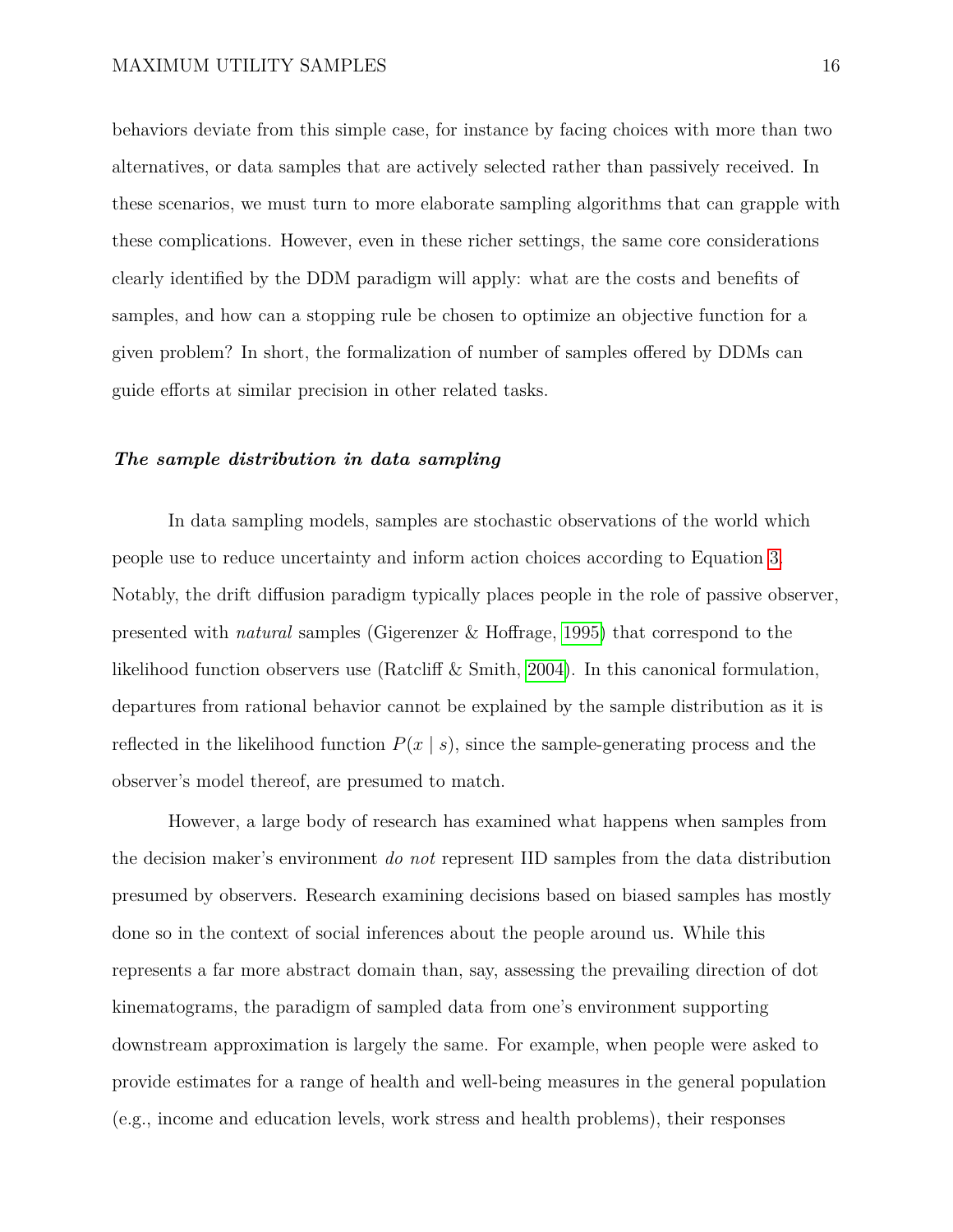showed systematic biases relative to their own self-appraisal on these metrics; the biases are well predicted by a model in which people's inferences were based on samples from their immediate environment, which may have differed from the population distribution substantially (Galesic et al., [2012,](#page-40-5) [2018\)](#page-40-6). Similar accounts based on biased samples from one's surroundings have been proposed in other domains of social reasoning, such as the role of peers in determining social attitudes and the robust tendency to judge one's in-group as more heterogeneous than one's out-group (Konovalova & Le Mens, [2020\)](#page-43-2). These findings fall under the broad umbrella of *wicked* learning environments (Hogarth et al., [2015\)](#page-42-1), in which the sampled data from which people learn and generalize deviates systematically from the population or "test" data (this is contrasted with *kind* learning environments in which there is a closer relation and any divergence is primarily a result of noise). Hogarth et al. [\(2015\)](#page-42-1) show that a broad range of robust biases such as survivorship bias and the "hot stove" effect can be accounted for by small samples drawn in various kinds of wicked environments.

The previous examples suggest that biases in our social judgments and attitudes may be explained by *external* processes that systematically distort the distribution of data we sample in the course of everyday experience. However, there are a number of ways in which our *own* behavior can further bias the sample distribution of data on which we base decisions and actions. Learning and decision making scenarios in which people actively query the environment may require them to make critical decisions about what kind of data to sample and when to stop sampling. These *active learning* paradigms are often designed to reflect more naturalistic scenarios; in the example in Figure [1,](#page-9-0) deciding what to wear to a party has this character, since a person can exercise some control over how many friends to ask about party attendance, and how long to persist. Work on data sampling in more active settings has shown that decisions about when to stop sampling and what to sample can lead to biased sample distributions which account for further idiosyncrasies in decision making based on these samples.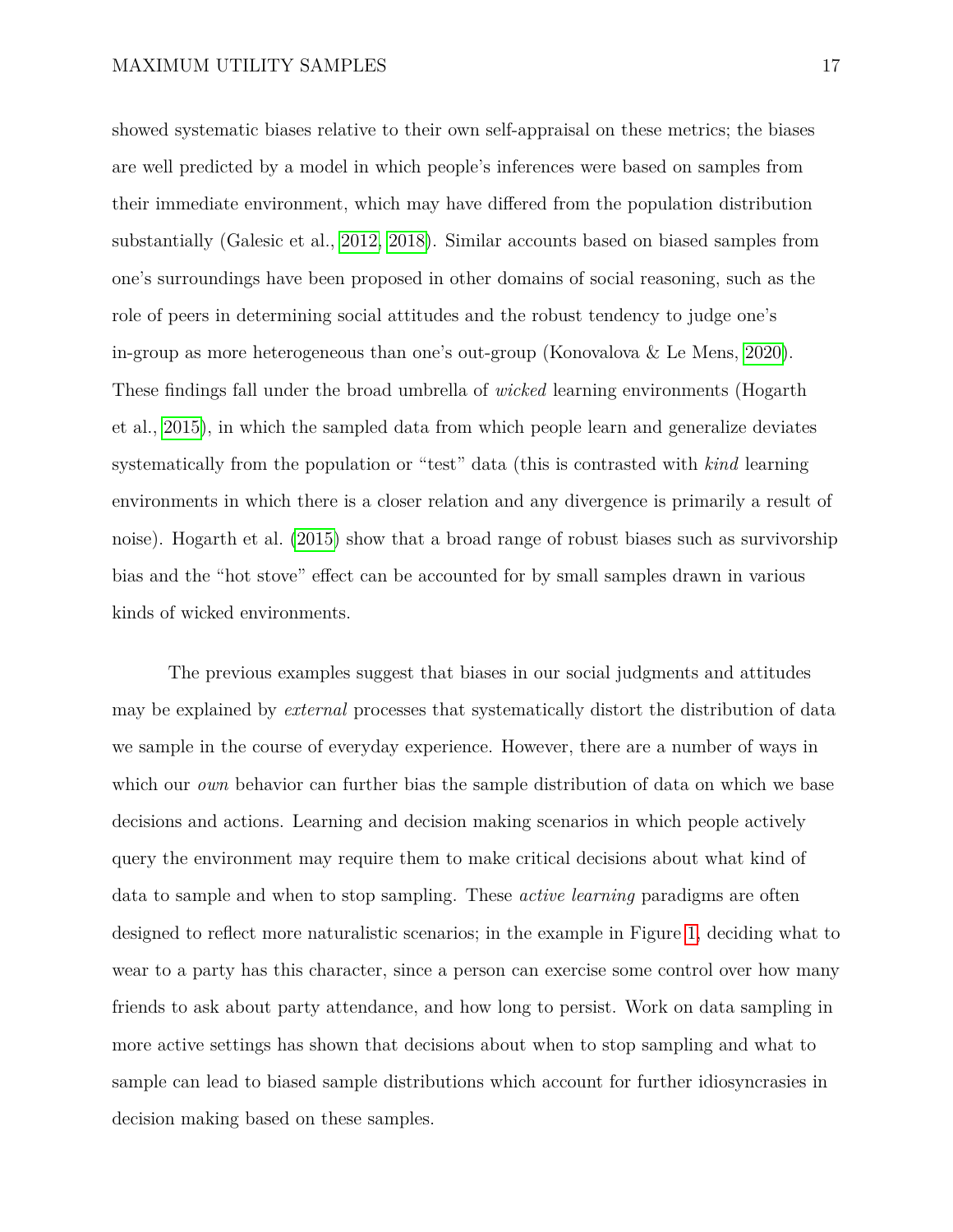First, consider the decision about when to stop sampling. In the *multi-armed bandit* paradigm (N. D. Daw et al., [2006;](#page-39-2) Gittins, [1979\)](#page-40-7) participants sample outcomes from two "bandits" or levers, each of which has a unique underlying reward probability (or a distribution, e.g., 90% chance of one dollar and a 10% chance of five dollars). At the end of the trial period, participants make a (usually binary) decision about which bandit they will select for their final reward (Hertwig  $&$  Erev, [2009\)](#page-41-1). A large body of work exploring binary choices in these settings finds that people tend to take very few samples, even when the cost of samples is negligible (Hau et al., [2010;](#page-41-2) Hertwig et al., [2004;](#page-41-3) Hertwig & Erev, [2009;](#page-41-1) Hertwig & Pleskac, [2010\)](#page-42-2). Such sparse sampling tends to under-represent low-probability outcomes, and this bias in sample distributions can impact downstream behavior. While the biased distribution may make certain actions more efficient (e.g., choosing from among two gambles), people are unlikely to correct for this bias when their goals change or they are confronted with a new task, e.g., estimating the underlying distributional characteristics (Coenen & Gureckis, [2021;](#page-39-3) Jazayeri & Movshon, [2007\)](#page-42-3).[3](#page-17-0)

In addition to decisions about when to stop sampling, decision makers in active learning contexts can make goal-directed decisions about *what data* to sample. For example, when deciding where to go for dinner, we might sample reviews for a particular cuisine and look for positive ones or seek out positive samples and then choose a cuisine from among them. Such *selective sampling* can greatly increase the efficiency of decision making relative to natural sampling (Fiedler, [2008\)](#page-40-3),<sup>[4](#page-18-0)</sup> but selective sampling of a particular variable will necessarily produce biased samples with respect to that variable's base rate or to other correlated variables (Dawes, [1993\)](#page-39-4). In problems of information search, people show little ability to correct for these biases in subsequent judgments; broadly, where data sampling reflects distortions from the underlying distribution brought about by people's

<span id="page-17-0"></span><sup>&</sup>lt;sup>3</sup> In active learning settings where samples are generated through behavior, the line between data sampling and action sampling may seem somewhat blurred. For our purposes, we aim to distinguish between sampling actions for consideration, and trying actions to learn from the data they generate.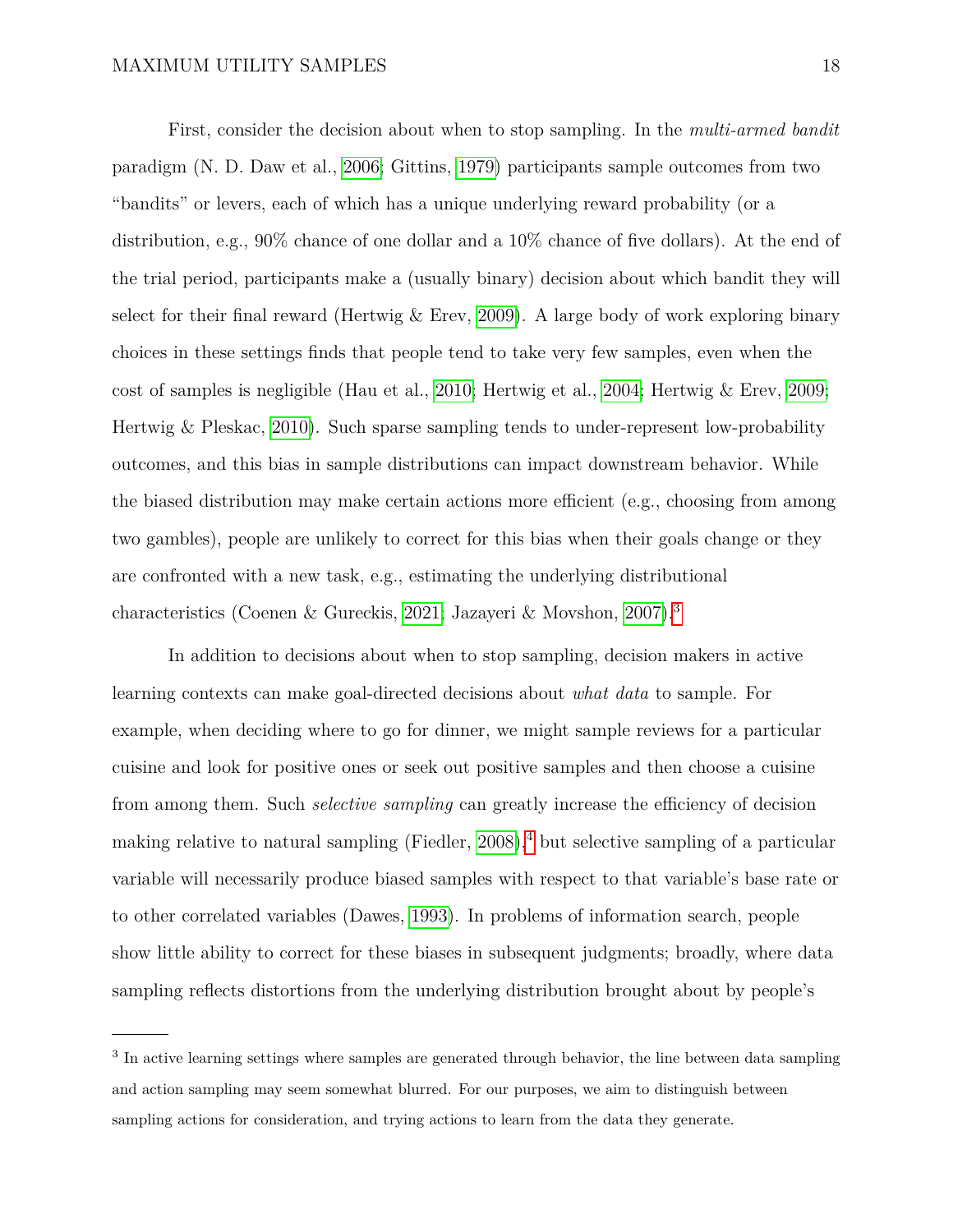sampling choices, their downstream judgments will be similarly biased (Fiedler, [2000,](#page-40-1) [2008\)](#page-40-3).

In some cases, decisions about what kind of data to sample can reflect broad biases in information search, as in the case of positive test strategies and confirmation bias (Klayman & Ha, [1987\)](#page-43-3). Recent work has attempted to characterize the rational principles and goals that might guide such biased sampling decisions, for example maximizing expected information gain (Rothe et al., [2018\)](#page-45-6) or testing *sparse hypotheses* (Navarro & Perfors, [2011;](#page-44-1) Oaksford & Chater, [1994\)](#page-44-2). However, identifying such guiding principles in data sampling can be challenging (Rothe et al., [2018\)](#page-45-6) and, more importantly, it remains the case that when such principles lead to biased samples, people typically fail to correct for these distortions in the sample distribution, leading to a range of familiar behavioral biases (Coenen & Gureckis, [2021;](#page-39-3) Fiedler, [2000\)](#page-40-1).

### **Belief sampling**

In the last few decades, prominent models of higher-level cognition, reasoning, and decision making have relied on probabilistic inference over rich internal knowledge structures (Chater et al., [2006;](#page-39-5) Knill & Richards, [1996;](#page-43-4) Oaksford, Chater, et al., [2007;](#page-44-3) Tenenbaum et al., [2011\)](#page-46-6). These probabilistic reasoning accounts postulate that human beliefs can be characterized as probability distributions like the ones supporting expected utility maximization in Equation [3:](#page-5-0) the posterior distribution over states conditioned on observations,  $P(s | x)$ . In the example discussed at the beginning, the sampled set of beliefs follow this pattern; what kind of party we are attending and whether there will be dancing allow us to approximate a more complicated distribution over states given the available data (see Figure [1\)](#page-9-0). This illustrates one of the central challenges of belief

<span id="page-18-0"></span><sup>&</sup>lt;sup>4</sup> It is worth noting that samples from memory may also be considered along these lines; decision making can be aided by reaching back in memory for relevant experiences that will inform the current decision. However, due to the breadth and complexity of such models, we save this for the discussion.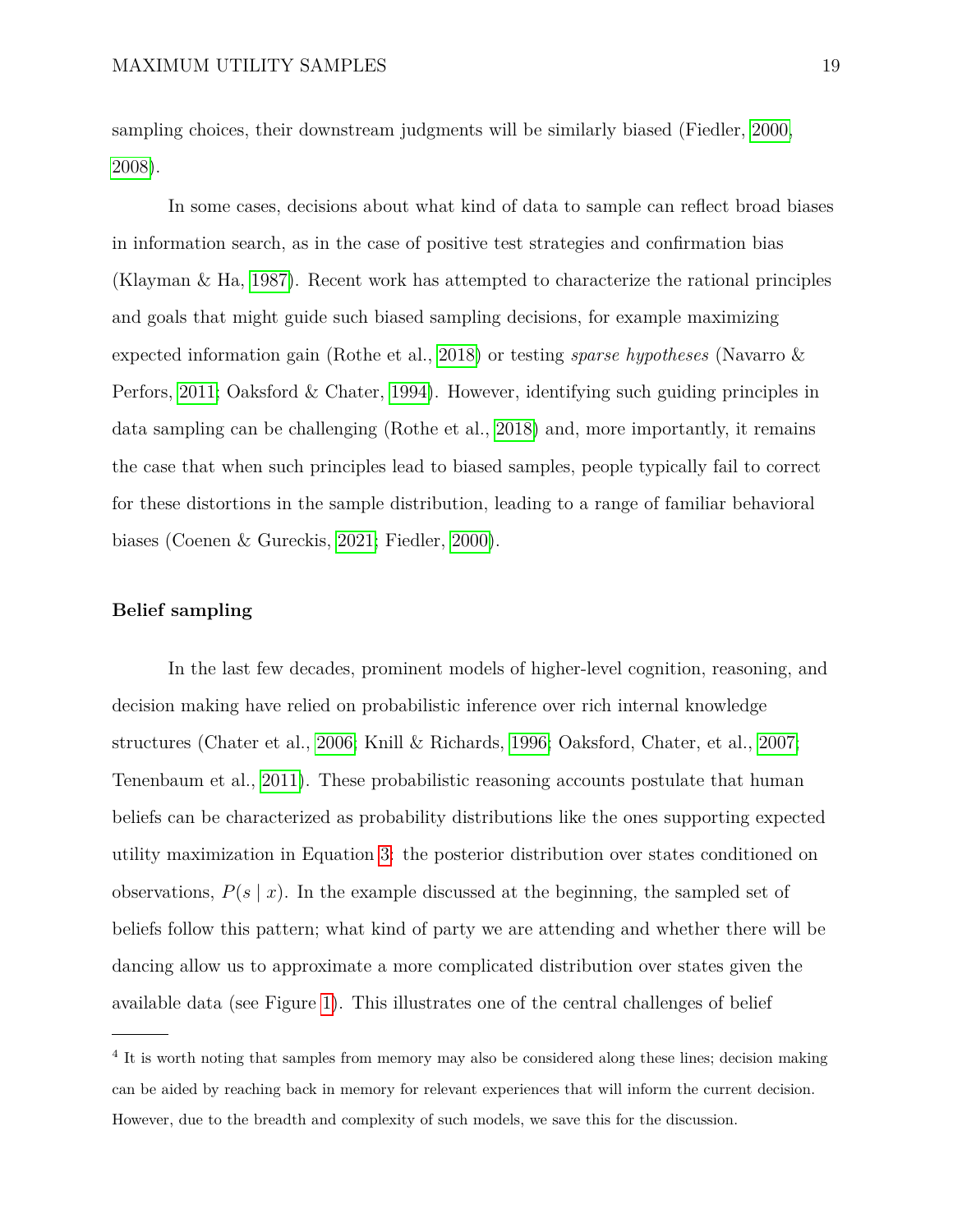sampling models, namely that estimating the underlying probability distributions may be arbitrarily difficult depending on what constitutes a "state," as well as the complexity of the models postulated for the prior  $(P(s))$  and likelihood  $(P(x | s))$  distributions.

The sophistication of these models has raised concerns about the plausibility of the human brain carrying out such fundamentally intractable inference (Gigerenzer & Goldstein, [1996;](#page-40-8) Jones & Love, [2011;](#page-42-4) Kwisthout et al., [2011\)](#page-43-5). This tension has created an active area of research on biologically and psychologically plausible inference algorithms that might approximate probabilistic inference over large knowledge structures (Tenenbaum et al., [2011\)](#page-46-6), with the most attention paid to variations of sampling algorithms (E. Bonawitz, Denison, Gopnik, et al., [2014;](#page-38-2) Sanborn et al., [2010;](#page-45-7) Shi et al., [2010\)](#page-45-8). These *belief sampling* accounts propose that the probability distributions over knowledge structures—i.e., beliefs, under the probabilistic reasoning framework—are approximated by sets of samples (Lieder, Griffiths, & Hsu, [2018;](#page-43-1) Sanborn et al., [2010;](#page-45-7) Vul et al., [2014\)](#page-46-3). Such belief sampling accounts arise in models of physical reasoning (Battaglia et al., [2013;](#page-38-3) Ullman et al., [2017\)](#page-46-7), category learning (E. B. Bonawitz & Griffiths, [2010;](#page-38-4) Goodman et al., [2008;](#page-41-4) Shi et al., [2010\)](#page-45-8), sentence parsing (Levy et al., [2009\)](#page-43-6), theory of mind (Baker et al., [2009\)](#page-38-5), creative thinking (Smith et al., [2013\)](#page-45-9), multiple object-tracking (Vul et al., [2009\)](#page-46-8), and many more. In all these domains, inference is supported by a sampled set of beliefs about what sort of world we might be in given the available data: what rule governs category membership, what a particular sentence's meaning evaluates to, or what sort of physical outcome is likely to occur from a particular starting state.

# *The number of samples in belief sampling*

Belief sampling accounts start with the assumption that sampling is done by an algorithm that approximates the relevant probability distribution without bias, at least in the limit of infinitely many samples (S. Gershman et al., [2015\)](#page-40-2). This assumption is important for addressing the motivating challenge of biological and psychological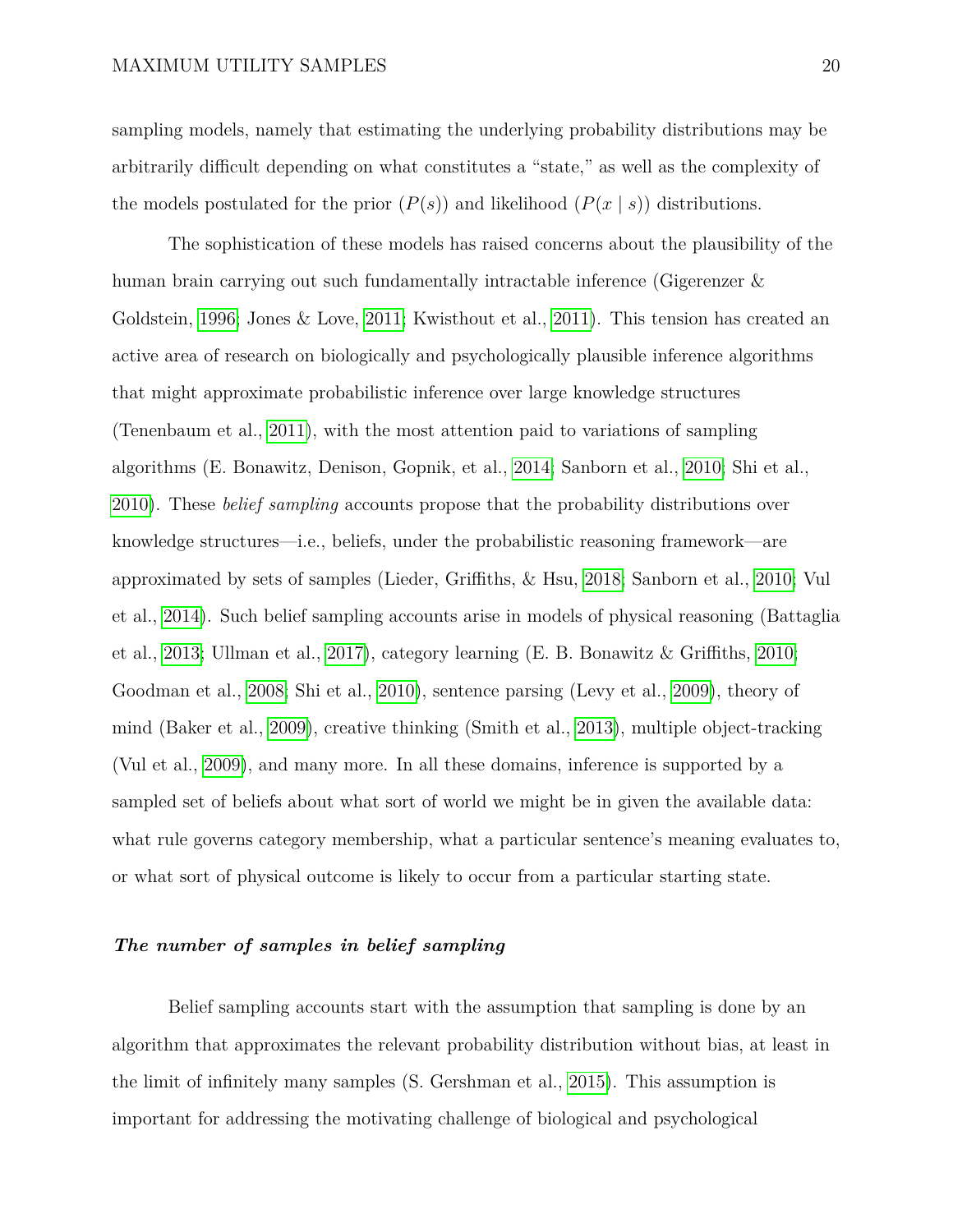plausibility of probabilistic inference noted previously. However, while the sampling algorithms underlying belief sampling models may make certain guarantees in the limit, when these algorithms are used to model human behavior, they often rely on only a few samples. After all, considering infinitely many samples seems just as implausible as working with the complex probability distribution directly. Further, relying on few samples ensures that a sample-based approximation to a probabilistic model generates novel predictions (otherwise, it perfectly mimics the probabilistic model with no sampling). The net result is that belief sampling accounts start with the assumption that few samples are used and aim to characterize just how small that number is.

One approach to characterizing the number of samples relies on the role of sampling variability in explaining differences between individual and group-level behavior (Dasgupta et al., [2017;](#page-39-6) Vul et al., [2014\)](#page-46-3). In a range of settings, decision making across a group of participants or aggregated over many trials closely resembles complete probabilistic reasoning (i.e., based on infinite samples), yet individual or trial-by-trial results are often idiosyncratically variable (Goodman et al., [2008;](#page-41-4) Griffiths & Tenenbaum, [2006;](#page-41-5) Lewandowsky et al., [2009;](#page-43-7) Mozer et al., [2008\)](#page-44-4). The tension between aggregate population behavior consistent with probabilistic inference and seemingly irrational individual behavior can be resolved by positing that individuals use very few samples to guide decisions. This produces high variance individual trial behavior that approximates full probabilistic inference over many trials. By modeling variation in individual behavior, researchers estimate how many samples people might be using and often find low numbers (Mozer et al., [2008\)](#page-44-4). Although such reliance on few samples may seem surprising, in a broad set of decision tasks, under reasonable assumptions about the *cost* of samples, making quick decisions based on only one or a few samples is optimal (Vul et al., [2014\)](#page-46-3).

As in data sampling models, considerations of sampling cost are critical for belief sampling. In some cases, generating belief samples can be highly burdensome, relying on the simulation of complex physical world models or generative processes. This, in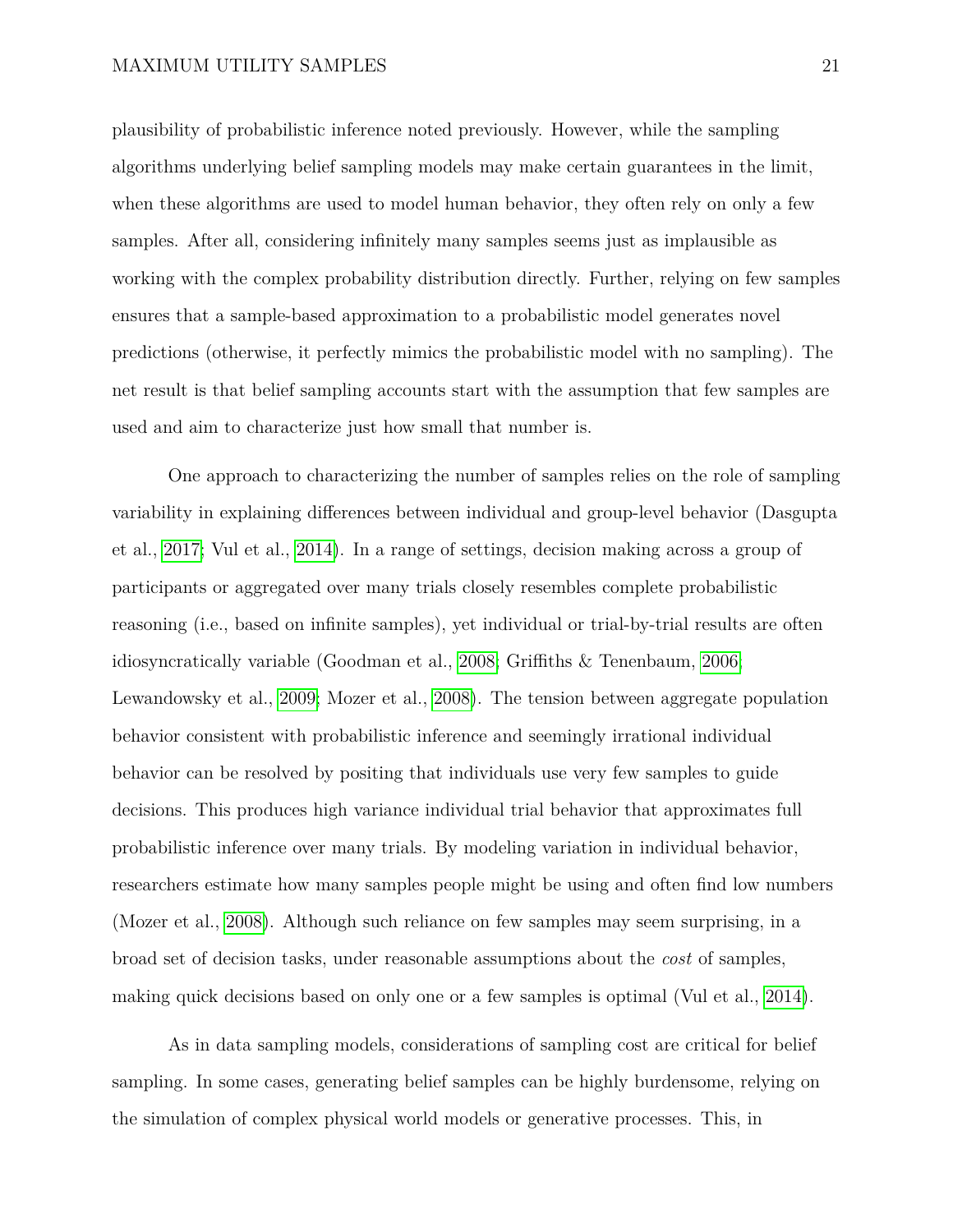combination with the effort to underscore the cognitive plausibility of belief sampling models, places the cost of samples front and center. The concept of *sample re-use* across inferences has therefore emerged as a relevant factor effecting the number of (novel) samples. When the cognitive costs of sampling are assumed to be large, the ability to remember previous samples offers a powerful opportunity to save time and computation across suitably similar decision contexts (Dasgupta & Gershman, [2021;](#page-39-7) Logan, [1988a\)](#page-43-8).

First, sample reuse is obviously helpful when we might need to answer a more or less identical question again. For example, when asked to give an estimate for simple questions like, "What percent of the world's airports are in the United States?", people provided less correlated responses when they were asked the question again three weeks later than when they were asked immediately after the first response (Vul & Pashler, [2008\)](#page-46-9), and the correlation between immediate repeated guesses was lower for people with lower memory capacity (Hourihan & Benjamin, [2010\)](#page-42-5). Here, memory for the previous answer is assumed to bias the second response when people are prompted at close intervals, suggesting that people will re-use their initial sample in subsequent judgments. The broader question of how samples from memory align with the expected utility framework is something we address at greater length in the discussion.

A related body of work addresses the conditions under which people re-sample or continue to rely on a previous sample even as they receive *new data*. For example, across a number of category learning tasks, individual behavior can be fit by a particle filter algorithm with a single particle, a finding consistent with continuing to use a sampled hypothesis as long as it continues to fit the data (Sanborn et al., [2010\)](#page-45-7). Similar work showed that a "win-stay, lose-sample" algorithm which retains an existing hypothesis and only re-samples when it fails to describe the data captures adult and toddler behavior in a causal learning task (E. Bonawitz, Denison, Gopnik, et al., [2014\)](#page-38-2). Even more dramatically, Goodman et al. [\(2008\)](#page-41-4) provide evidence that participants in sequential concept learning settings will continue to use a sampled rule even when other rules are more likely (or even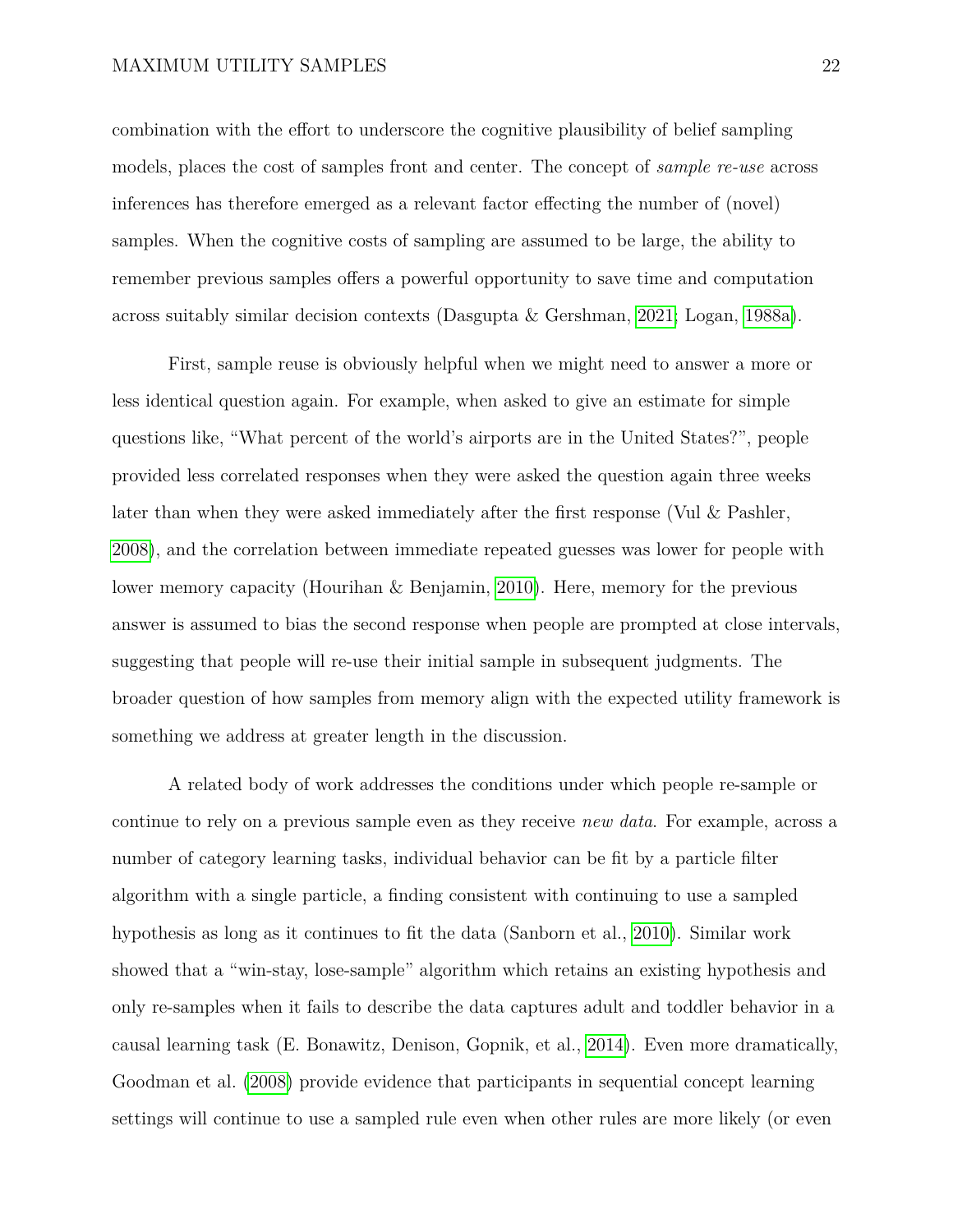fit the data perfectly). Together, these results suggest that people exhibit a strong tendency to re-use samples across repeated decisions, limiting the number of samples they need to draw when doing so is costly.

But how far does this tendency go? A growing body of work suggests that people will re-use costly samples to support multiple related decisions (Dasgupta & Gershman, [2021;](#page-39-7) Dasgupta et al., [2018;](#page-39-8) Dasgupta et al., [2020;](#page-39-9) S. Gershman & Goodman, [2014\)](#page-40-9). For example, when people are asked to make judgments that can be supported by a previous inference due to conditional dependence, their responses can be strongly predicted by the previous response relative to people who did not make the previous inference first, and their response times are consistent with sample re-use (S. Gershman & Goodman, [2014\)](#page-40-9). Though these results suggest that people make dynamic inferences about sample re-use in belief sampling, many questions remain about how people make such decisions and what kinds of limits or biases are introduced in the process.

### *The sample distribution in belief sampling*

When sampling beliefs, the sample distribution reflects the challenges of generating representative samples from  $P(s \mid x)$  in Equation [3](#page-5-0) through purely cognitive processes. While sampling *data* is often a matter of exploring or receiving information from the world, sampling beliefs requires deploying machinery capable of imagining different possible worlds. In some cases, this may be as simple as imagining what kind of outcome we might receive from a particular gamble (Lieder, Griffiths, & Hsu, [2018\)](#page-43-1) or what values a simple random variable in the environment might take (Vul et al., [2014\)](#page-46-3). However, in many cases, this requires more sophisticated mental models or generative processes to produce the samples. To illustrate, consider "noisy physics engine" models of intuitive physics, in which inferences about whether a tower of blocks will fall or a ball will hit a target are based on forward simulation of a dynamic physics engine to produce samples of how different configurations of blocks might behave (Battaglia et al., [2013\)](#page-38-3). Or, in category learning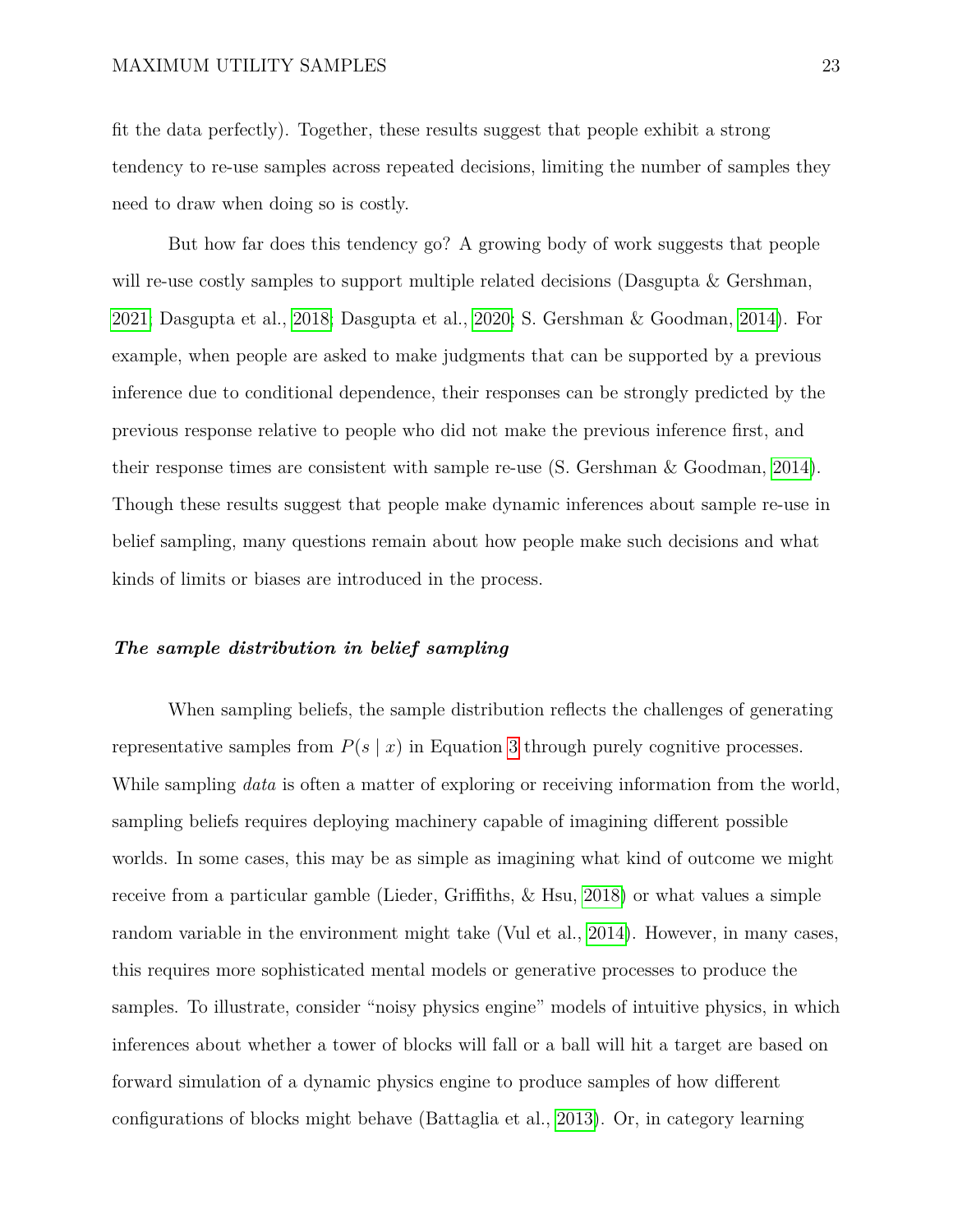paradigms, generating a hypothesis about the rule that determines category membership (i.e., the belief that best describes the available data) may involve a rich generative process to produce sample rules (E. B. Bonawitz & Griffiths, [2010;](#page-38-4) Goodman et al., [2008\)](#page-41-4) or draw on prior knowledge (Williams & Lombrozo, [2013\)](#page-46-10).

In light of these challenges, bias in the sample distribution arises first from the difficulty of obtaining a sample at all. In such settings, sampling requires creative algorithmic solutions which simplify the process of generating a sample. However, as a result of these simplifications, such processes may not faithfully represent the underlying distribution with only a limited number of samples. One common approach relies on *Markov Chain Monte Carlo* (MCMC), in which each sample is generated through easily computable modifications to the *previous* sample. A sequence or "chain" of samples generated in this way has the property that in the limit, it approximates the underlying distribution with high fidelity (Gilks et al., [1995\)](#page-40-10). MCMC is commonly used in machine learning applications to approximate complex distributions that cannot be analytically specified. However, because of the iterative sampling algorithm, MCMC samples have an autocorrelation that is more pronounced in small-sample regimes. The sample distribution may in turn be more homogeneous than would be expected, since each sample is correlated with the one that preceded it. If people implement a form of MCMC sampling in belief sampling, we might expect the autocorrelation of samples to have behavioral consequences; MCMC-like processes have been proposed as an account of perceptual switching in binocular rivalry (S. J. Gershman et al., [2012\)](#page-40-11), sequential dependence in semantic memory search (Bourgin et al., [2014\)](#page-38-6), and anchoring biases (Lieder, Griffiths, Huys, et al., [2018\)](#page-43-9).

In a similar vein to MCMC, sequential Monte Carlo algorithms, or *particle filters*, provide a natural way of capturing *online* belief updating as new information comes in (Levy et al., [2009;](#page-43-6) Sanborn et al., [2010;](#page-45-7) Vul et al., [2009\)](#page-46-8) rather than static inferences. These models maintain a set of sampled hypotheses that can change over time and be re-evaluated as new data is observed. For instance, the first few words of a sentence are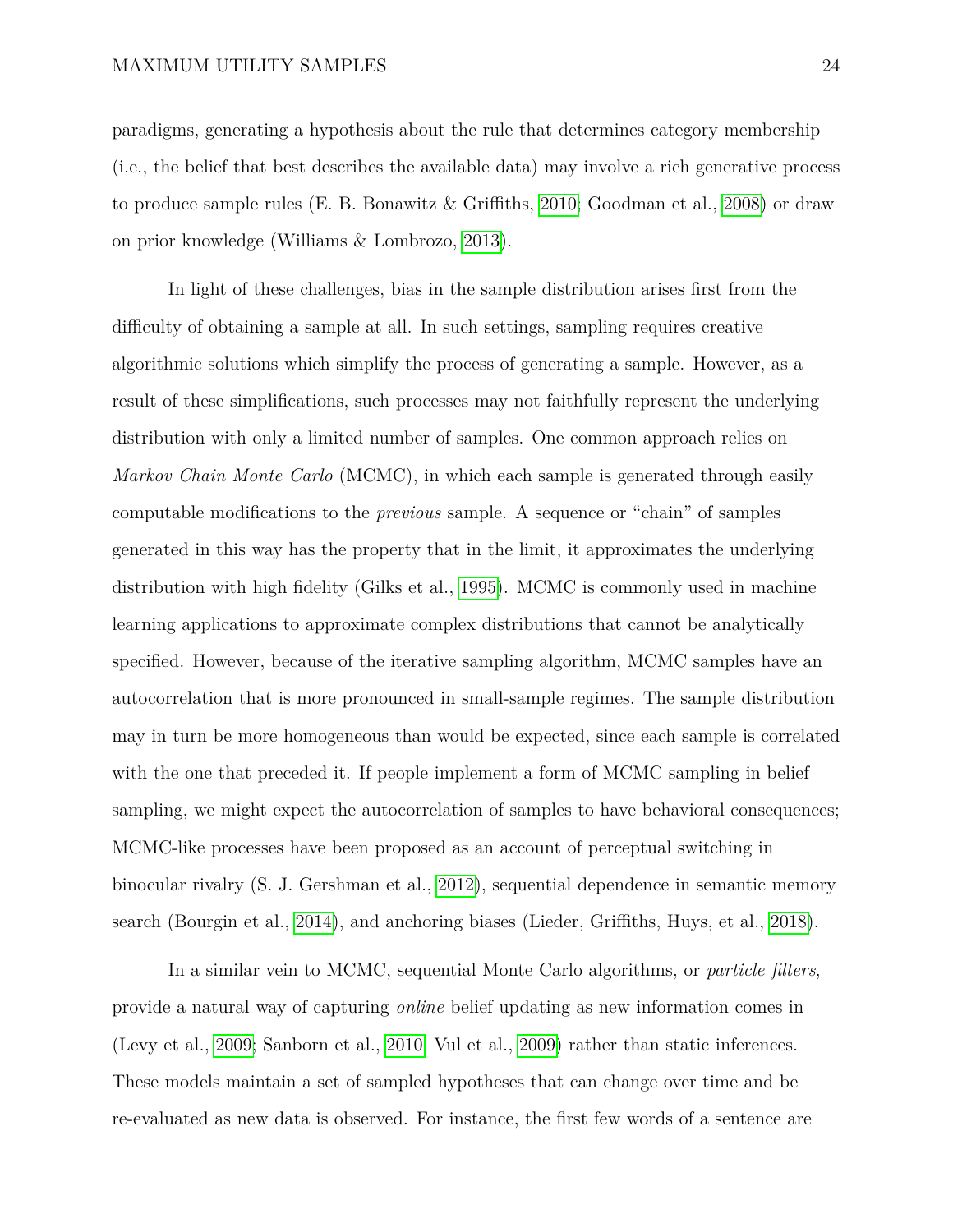consistent with many candidate parses, but subsequent words narrow the set of possibilities. A particle filter may sample such sentence parses and re-weight and re-sample plausible parses as new words are read, allowing for efficient, psychologically plausible approximation of the posterior distribution over parses (Levy et al., [2009\)](#page-43-6). Similar dynamics have motivated the use of particle filters in other sequential tasks in humans (Sanborn et al., [2010;](#page-45-7) Vul et al., [2009\)](#page-46-8), and animals (N. Daw & Courville, [2008\)](#page-39-10). Notably, psychologically plausible particle filters only entertain a limited number of samples at any one time; as time goes on, these samples are "pruned" when they are inconsistent with the observed data. This may lead to scenarios where new data is entirely inconsistent with existing samples. In sentence parsing, such particle filter "collapse" has been proposed as an account of the experience of being stymied when parsing a garden path sentence such as, "the horse raced past the barn fell" (Levy et al., [2009\)](#page-43-6).

The previous examples illustrate the potential for biases in the sample distribution driven by various algorithmic attempts to make sampling tractable in the first place. However, a second source of bias in the distribution of belief samples arises from attempts to generate the *right* samples. Just as data sampling may under-represent rare but high utility outcomes (Hertwig et al., [2004\)](#page-41-3), belief sampling algorithms must account for states that have low probabilities but high-magnitude utilities, like winning the lottery or contracting a fatal illness. Such "black swan" states are unlikely to be sampled from the underlying distribution, but due to their high (positive or negative) utility, failure to consider them could lead to missed opportunities or highly undesirable outcomes. Empirically, these events are often given *disproportionate* attention and rated as more probable than they truly are (Kahneman & Tversky, [1979\)](#page-42-6), suggesting that natural state sampling offers a poor psychological account of the ways in which people treat such events. How can a sample-based account of decision making—which would require taking potentially thousands of samples to assess particularly rare outcomes (Lieder, Griffiths, & Hsu, [2018\)](#page-43-1)—address the readiness with which people consider possible black swan states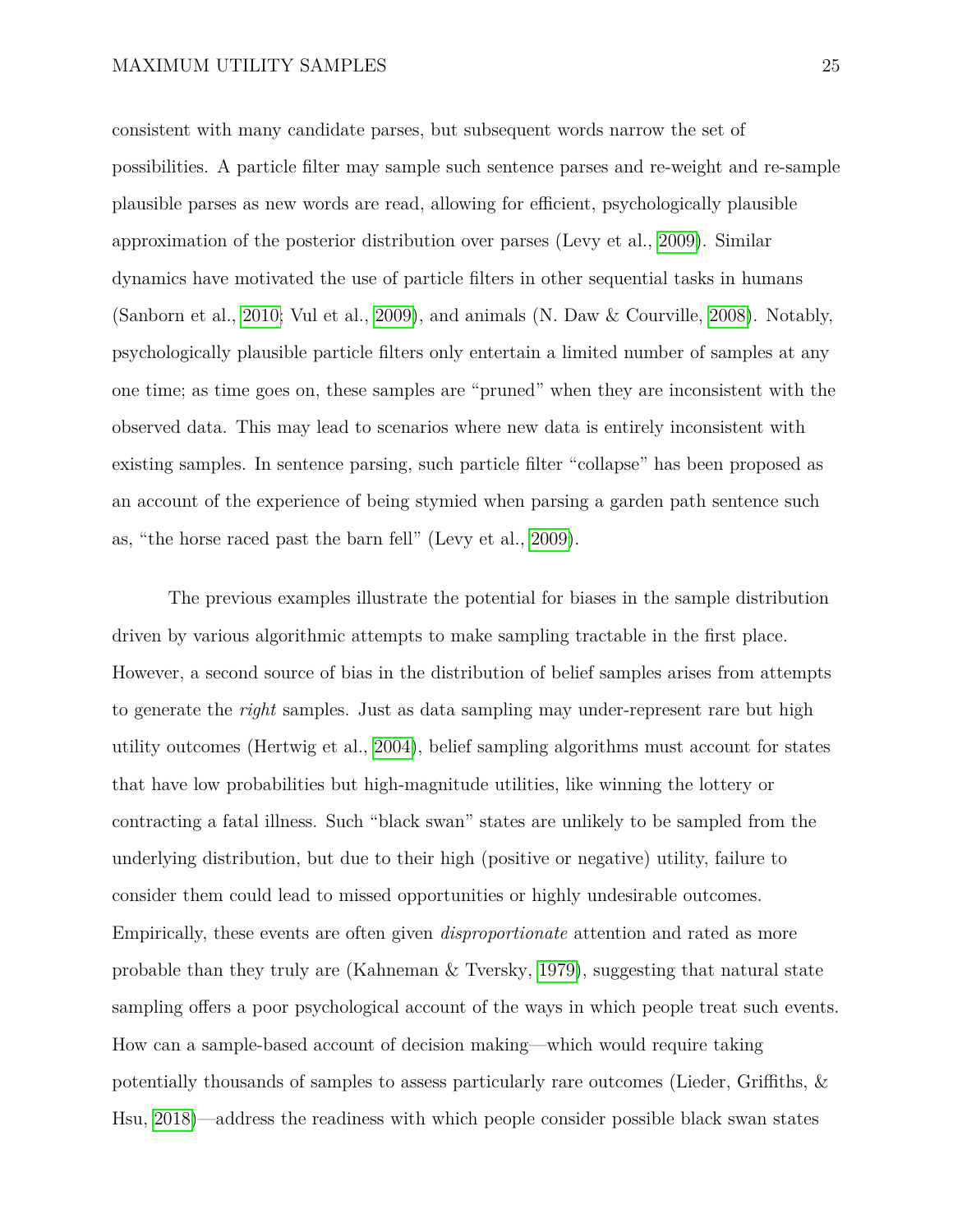when making decisions? As with the challenge of generating complex belief samples, answers to this question largely appeal to the sampling algorithm itself. Lieder, Griffiths, and Hsu [\(2018\)](#page-43-1) propose that people use a form of *importance sampling* in which samples are drawn from a biased distribution that over-weights high-utility-variance states, and then corrects for this bias by weighting by the inverse of the utility variance. This algorithm ensures that extreme, albeit low probability, events are considered when making a decision. Further, the strategy avoids black swans in the ultimate decision, but causes people to overestimate the likelihood of these extreme, low probability events, thus offering an account of the availability bias (Kahneman & Tversky, [1979\)](#page-42-6). Lieder, Griffiths, and Hsu [\(2018\)](#page-43-1) show that this same strategy also accounts for other peculiarities of human decision making, including inconsistent risk preferences and certain memory biases. Broadly, these results illustrate that when using few samples and faced with the challenge of generating relevant samples at all, algorithms that solve this problem may introduce biases and distortions in the sample distribution which have downstream behavioral consequences.

Though research on the behavioral consequences of biased sample distributions has largely focused on adults, recent developmental work has highlighted the value of exploring similar questions in children. After all, young children, perhaps more than adults, are faced with a daunting task of assembling coherent representations of the state of the world given noisy and sparse data. A number of results suggest that children may indeed rely on sampling mechanisms similar to adults to update their beliefs about their environment (E. Bonawitz, Denison, Gopnik, et al., [2014;](#page-38-2) E. Bonawitz, Denison, Griffiths, et al., [2014;](#page-38-7) Denison et al., [2013\)](#page-39-11). And just as biased sample distributions may lead to distinct biases in adult decision making, recent work has investigated whether patterns of sampling behavior might help explain key changes in cognitive development. For example, evidence that children are often more exploratory than adults and can sometimes learn novel relationships better than adults is consistent with children sampling a wider range of hypotheses and generalizing less (Gopnik et al., [2015;](#page-41-6) Gopnik et al., [2017;](#page-41-7) Lucas et al.,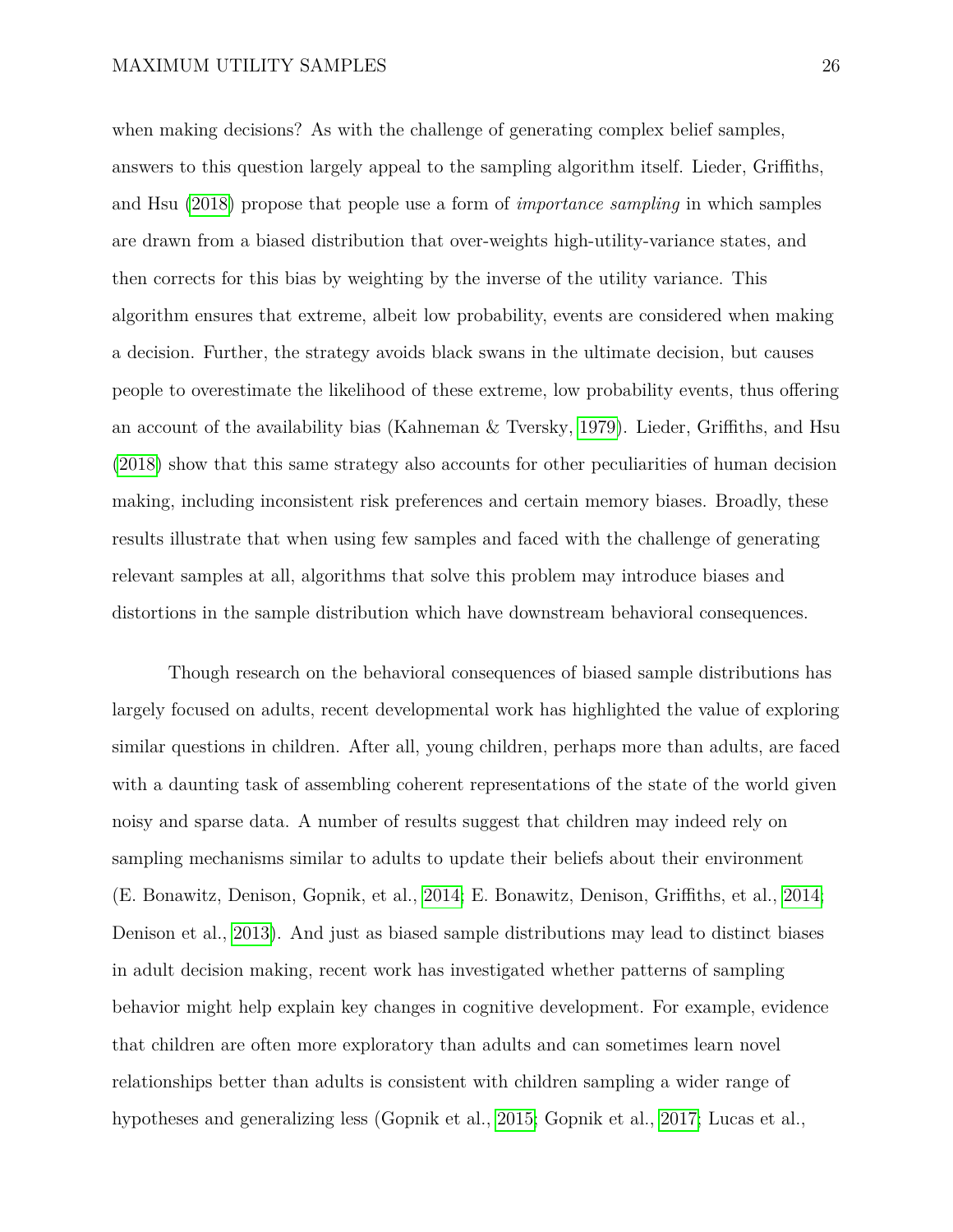[2014;](#page-44-5) Schulz et al., [2019\)](#page-45-10). In this vein, developmental research offers a unique opportunity for further testing predictions of belief sampling models.

# **Action sampling**

The decision making framework presented here posits that given a choice of possible actions, people will choose the one that maximizes expected utility. In the expected utility calculation in Equation [3,](#page-5-0) the process of choosing the best action is glossed over in a simple arg max operator, but implementing it is a challenging optimization problem (Nocedal  $\&$ Wright, [2006\)](#page-44-6). In the controlled settings that dominate empirical work in psychology and decision making, people select among a pre-defined set of options (Kalis et al., [2013;](#page-42-7) Smaldino  $\&$  Richerson, [2012\)](#page-45-11), so the optimization problem is well-constrained; we can evaluate each of the few explicitly stated alternatives to find the best one. However, real-world situations present us with innumerably many possible actions to choose from. Our options about what to do for dinner include not only obvious choices like raiding the fridge or ordering take-out, but also novelties such as snaring a neighborhood squirrel, and non-sequiturs such as opening a pedicure salon. Intuitively, our deliberation process cannot evaluate *all* possible options, so the choice of best action necessarily involves choosing from a limited sample of alternatives, often called the *consideration set* (Hauser & Wernerfelt, [1990\)](#page-41-8). This is illustrated by the example in Figure [1,](#page-9-0) where deciding what to wear to a party will in practice only involve explicitly sampling a handful of possible items. However, even remaining open to everything in our closet already represents a narrowing of the consideration set if we do not also consider buying a whole new outfit on the way to the party or fashioning new coverings from the contents of our kitchen pantry. In general, since we cannot consider all available actions when making decisions, sampling offers a potential solution.

Because our aim in considering actions is finding the best one, there are substantial differences in constraints on, and properties of, action sampling compared to belief or data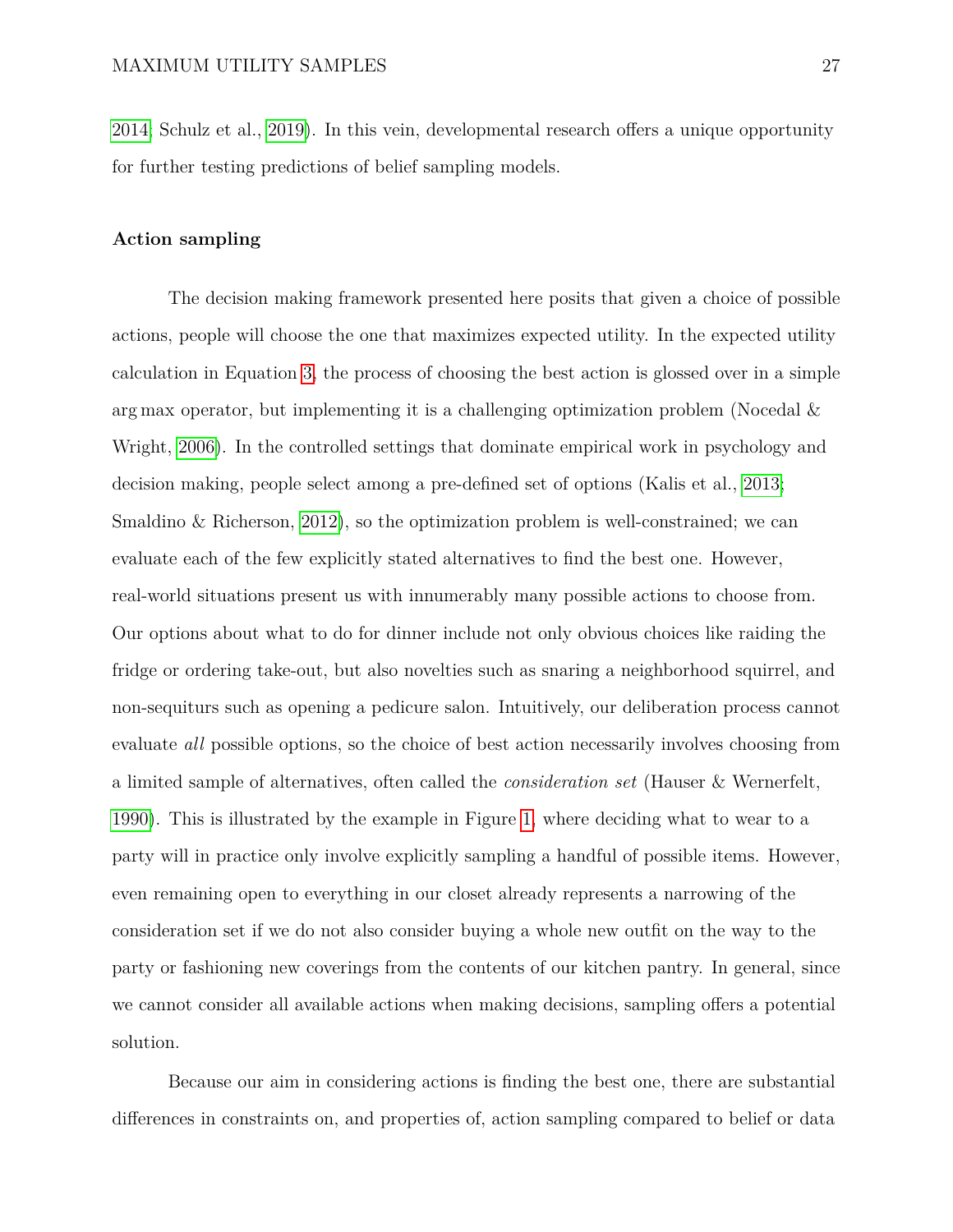sampling. On the one hand, optimization simplifies what we do with a sampled action: simply evaluate how good it is, and ultimately choose the best one. There is no need to re-sample an action multiple times to estimate frequency, or to weight it in some manner to correct for a biased sampling distribution. On the other hand, optimization underscores the need to sample actions that are likely to be valuable. With a potentially infinite, discontinuous set of possible actions, the number of terrible actions is vast, and if we sample a subset of actions from an irrelevant distribution, the best action in our consideration set might be quite bad indeed. In light of this, investigations into the number of samples and the sampling distribution for actions focuses on understanding how we manage to consider the right kinds of actions most of the time.

This description of decision making as choosing from among candidate (sampled) actions the one with the highest expected utility has been challenged by a diverse set of accounts. In particular, many alternatives emphasize the role of exogenous factors like potential regret (Loomes & Sugden, [1982\)](#page-44-7) or disappointment (Loomes & Sugden, [1986\)](#page-44-8), or affective responses more generally (Mellers et al., [1997\)](#page-44-9) in decision making. Since these variables can be considered somewhat independent of an action's underlying utility, the extent to which they impact downstream decision making is important. Critically, the role that the number of action samples and the sample distribution play in decision making remains consistent with these theories. While our discussion focuses on choosing the action which maximizes approximate expected utility, we might just as easily replace this with the action that minimizes expected regret, or maximizes a more complex joint distribution of affect and utility. In either case, the motivating question remains how people sample the right actions from a practically infinite space of options.

### *The number of samples in action sampling*

With belief and data sampling, the number of samples places an obvious constraint on our ability to make downstream inferences because the samples represent our estimated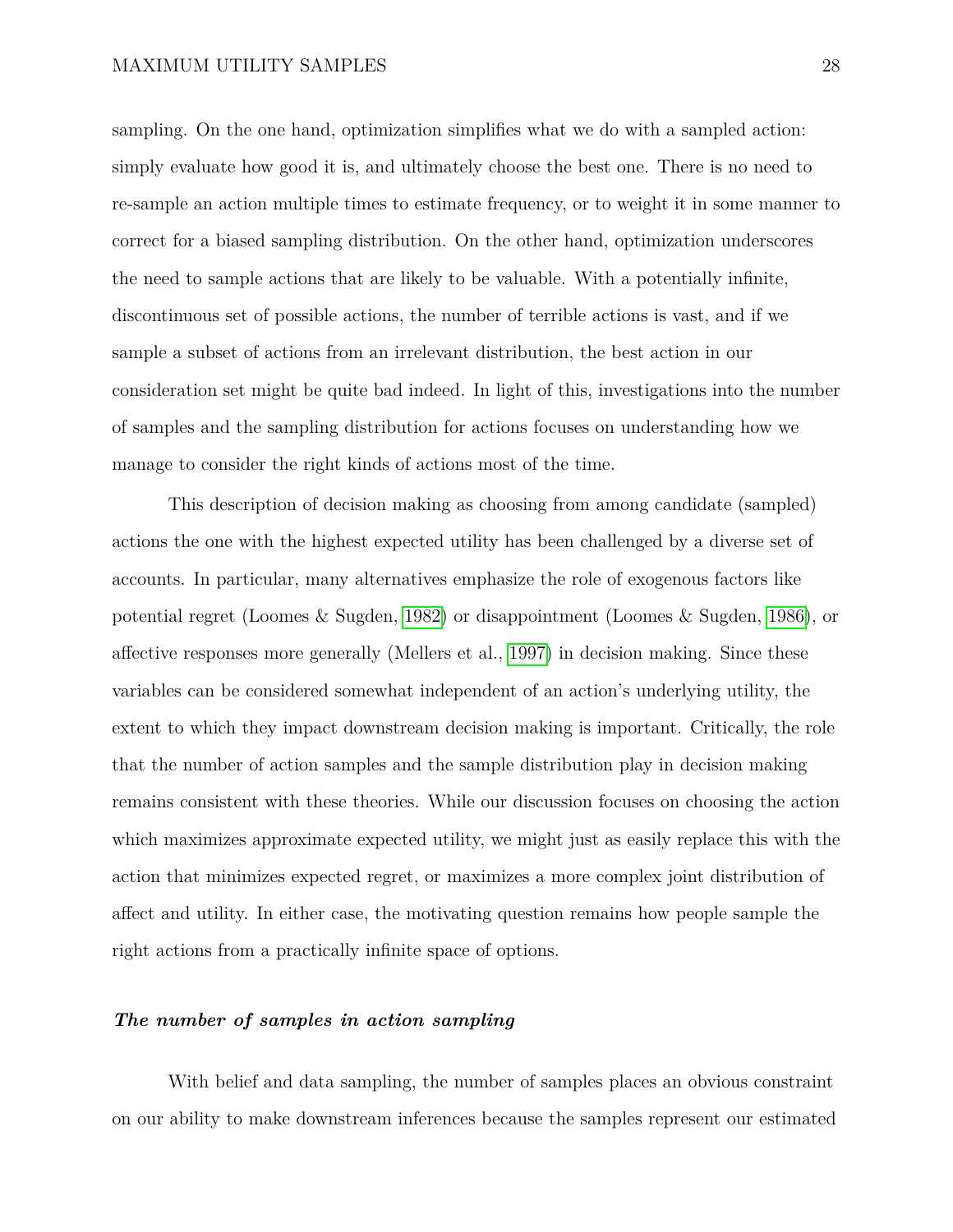probability distributions  $P(s | x)$ . However, as Equation [3](#page-5-0) illustrates, sampled actions do not play the same role; we simply choose the best from among them. Therefore, it could be the case that despite limiting the number of actions in the consideration set, this choice has no noteworthy consequences for behavior. Since we just pick the best action from the consideration set, so long as the best action is contained within, it doesn't matter how small that set is. In some cases, the first action that comes to mind is indeed likely to be the best. Johnson and Raab [\(2003\)](#page-42-8) found that the first action considered by handball players faced with a possible game scenario was ultimately chosen 60% of the time and that in general, subsequently generated alternatives decreased in quality.

However, perfect calibration between the actions we consider and the utility function we aim to maximize not only seems implausible in theory, but is also not borne out in practice. First, ensuring that the best action is somewhere in the consideration set seems to require an omniscient procedure that already knows the outcome of the decision process; if we could choose a consideration set based on which actions are the best, we could just use that process to make our choice. Second, ensuring that the best answers are in the consideration set is not just *a priori* implausible. In many domains, people can identify the best action from among a set of alternatives, but fail to generate that action themselves (Adams et al., [2021\)](#page-38-8). For instance, when proposing good questions in a modified battleship game, subjects could reliably identify the most informative questions when presented with a list, but rarely generated the optimal questions on their own (Rothe et al., [2018\)](#page-45-6). This ability to recognize useful actions, despite failing to generate them, suggests a sub-optimality that arises not from action evaluation itself, but instead from relying on a subset of actions that may not always be calibrated to the problem at hand.

Given that the limited consideration set of actions may not always include the best one, the number of samples drawn plays a role in determining how likely the consideration set is to contain promising choices. As with data and belief sampling, additional samples will incur time costs (and thus a reduction in the rate of decisions) and are likely to also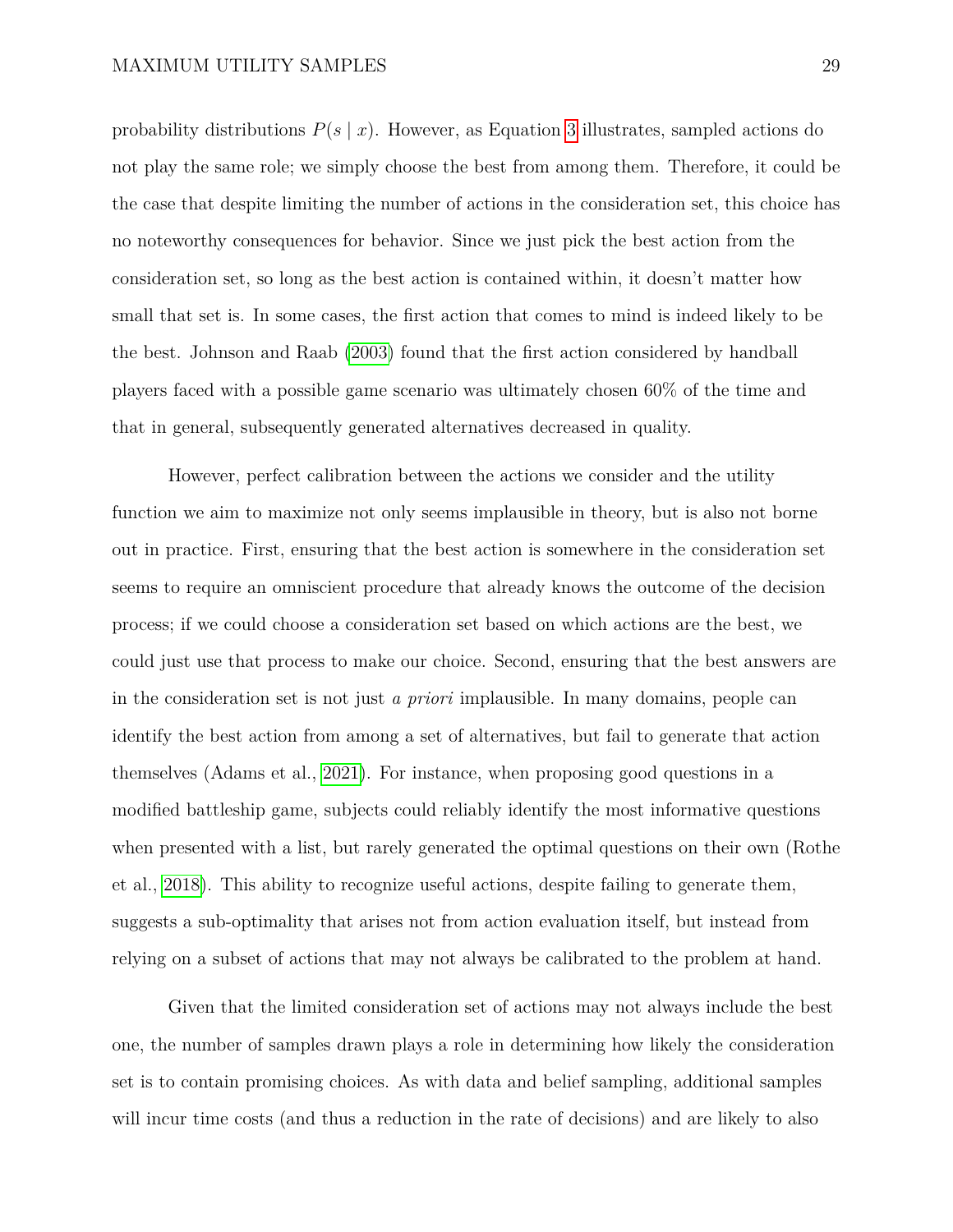impose cognitive effort. In some cases, the effort required to evaluate sampled actions can be quite large. The familiar experience of *choice overload*, in which having more options can paradoxically lead to higher levels of regret, choice deferral, or dissatisfaction, makes these costs clear (Chernev et al.,  $2015$  $2015$ ).<sup>5</sup> The benefits of sampling more actions depend in part on the variation in payoffs across sampled alternatives; if all actions are equally beneficial, nothing is lost from poor optimization by considering too few samples. In addition, the value of additional sampled actions depends on the alignment between the sampling distribution and the true context-relevant payoffs. For sampled actions to be useful, they must be sampled according to a plausible approximation of their present expected utility, such as prior success in similar settings. However, the *actual* utility or reward obtained from a given action in the present context may not match the expectation. If the sample distribution is less likely to provide the best action for the given decision, then having more samples to choose from gives one better odds of choosing a high value action.

These considerations suggest that the expected utility calculation based on sampled actions will be sensitive to how many samples are taken and whether these samples are well calibrated to the environment. Indeed, in simulations testing these predictions, Morris et al. [\(2021\)](#page-44-10) show that the expected reward rate varies as a function of the number of actions considered, as well as the correlation between action utilities and the probability that actions are sampled into the consideration set. But how many action samples should we take? With a perfect correlation, the first action considered will most often be the optimal action, so one sample yields the highest possible reward. However, as this correlation decreases, the consideration set will need to be larger to maintain a high probability of containing a good action; consequently, the optimal number of samples is

<span id="page-29-0"></span><sup>5</sup> While these results might seem counter to the claim that decision makers simply choose the best action from the consideration set, they primarily suggest that evaluating actions is indeed difficult and costly, so evaluating more choices can increase error or uncertainty in our choice. Factors that often lead to greater choice overload are exactly those we intuitively associate with making errors more likely, e.g., choice set complexity and preference uncertainty (Chernev et al., [2015\)](#page-39-12).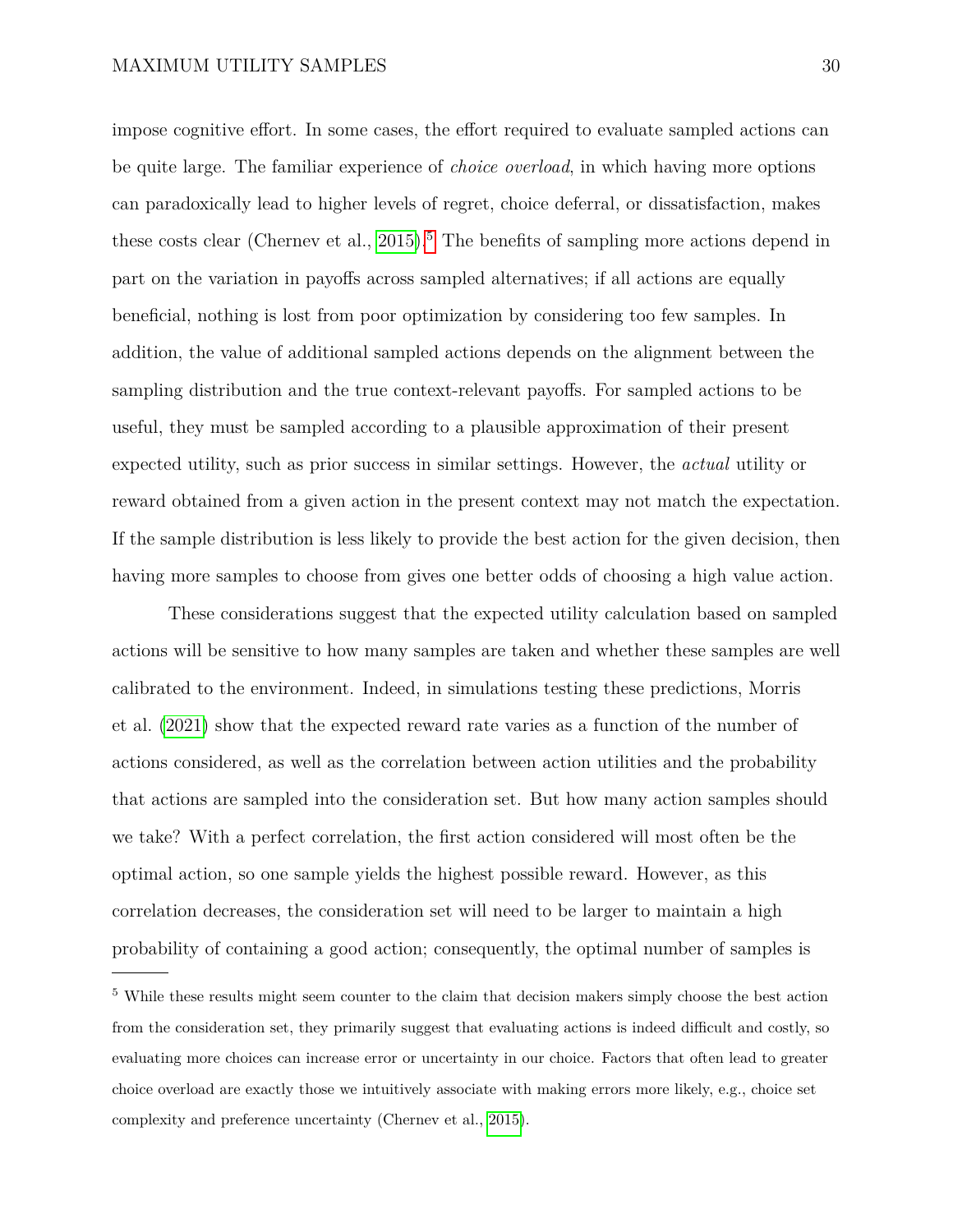larger. Morris et al. [\(2021\)](#page-44-10) find that so long as the correlation between the distribution over actions and the true utilities is larger than 0.25, the optimal number of actions considered out of a possible 1000 is less than 10. These simulation results therefore suggest that in scenarios where our expectations map reasonably well onto the present decision, as with data and belief sampling, there may be little value in taking more than a few samples.

#### *The sample distribution in action sampling*

The expected utility maximization goal given by Equation [3](#page-5-0) is to select the best action from the set of possible actions, but given that the space of actions is immense, the arg max must be evaluated over a subset of actions. This subset represents the sample distribution over actions. In the previous sections on data and belief sampling, we discussed the ways in which biased sample distributions predict systematic deviations from optimal behavior. However, the potential for such deviations in action sampling is complicated by the fact that given a consideration set of actions, the decision maker need only pick the best one. If the globally best action is in the consideration set, any other bias in the sample distribution is essentially irrelevant. Thus, just as the number of samples in the consideration set only effects behavior if the best action is not guaranteed to be in the sample, the sample distribution will only bias behavior if the optimal choice is not present. This poses a challenge for researchers testing the role of samples in action selection: how to identify scenarios where people's consideration set will reliably fail to include the optimal choice? Intuitively, this depends on how the candidate actions are sampled.

Morris et al. [\(2021\)](#page-44-10) propose that we consider actions based primarily on global average utilities that are not dependent on the local decision context. These actions are then sampled into the consideration set, and each one is evaluated more systematically given all that is known about the current context. On this account, a consideration set is constructed where the probability of including an option is proportional to its "cached" historical value, perhaps pulled from long-term memory (Kaiser et al., [2013\)](#page-42-9), or obtained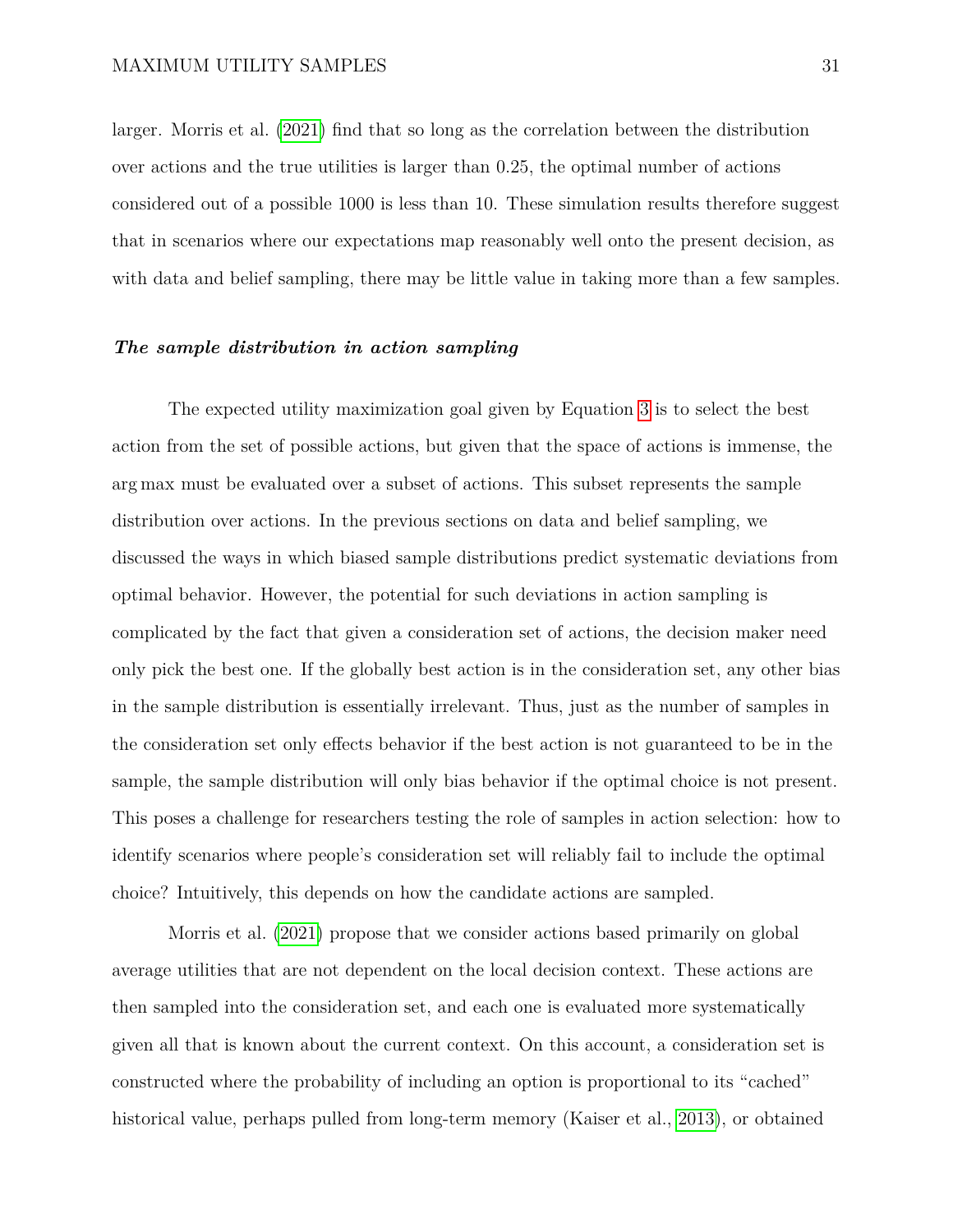via model free reinforcement learning (Pezzulo et al., [2013\)](#page-44-11). Critically, such a process might introduce a bias toward actions that have previously been selected or rewarded but which may be incongruous in novel circumstances. In new situations, if no prior circumstances are particularly relevant, we are left to consider only actions that have been previously successful on average. This predicts that people tend to disproportionately favor globally useful actions in novel circumstances. In support of this account, Morris et al. [\(2021\)](#page-44-10) found that when asked to list all meal ideas following dental surgery, subjects tended to generate options that were high in general value (i.e., their favorite dishes), but were less likely to generate options of high utility in the specific context (i.e., suitable given dental restrictions). This finding is attributed to a process which samples broadly "useful" actions but, faced with the challenge of evaluating them in a relatively unfamiliar context (after dental surgery), does little additional filtering or optimization.

In contrast, Phillips et al. [\(2019\)](#page-45-0) propose that we use the current context to determine which actions were frequently chosen, or had yielded high utility, in prior similar circumstances. These actions then form the basis of our sampled consideration set. On this account, the consideration set is more tailored to a given decision context, making it more likely that the optimal action is in the sample. Though intuitive, it can be difficult to extract behavioral predictions from this account. For one, the mechanism for identifying similar past situations in a given decision context is highly unconstrained; any past experience, behavioral tendency, observed contingency, or accrued reward could plausibly be used as input into the system that learns reward estimates, and any representation of the current context might be used to query this cache for good actions. Second, on this account, it is unclear when biases in the consideration set will emerge since the sample is predicted to be more context specific. Scenarios in which the context *seems* to invite a particular sample of actions as a useful consideration set but *in fact* are best approached with a different action require somewhat unique circumstances where previously learned adaptations are no longer useful or are incidentally low utility despite similar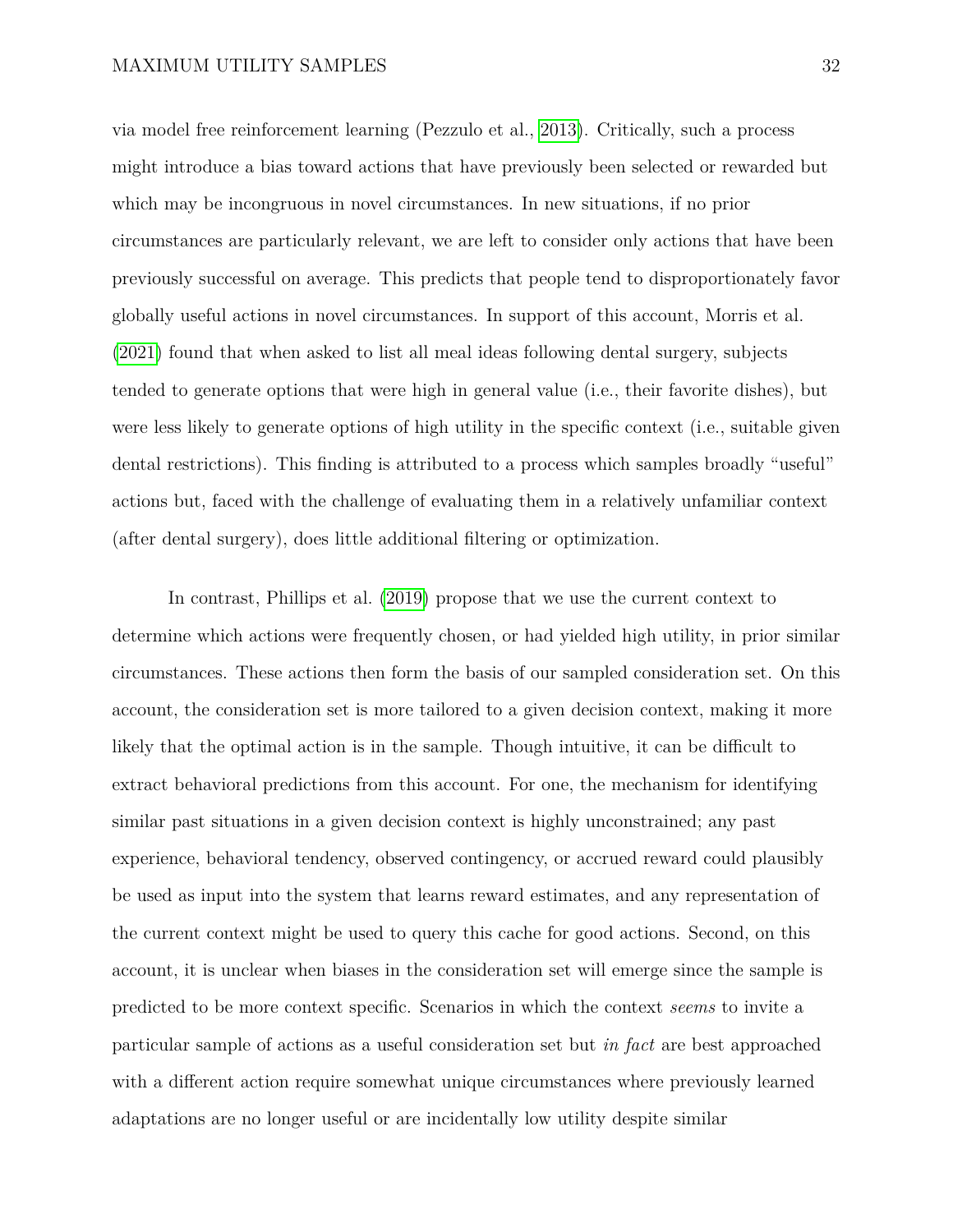circumstances. If we walk out to somebody else's car with them and instinctively reach into our pocket for our own keys, this sort of action has the character of being a utility maximizing behavior under similar circumstances but one which, evaluated in the current setting, is not nearly as useful. Such paradigms are often used to study the tension between reflexive, *model-free* decisions and more deliberative, *model-based* action selection (Gläscher et al., [2010\)](#page-41-9). On this view, model-free choices reflect the sort of behaviors that past experience alone predicts would be utility maximizing—actions selected from a potentially biased sample distribution without further consideration—while model-based action selection involves the more careful evaluation of all items in the consideration set and leads to different choices in the context at hand. In this way, action sampling might predict when the decision system as a whole will behave consistently with model-free habits or model-based plans, according to the interplay of the cost of action sampling and the correlation between the action sampling distribution and the underlying utility function.

### **Discussion**

In this chapter, we have attempted to explicitly relate a broad array of sampling models in the literature as facets of an over-arching computation: approximating expected utility maximization. We argued that existing sample-based accounts in a diversity of settings can be succinctly described as sampling the underlying *data*, *belief*, and *action* distributions that are central to calculating expected utility. In this way, these models come together to support a unified process of making good decisions.

Previously, data, belief, and action sampling have largely been considered in isolation in tasks designed to make all but one of these components trivially simple. We begin with the premise that in real-world settings, all three aspects are non-trivial, and therefore an integrative account of decision making by sampling ought to consider them all. By jointly evaluating how samples of each type are used together, we see that subsets of data, belief, and actions play a fundamentally different role in the expected utility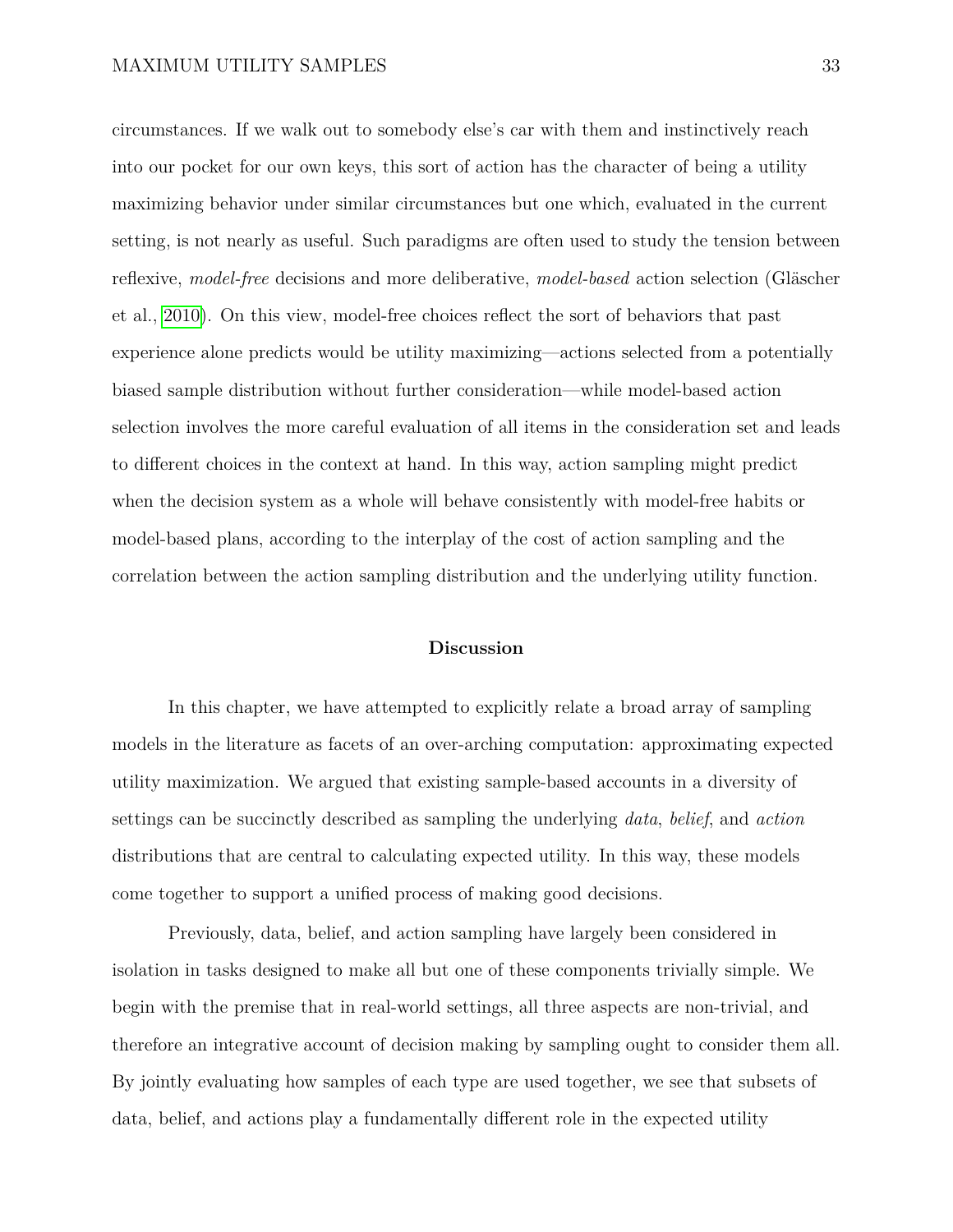calculation: conditioning for data, marginalization for beliefs, and optimization for actions. These differences highlight discrepancies in the solutions and broader research goals in each domain. However, the present work suggests that there is room for optimism about a more integrated view. In support of this, we discuss major trends in these distinct literatures along two key lines of analysis which are critical to any mature sample-based theory: a precise account of how decision making in each setting reflects the *number of samples* and the *sample distribution*. We take as our starting point that in data, belief, and action sampling, decision making relies on only a few samples and that in each domain, the sample distribution that results from these limited samples must play a role in downstream behavior. This perspective provides a number of broad insights across these domains. Data sampling allows for a precise account of the number of samples, belief sampling models show a critical relationship between the sampling algorithm and behavior, and action sampling poses a challenge in specifying the relationship between the sample distribution or consideration set and decision making.

The differences between data, belief, and action sampling algorithms highlighted by our review offer a clear opportunity for synthesis. Because each field has emphasized different aspects of sampling, they have made progress on issues that may have been ignored by the other fields. In this vein, considering the different classes of sampling together provides a basis for development in one field to be translated to others. The formal tools for deriving optimal stopping rules in drift-diffusion models of data sampling may be fruitfully brought to bear on the meta-cognitive choices pertaining to belief sampling and might even inform the trade-off between implicit and deliberative action selection. Likewise, correlated sampling algorithms from belief sampling highlight methods for grappling with non-independent data sampling environments. Progress in both of these domains may offer a number of future directions for relatively nascent models of action selection. The synthesis offered in this chapter leaves open two large classes of questions which we briefly consider. First, the expected utility maximization framework for sampling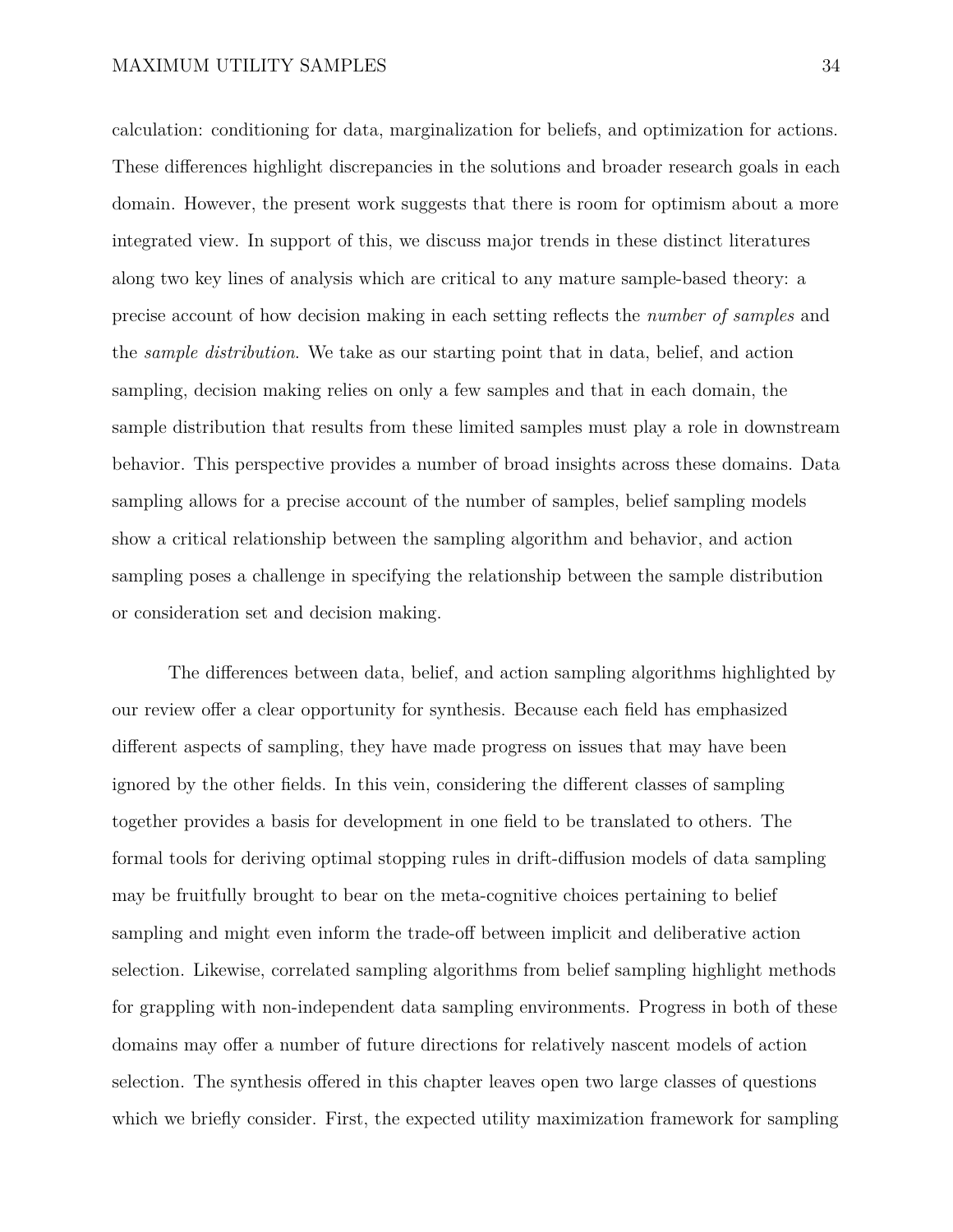models should be taken to its logical conclusion: how do people integrate data, belief, and action sampling when making complex decisions? Second, while this chapter attempts to bring a breadth of sample-based models into the framework of expected utility maximization, this is far from a complete survey. How might we consider still other sampling accounts, such as sampling utilities or memories?

### **Unifying sample-based expectation maximization**

The motivation for unifying all the facets of sampling under one account of approximating expected utility maximization is that real-world tasks entail ambiguity, uncertainty, and approximation of every aspect of the calculation. Throughout this chapter, we have alluded to a simplistic example of deciding what to wear to a party which illustrates this (Figure [1\)](#page-9-0). However, everyday life presents us with an abundance of similar scenarios. Critically, explicitly combining sampling of all of these variables creates at least two major complications: (a) determining which variables are sampled in what order, and (b) optimizing sample sizes given sample-based error along all variables.

First, the basic expression  $\arg \max_{A} \sum_{s} U(A; s)P(s)$  entails evaluating the utility of every combination of sampled action and sampled state, meaning that the processing load grows as a product of sample sizes. Alternatively, perhaps not all combinations of action and state need to be evaluated; but then how can the system determine which combinations to consider? Equivalently, if we consider jointly sampling (*action, state*) tuples, we face the same problem: what dependence structure ought to exist in the joint distribution? Another alternative is that we sample sequentially. Just as we condition on data to sample states, perhaps we condition on states to sample actions. Indeed, this would be one method to allow better generalization from past experience when determining the action sampling distribution. However, this conditional action sampling procedure does not find the action with the highest expected utility, but instead finds the action with the highest *optimistic* utility: the action that has the highest utility in the state for which it is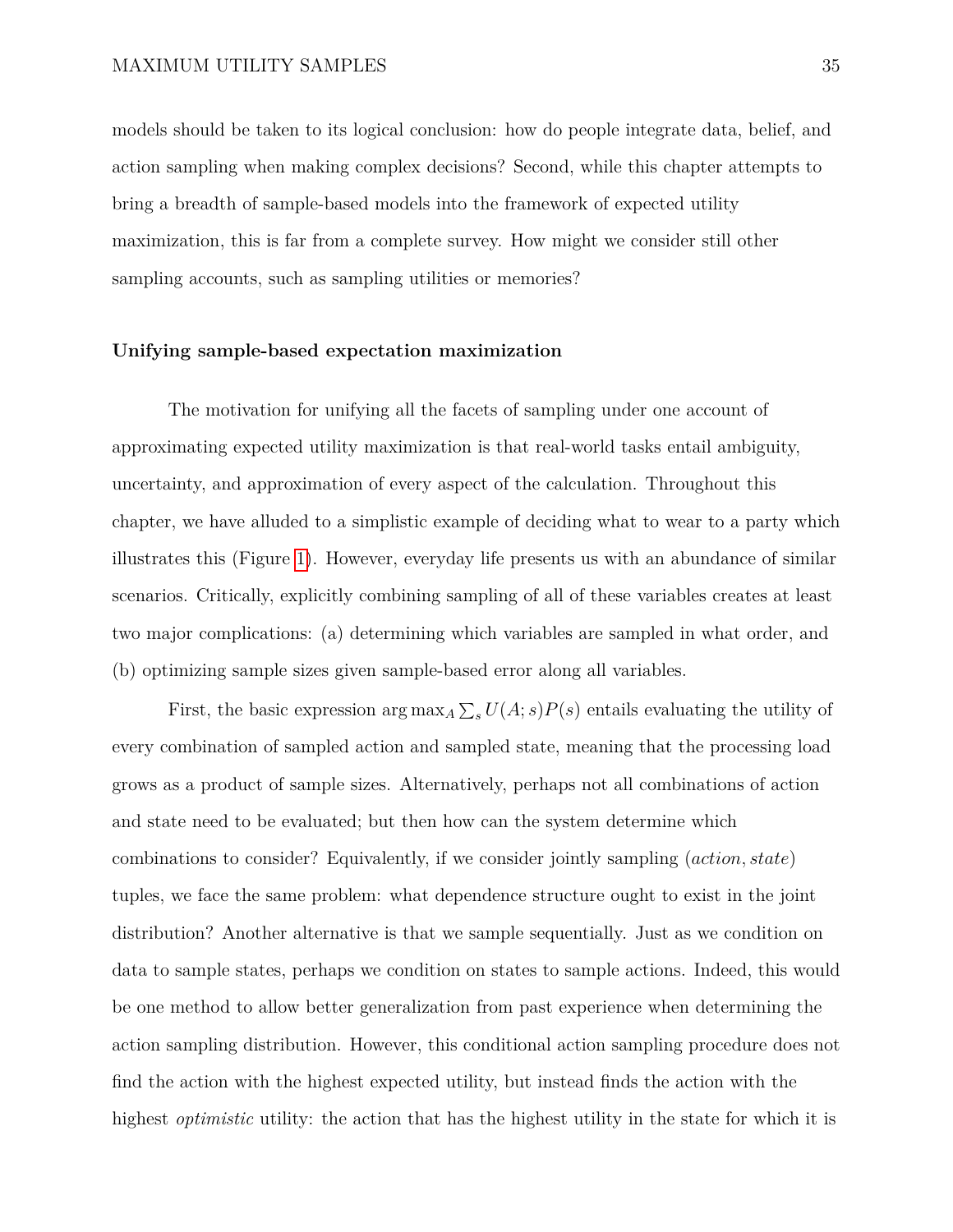well suited. In short, because action and belief sampling accounts typically work in isolation, little is known about how people ought to set the order and dependency structure when sampling both, and nothing is known about how they actually do this.

Second, the number of samples we ought to take for data, beliefs, or actions are inextricably linked. In the limit, where we sample only one action, it is irrelevant how much data we have to inform our latent state estimates, or how precisely we approximate our beliefs about states, since the solitary sampled action determines our choice. Likewise, if we sample no data, nothing is to be gained from sampling more than one action. If we do not inform our estimates about the current state, then our state-contingent utility calculation will not differ from a global average utility from which we might sample actions. However, not all samples are complements; additional data samples decrease the entropy of our belief distribution, but it is advantageous to take more belief samples in medium entropy scenarios (Vul et al., [2014\)](#page-46-3). This means that the optimal number of belief samples does not change monotonically with the number of data samples; it initially rises when we obtain some data, then drops as data sufficiently constrains our beliefs. Given these interdependencies between sample sizes, the joint optimization over the number of data, belief, and action samples might yield several discrete classes of algorithms, depending on the balance of data, belief, and action sample costs.

### **Other forms of sampling**

The framework proposed in this chapter emphasized data, state, and action sampling. However, two other interrelated forms of sampling have not been considered: sampling utilities (Stewart et al., [2006\)](#page-46-11) and memories (Nosofsky & Palmeri, [1997\)](#page-44-0). First, consider utility sampling. In the formalism in Equation [3,](#page-5-0) there is no uncertainty or error in utility evaluations:  $U(a; s)$  is accessible directly and infallibly. However, some relaxations of this assumption can be accommodated in our formulation. An uncertain or stochastic utility function can be captured without explicitly sampling utilities by adding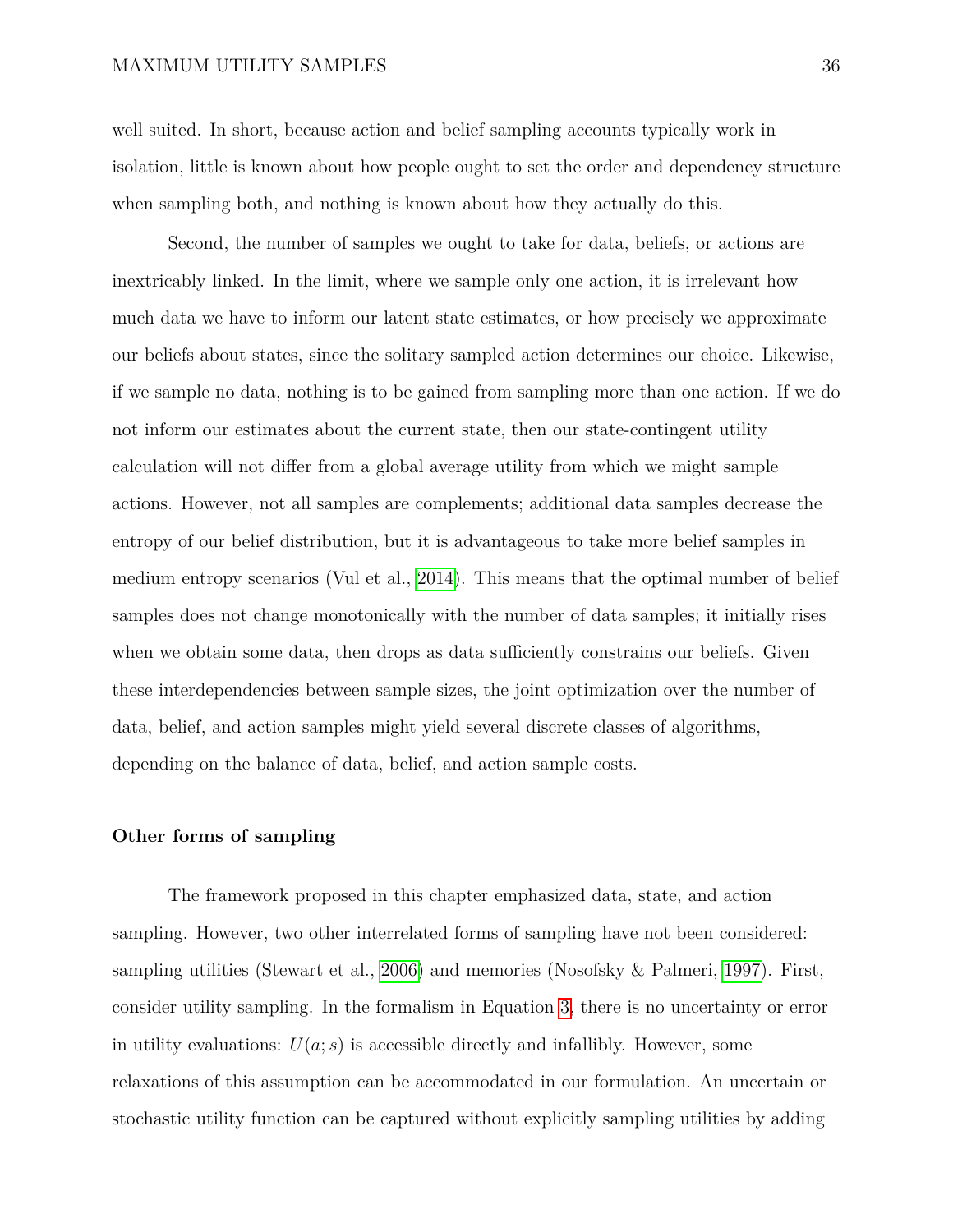more state possibilities. For instance, instead of  $U(a; s)$  yielding \$10 50% of the time, and \$0 the remainder of the time, we can posit a constant utility function defined over two new states:  $U(a; u) = $10$  and  $U(a; v) = $0$ , and we split the probability associated with state *s* evenly across the two sub-states *u* and *v*. However, other challenges to the assumption of an available value function cannot be so addressed, and would instead require a new sampling term. For instance, if we do not have direct access to explicit value functions (Hayden & Niv, [2020\)](#page-41-10), but must instead reconstruct them from past experience (Stewart et al., [2006\)](#page-46-11), this reconstruction must have some sampling fidelity, and must be nested within state-action sampling. Such an approach is most relevant when we consider that value functions are likely to be learned over time, via reinforcement learning. Indeed, the Thompson Sampling (Thompson, [1933\)](#page-46-12) strategy for striking a balance between exploitation and exploration in multi-armed bandit problems is to choose the action with the highest *sampled* payoff, suggesting that there is an important algorithmic role for sampling utility functions themselves.

Sampling from memory is a more complicated case, because memory sampling takes on many different flavors. The most basic example of memory sampling is conjuring past observations from memory—this is consistent with data sampling, but where the information search process proceeds through one's memory stores (Hills et al., [2012;](#page-42-10) Ratcliff, [1978\)](#page-45-12). This form of memory sampling, although conceptually quite different from sampling information from the external world, is still consistent with sampling *data*; the sampled memories are conditioned on and yield noteworthy predictions insofar as they come from a biased distribution. Most memories however are not pure retrieval of facts but are instead *reconstructions* of the past (Bartlett, [1932\)](#page-38-9). In that sense, a sampled memory lies somewhere between a sample of data, and a sample of the *beliefs*, i.e., the inferred world state. Finally, memory also serves to cache previous actions and calculations, as in the instance theory of automatization (Logan, [1988b\)](#page-43-10), which seems most consistent with sampling *actions* based on previously calculated optimal choices. These different modes of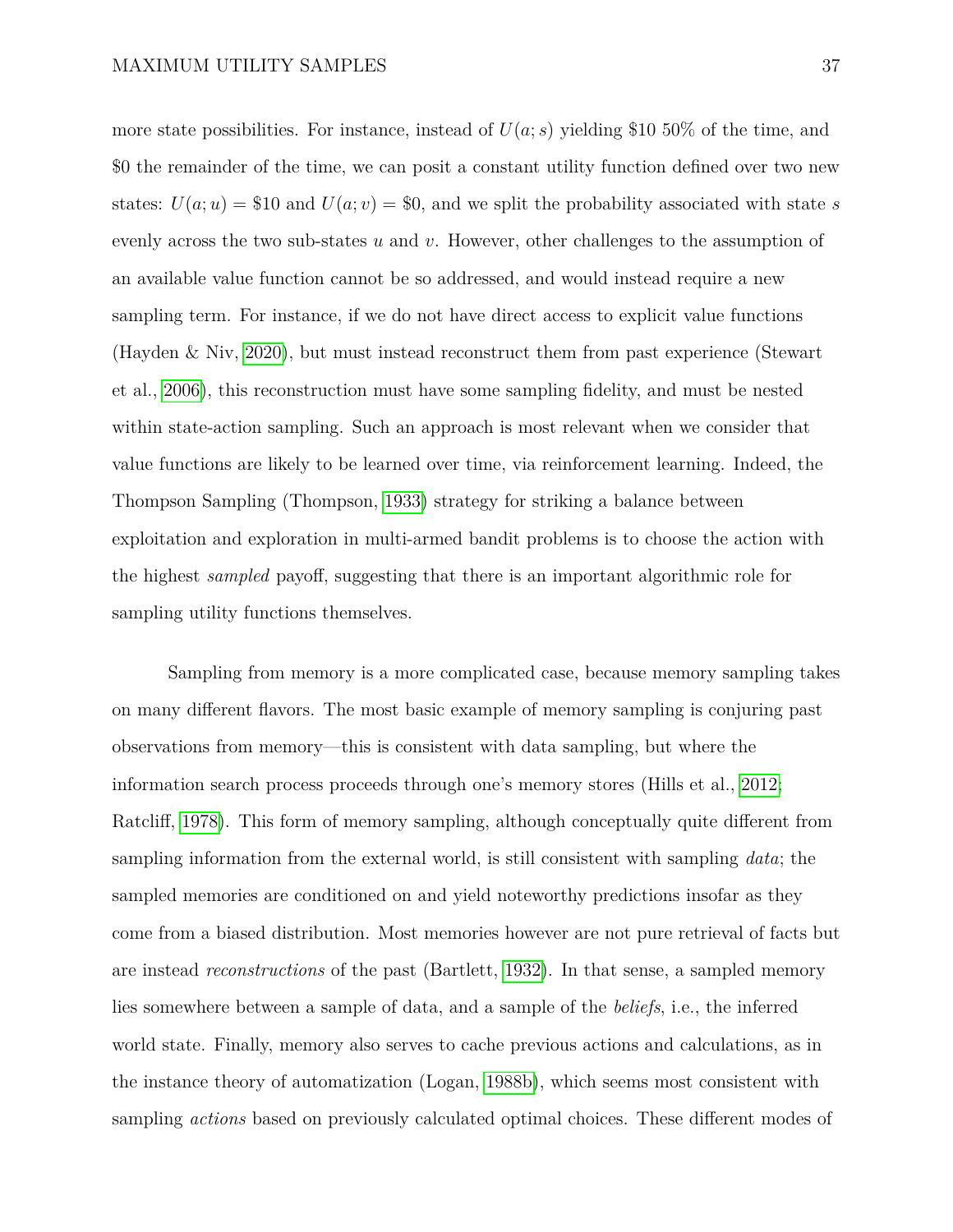memory sampling are sometimes quite tangled. For instance, sampling exemplars from memory is consistent with sampling beliefs in a categorization probability (Nosofsky & Palmeri, [1997;](#page-44-0) Shi et al., [2010\)](#page-45-8), and more generally, sampling previously considered beliefs or interim calculations from memory (Dasgupta & Gershman, [2021;](#page-39-7) Dasgupta et al., [2018\)](#page-39-8) is consistent with reusing past samples of beliefs, actions, or data. Altogether, when considered in our framework, sampling memory is a broad collection of strategies for reusing prior samples of either data, beliefs, or actions. In short, although utility and memory sampling may be accommodated within our framework, a serious treatment of either of these domains requires considerable elaboration of our framework, and thus offers a promising avenue for future work.

### **Conclusions**

In summary, this chapter addresses the challenge of integrating the many sample-based models across diverse areas of psychology. We begin with the observation that in decision making contexts, a rational agent chooses the action that maximizes expected utility. Yet doing so poses major computational hurdles even for simple, everyday decisions. In light of this, we propose that several broad classes of sampling models in the literature can be viewed as approximating different components of the expected utility calculation: *data*, *beliefs*, and *actions*. Under this unifying framework, our review compares models of data, belief, and action sampling along two distinct dimensions which are central to any sampling account: the number of samples and the sample distribution. This comparison offers novel insights into the strengths of different sampling accounts as well as opportunities for future work. Finally, we advocate for further inquiry aimed at understanding how data, belief, and action sampling processes come together to support rich, grounded decision making.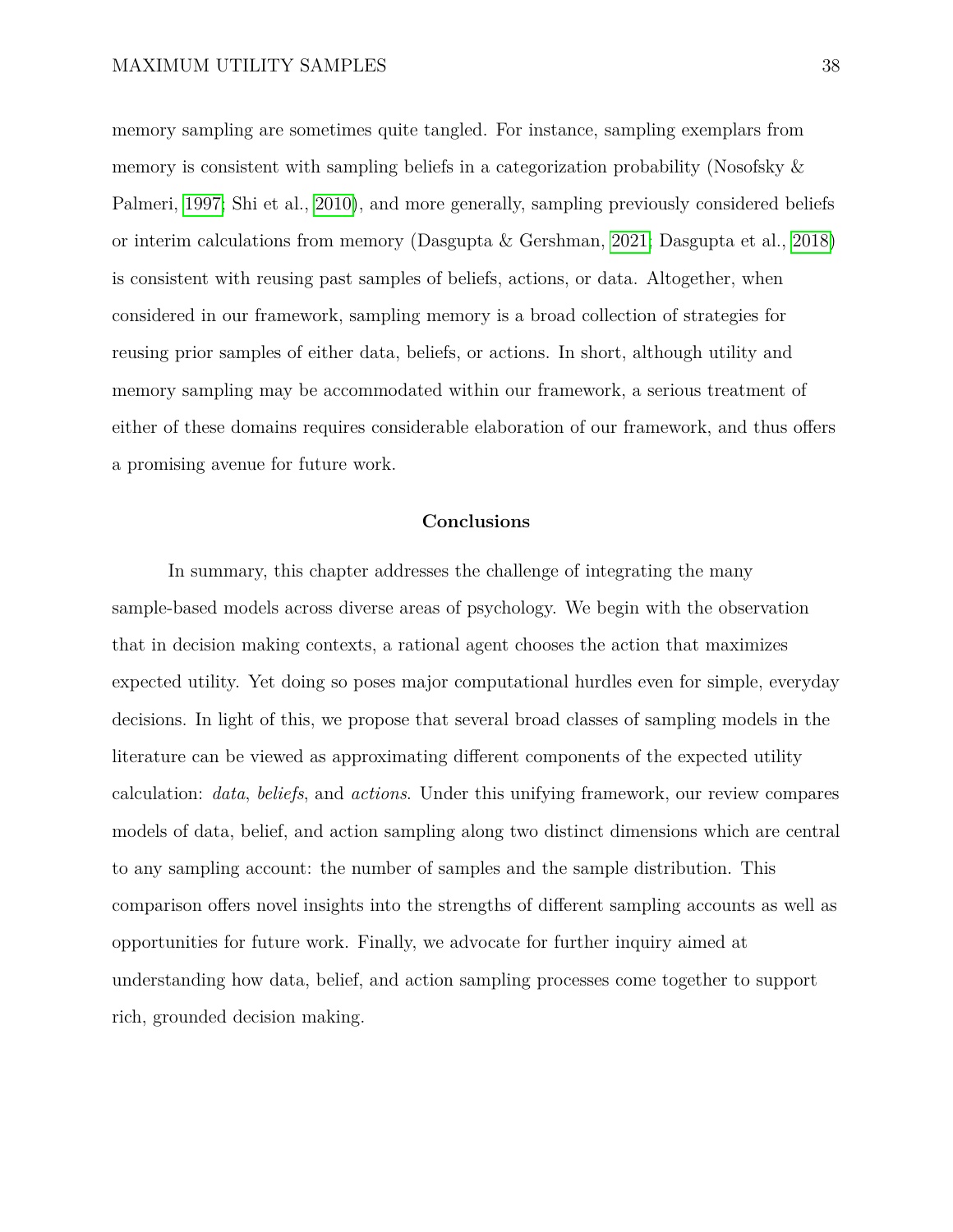#### **References**

- <span id="page-38-8"></span>Adams, G. S., Converse, B. A., Hales, A. H., & Klotz, L. E. (2021). People systematically overlook subtractive changes. *Nature*, *592* (7853), 258–261.
- <span id="page-38-5"></span>Baker, C. L., Saxe, R., & Tenenbaum, J. B. (2009). Action understanding as inverse planning. *Cognition*, *113* (3), 329–349.
- <span id="page-38-9"></span>Bartlett, F. C. (1932). *Remembering: A study in experimental and social psychology*. Cambridge University Press.
- <span id="page-38-3"></span>Battaglia, P. W., Hamrick, J. B., & Tenenbaum, J. B. (2013). Simulation as an engine of physical scene understanding. *Proceedings of the National Academy of Sciences*, *110* (45), 18327–18332.
- <span id="page-38-1"></span>Bogacz, R., Brown, E., Moehlis, J., Holmes, P., & Cohen, J. D. (2006). The physics of optimal decision making: A formal analysis of models of performance in two-alternative forced-choice tasks. *Psychological review*, *113* (4), 700.
- <span id="page-38-2"></span>Bonawitz, E., Denison, S., Gopnik, A., & Griffiths, T. L. (2014). Win-stay, lose-sample: A simple sequential algorithm for approximating bayesian inference. *Cognitive psychology*, *74*, 35–65.
- <span id="page-38-4"></span>Bonawitz, E. B., & Griffiths, T. L. (2010). Deconfounding hypothesis generation and evaluation in bayesian models. *Proceedings of the Annual Meeting of the Cognitive Science Society*, *32* (32).
- <span id="page-38-7"></span>Bonawitz, E., Denison, S., Griffiths, T. L., & Gopnik, A. (2014). Probabilistic models, learning algorithms, and response variability: Sampling in cognitive development. *Trends in cognitive sciences*, *18* (10), 497–500.
- <span id="page-38-6"></span>Bourgin, D., Abbott, J., Griffiths, T., Smith, K., & Vul, E. (2014). Empirical evidence for markov chain monte carlo in memory search. *Proceedings of the Annual Meeting of the Cognitive Science Society*, *36* (36).
- <span id="page-38-0"></span>Braddick, O. (1974). A short-range process in apparent motion. *Vision research*, *14* (7), 519–527.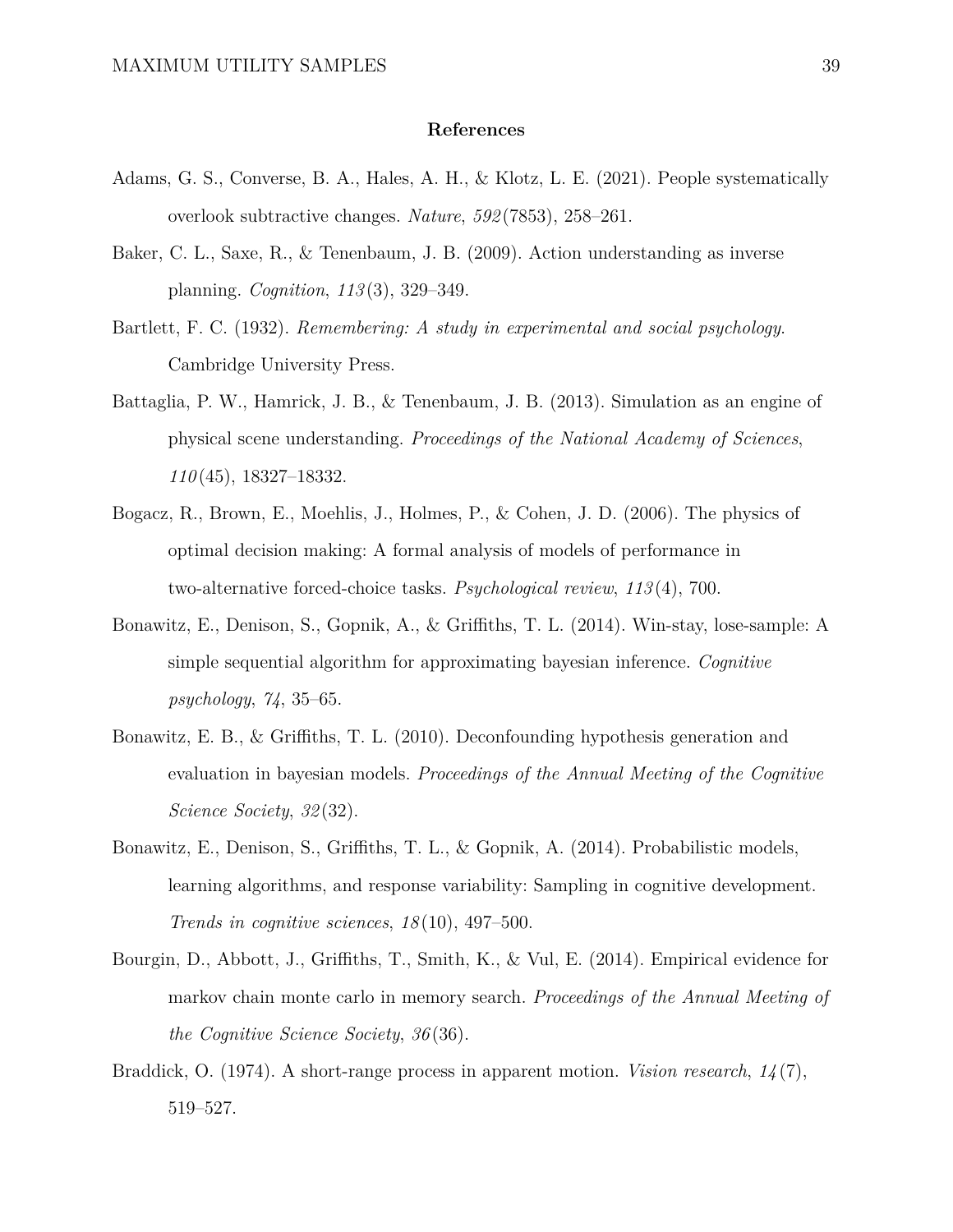- <span id="page-39-5"></span>Chater, N., Tenenbaum, J. B., & Yuille, A. (2006). Probabilistic models of cognition: Where next? *Trends in Cognitive Sciences*, *10* (7), 292–293.
- <span id="page-39-12"></span>Chernev, A., Böckenholt, U., & Goodman, J. (2015). Choice overload: A conceptual review and meta-analysis. *Journal of Consumer Psychology*, *25* (2), 333–358.
- <span id="page-39-3"></span>Coenen, A., & Gureckis, T. (2021). The distorting effects of deciding to stop sampling information.
- <span id="page-39-7"></span>Dasgupta, I., & Gershman, S. J. (2021). Memory as a computational resource. *Trends in Cognitive Sciences*.
- <span id="page-39-6"></span>Dasgupta, I., Schulz, E., & Gershman, S. J. (2017). Where do hypotheses come from? *Cognitive psychology*, *96*, 1–25.
- <span id="page-39-8"></span>Dasgupta, I., Schulz, E., Goodman, N. D., & Gershman, S. J. (2018). Remembrance of inferences past: Amortization in human hypothesis generation. *Cognition*, *178*, 67–81.
- <span id="page-39-9"></span>Dasgupta, I., Schulz, E., Tenenbaum, J. B., & Gershman, S. J. (2020). A theory of learning to infer. *Psychological review*, *127* (3), 412.
- <span id="page-39-10"></span>Daw, N., & Courville, A. (2008). The pigeon as particle filter. *Advances in neural information processing systems*, *20*, 369–376.
- <span id="page-39-2"></span>Daw, N. D., O'doherty, J. P., Dayan, P., Seymour, B., & Dolan, R. J. (2006). Cortical substrates for exploratory decisions in humans. *Nature*, *441* (7095), 876–879.
- <span id="page-39-4"></span>Dawes, R. M. (1993). Prediction of the future versus an understanding of the past: A basic asymmetry. *The American Journal of Psychology*, 1–24.
- <span id="page-39-11"></span>Denison, S., Bonawitz, E., Gopnik, A., & Griffiths, T. L. (2013). Rational variability in children's causal inferences: The sampling hypothesis. *Cognition*, *126* (2), 285–300.
- <span id="page-39-0"></span>Doucet, A., de Freitas, N., & Gordon, N. (2001). Sequential monte carlo methods in practice.
- <span id="page-39-1"></span>Fechner, G. T. (1860). *Elemente der psychophysik* (Vol. 2). Breitkopf u. Härtel.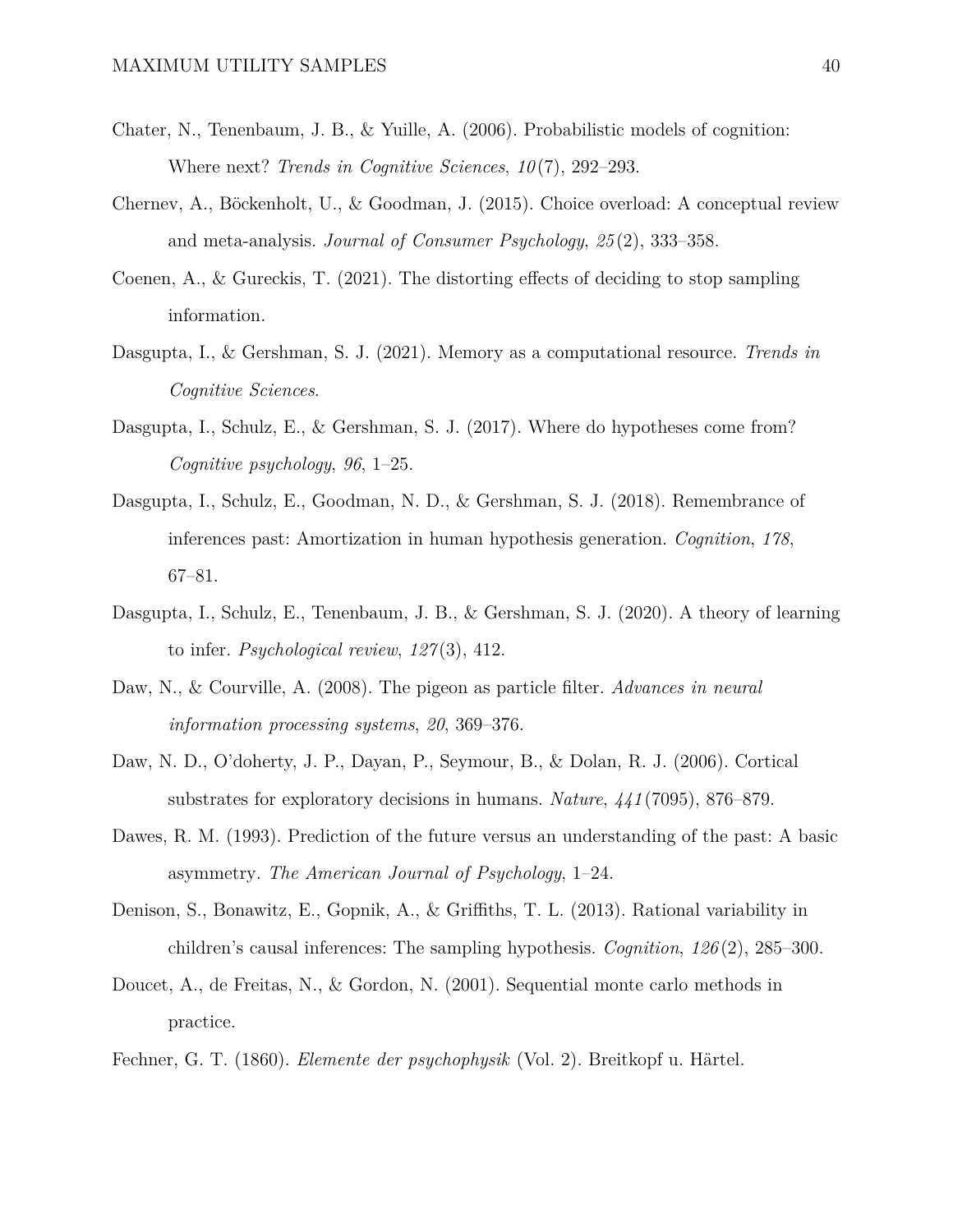- <span id="page-40-1"></span>Fiedler, K. (2000). Beware of samples! a cognitive-ecological sampling approach to judgment biases. *Psychological review*, *107* (4), 659.
- <span id="page-40-3"></span>Fiedler, K. (2008). The ultimate sampling dilemma in experience-based decision making. *Journal of Experimental Psychology: Learning, Memory, and Cognition*, *34* (1), 186.
- <span id="page-40-0"></span>Fiedler, K., & Juslin, P. (2006). Taking the interface between mind and environment seriously. In K. Fiedler & P. Juslin (Eds.), *Information sampling and adaptive cognition* (pp. 3–32). Cambridge University Press.
- <span id="page-40-5"></span>Galesic, M., Olsson, H., & Rieskamp, J. (2012). Social sampling explains apparent biases in judgments of social environments. *Psychological Science*, *23* (12), 1515–1523.
- <span id="page-40-6"></span>Galesic, M., Olsson, H., & Rieskamp, J. (2018). A sampling model of social judgment. *Psychological review*, *125* (3), 363.
- <span id="page-40-9"></span>Gershman, S., & Goodman, N. (2014). Amortized inference in probabilistic reasoning. *Proceedings of the annual meeting of the cognitive science society*, *36* (36).
- <span id="page-40-2"></span>Gershman, S., Horvitz, E. J., & Tenenbaum, J. B. (2015). Computational rationality: A converging paradigm for intelligence in brains, minds, and machines. *Science*, *349* (6245), 273–278.
- <span id="page-40-11"></span>Gershman, S. J., Vul, E., & Tenenbaum, J. B. (2012). Multistability and perceptual inference. *Neural computation*, *24* (1), 1–24.
- <span id="page-40-8"></span>Gigerenzer, G., & Goldstein, D. G. (1996). Reasoning the fast and frugal way: Models of bounded rationality. *Psychological review*, *103* (4), 650.
- <span id="page-40-4"></span>Gigerenzer, G., & Hoffrage, U. (1995). How to improve bayesian reasoning without instruction: Frequency formats. *Psychological review*, *102* (4), 684.
- <span id="page-40-10"></span>Gilks, W. R., Richardson, S., & Spiegelhalter, D. (1995). *Markov chain monte carlo in practice*. CRC press.
- <span id="page-40-7"></span>Gittins, J. C. (1979). Bandit processes and dynamic allocation indices. *Journal of the Royal Statistical Society: Series B (Methodological)*, *41* (2), 148–164.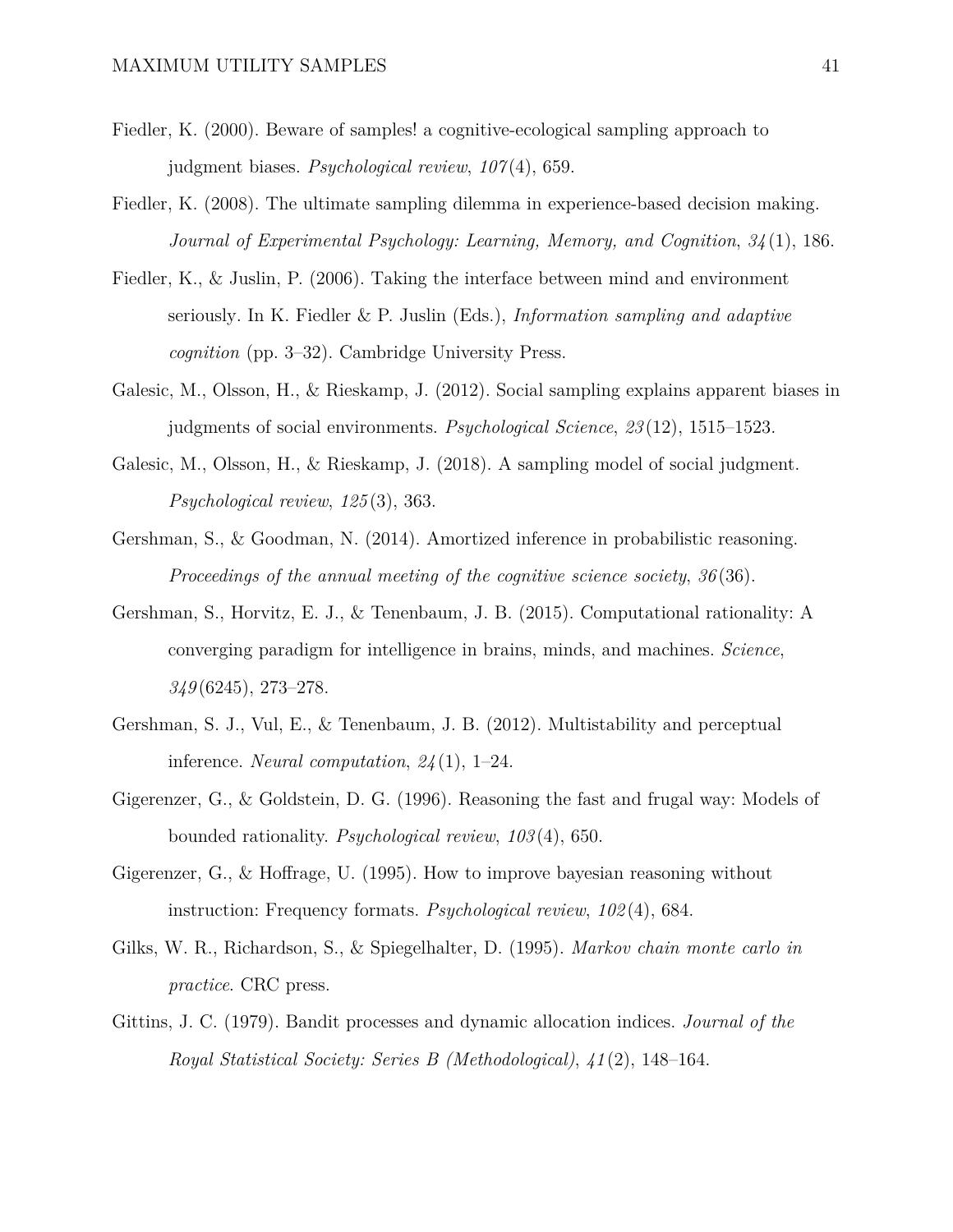- <span id="page-41-9"></span>Gläscher, J., Daw, N., Dayan, P., & O'Doherty, J. P. (2010). States versus rewards: Dissociable neural prediction error signals underlying model-based and model-free reinforcement learning. *Neuron*, *66* (4), 585–595.
- <span id="page-41-4"></span>Goodman, N. D., Tenenbaum, J. B., Feldman, J., & Griffiths, T. L. (2008). A rational analysis of rule-based concept learning. *Cognitive science*, *32* (1), 108–154.
- <span id="page-41-6"></span>Gopnik, A., Griffiths, T. L., & Lucas, C. G. (2015). When younger learners can be better (or at least more open-minded) than older ones. *Current Directions in Psychological Science*, *24* (2), 87–92.
- <span id="page-41-7"></span>Gopnik, A., O'Grady, S., Lucas, C. G., Griffiths, T. L., Wente, A., Bridgers, S., Aboody, R., Fung, H., & Dahl, R. E. (2017). Changes in cognitive flexibility and hypothesis search across human life history from childhood to adolescence to adulthood. *Proceedings of the National Academy of Sciences*, *114* (30), 7892–7899.
- <span id="page-41-5"></span>Griffiths, T. L., & Tenenbaum, J. B. (2006). Optimal predictions in everyday cognition. *Psychological science*, *17* (9), 767–773.
- <span id="page-41-0"></span>Griffiths, T. L., Vul, E., & Sanborn, A. N. (2012). Bridging levels of analysis for probabilistic models of cognition. *Current Directions in Psychological Science*, *21* (4), 263–268.
- <span id="page-41-2"></span>Hau, R., Pleskac, T. J., & Hertwig, R. (2010). Decisions from experience and statistical probabilities: Why they trigger different choices than a priori probabilities. *Journal of Behavioral Decision Making*, *23* (1), 48–68.
- <span id="page-41-8"></span>Hauser, J. R., & Wernerfelt, B. (1990). An evaluation cost model of consideration sets. *Journal of consumer research*, *16* (4), 393–408.
- <span id="page-41-10"></span><span id="page-41-3"></span>Hayden, B., & Niv, Y. (2020). The case against economic values in the brain.
- Hertwig, R., Barron, G., Weber, E. U., & Erev, I. (2004). Decisions from experience and the effect of rare events in risky choice. *Psychological science*, *15*, 534–539.
- <span id="page-41-1"></span>Hertwig, R., & Erev, I. (2009). The description–experience gap in risky choice. *Trends in cognitive sciences*, *13*, 517–523.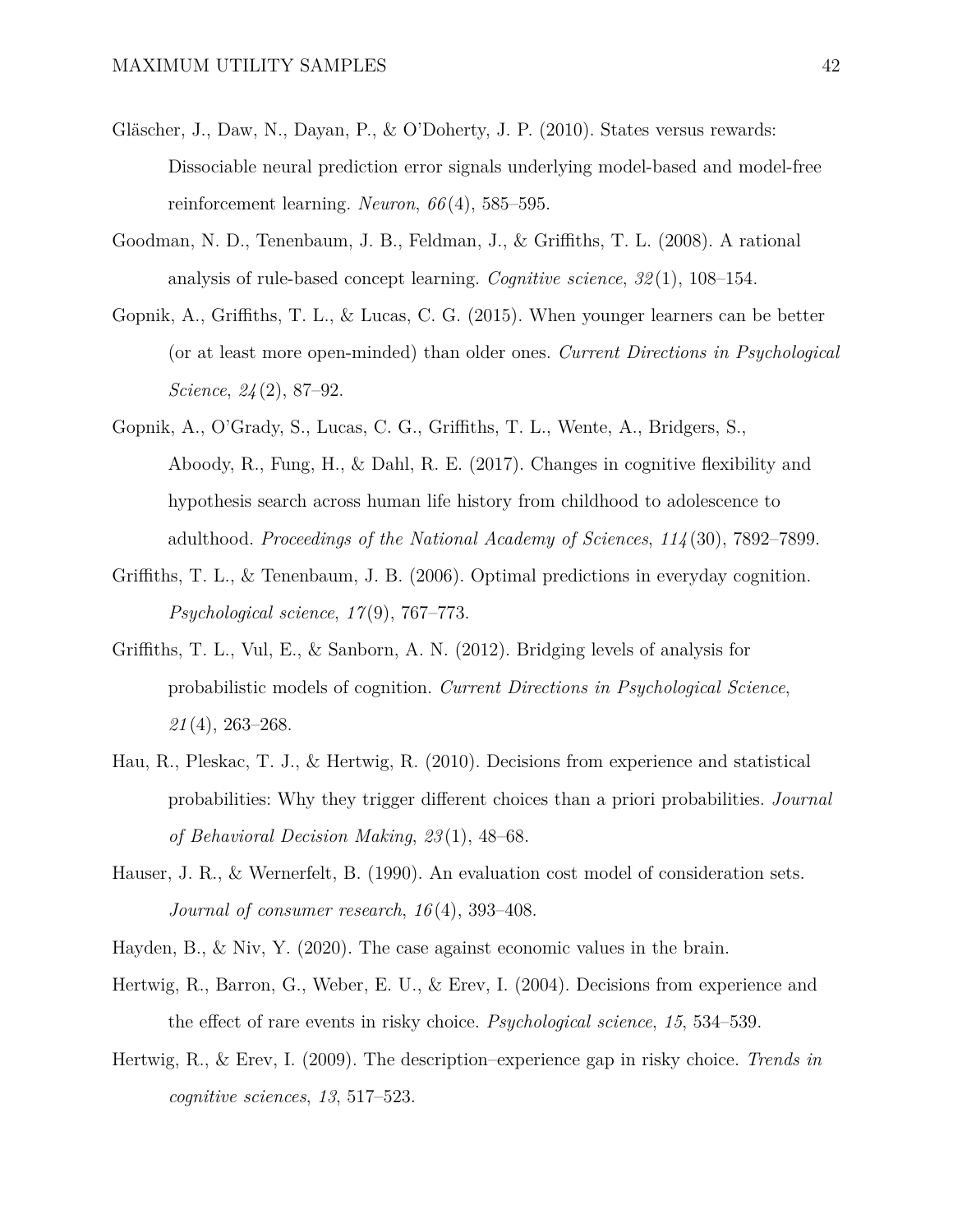- <span id="page-42-2"></span>Hertwig, R., & Pleskac, T. J. (2010). Decisions from experience: Why small samples? *Cognition*, *115*, 225–237.
- <span id="page-42-10"></span>Hills, T. T., Jones, M. N., & Todd, P. M. (2012). Optimal foraging in semantic memory. *Psychological review*, *119* (2), 431.
- <span id="page-42-1"></span>Hogarth, R. M., Lejarraga, T., & Soyer, E. (2015). The two settings of kind and wicked learning environments. *Current Directions in Psychological Science*, *24* (5), 379–385.
- <span id="page-42-5"></span>Hourihan, K. L., & Benjamin, A. S. (2010). Smaller is better (when sampling from the crowd within): Low memory-span individuals benefit more from multiple opportunities for estimation. *Journal of Experimental Psychology: Learning, Memory, and Cognition*, *36* (4), 1068.
- <span id="page-42-3"></span>Jazayeri, M., & Movshon, J. A. (2007). A new perceptual illusion reveals mechanisms of sensory decoding. *Nature*, *446* (7138), 912–915.
- <span id="page-42-8"></span>Johnson, J. G., & Raab, M. (2003). Take the first: Option-generation and resulting choices. *Organizational behavior and human decision processes*, *91* (2), 215–229.
- <span id="page-42-4"></span>Jones, M., & Love, B. C. (2011). Bayesian fundamentalism or enlightenment? on the explanatory status and theoretical contributions of bayesian models of cognition. *Behavioral and brain sciences*, *34* (4), 169.
- <span id="page-42-0"></span>Juni, M. Z., Gureckis, T. M., & Maloney, L. T. (2016). Information sampling behavior with explicit sampling costs. *Decision*, *3*, 147.
- <span id="page-42-6"></span>Kahneman, D., & Tversky, A. (1979). Prospect theory: An analysis of decision under risk. *Econometrica*, *47* (2), 263–292.
- <span id="page-42-9"></span>Kaiser, S., Simon, J. J., Kalis, A., Schweizer, S., Tobler, P. N., & Mojzisch, A. (2013). The cognitive and neural basis of option generation and subsequent choice. *Cognitive, Affective, & Behavioral Neuroscience*, *13* (4), 814–829.
- <span id="page-42-7"></span>Kalis, A., Kaiser, S., & Mojzisch, A. (2013). Why we should talk about option generation in decision-making research. *Frontiers in psychology*, *4*, 555.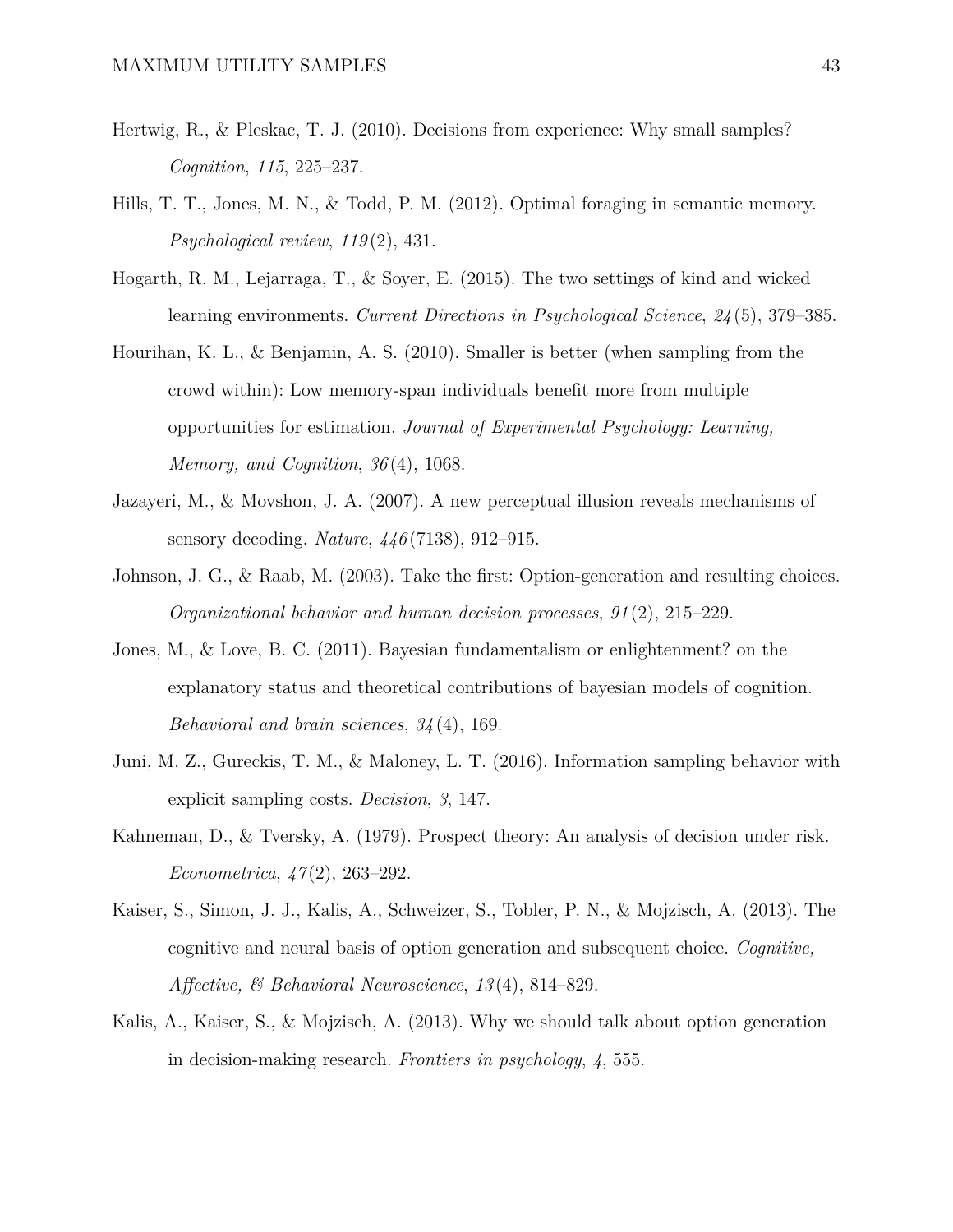- <span id="page-43-0"></span>Karnopp, D. C. (1963). Random search techniques for optimization problems. *Automatica*, *1* (2-3), 111–121.
- <span id="page-43-3"></span>Klayman, J., & Ha, Y.-W. (1987). Confirmation, disconfirmation, and information in hypothesis testing. *Psychological review*, *94* (2), 211.
- <span id="page-43-4"></span>Knill, D. C., & Richards, W. (1996). *Perception as bayesian inference*. Cambridge University Press.
- <span id="page-43-2"></span>Konovalova, E., & Le Mens, G. (2020). An information sampling explanation for the in-group heterogeneity effect. *Psychological review*, *127* (1), 47.
- <span id="page-43-5"></span>Kwisthout, J., Wareham, T., & van Rooij, I. (2011). Bayesian intractability is not an ailment that approximation can cure. *Cognitive Science*, *35* (5), 779–784.
- <span id="page-43-6"></span>Levy, R. P., Reali, F., & Griffiths, T. L. (2009). Modeling the effects of memory on human online sentence processing with particle filters. *Advances in neural information processing systems*, 937–944.
- <span id="page-43-7"></span>Lewandowsky, S., Griffiths, T. L., & Kalish, M. L. (2009). The wisdom of individuals: Exploring people's knowledge about everyday events using iterated learning. *Cognitive science*, *33* (6), 969–998.
- <span id="page-43-1"></span>Lieder, F., Griffiths, T. L., & Hsu, M. (2018). Overrepresentation of extreme events in decision making reflects rational use of cognitive resources. *Psychological review*, *125*, 1.
- <span id="page-43-9"></span>Lieder, F., Griffiths, T. L., Huys, Q. J., & Goodman, N. D. (2018). The anchoring bias reflects rational use of cognitive resources. *Psychonomic bulletin*  $\mathcal{C}$  review,  $25(1)$ , 322–349.
- <span id="page-43-8"></span>Logan, G. D. (1988a). Toward an instance theory of automatization. *Psychological review*, *95* (4), 492.
- <span id="page-43-10"></span>Logan, G. D. (1988b). Toward an instance theory of automatization. *Psychological review*, *95* (4), 492.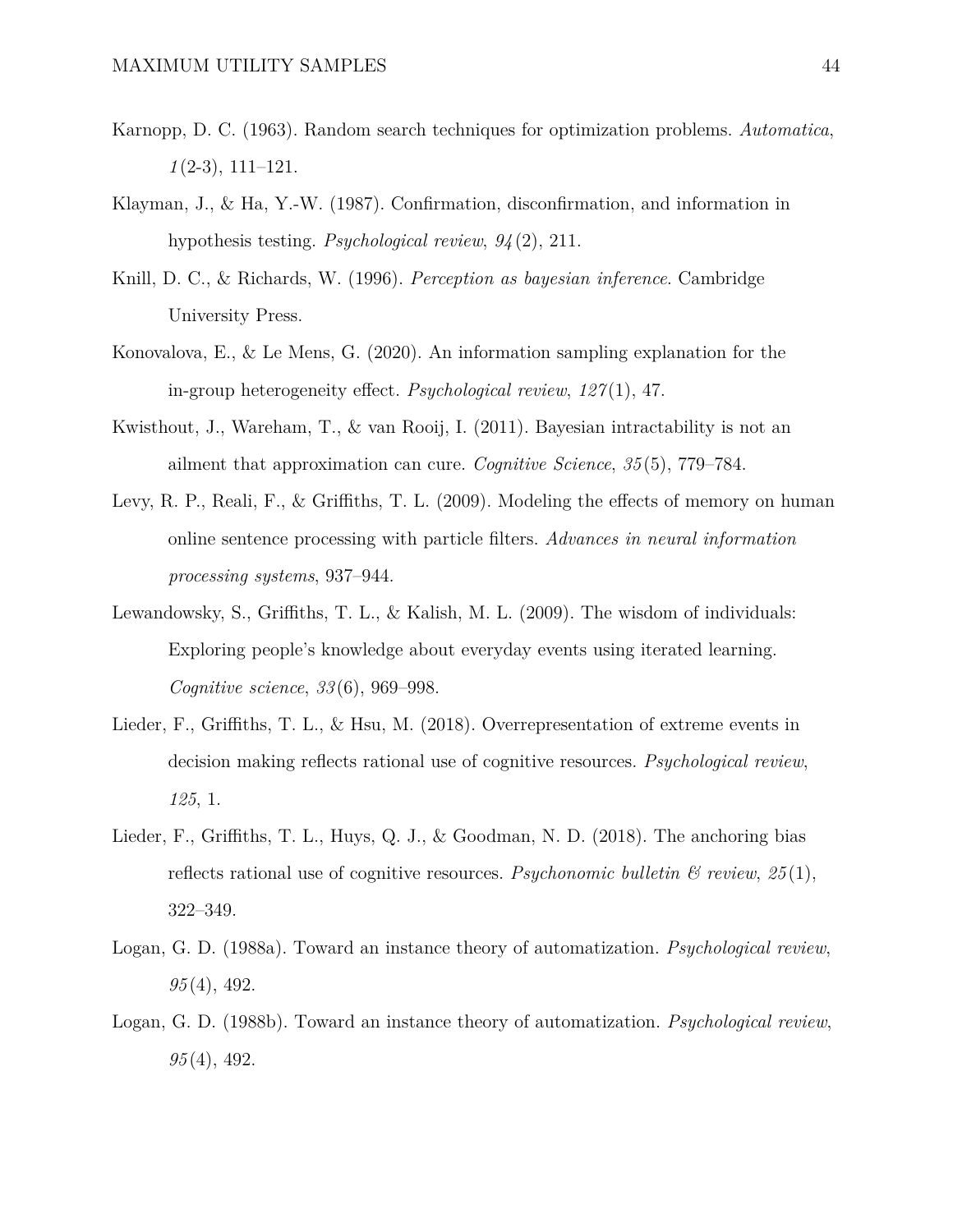- <span id="page-44-7"></span>Loomes, G., & Sugden, R. (1982). Regret theory: An alternative theory of rational choice under uncertainty. *The economic journal*, *92* (368), 805–824.
- <span id="page-44-8"></span>Loomes, G., & Sugden, R. (1986). Disappointment and dynamic consistency in choice under uncertainty. *The Review of Economic Studies*, *53* (2), 271–282.
- <span id="page-44-5"></span>Lucas, C. G., Bridgers, S., Griffiths, T. L., & Gopnik, A. (2014). When children are better (or at least more open-minded) learners than adults: Developmental differences in learning the forms of causal relationships. *Cognition*, *131* (2), 284–299.
- <span id="page-44-9"></span>Mellers, B. A., Schwartz, A., Ho, K., & Ritov, I. (1997). Decision affect theory: Emotional reactions to the outcomes of risky options. *Psychological Science*, *8* (6), 423–429.
- <span id="page-44-10"></span>Morris, A., Phillips, J., Huang, K., & Cushman, F. (2021). Generating options and choosing between them depend on distinct forms of value representation. *Psychological Science*, *32* (11), 1731–1746.
- <span id="page-44-4"></span>Mozer, M. C., Pashler, H., & Homaei, H. (2008). Optimal predictions in everyday cognition: The wisdom of individuals or crowds? *Cognitive science*, *32* (7), 1133–1147.
- <span id="page-44-1"></span>Navarro, D. J., & Perfors, A. F. (2011). Hypothesis generation, sparse categories, and the positive test strategy. *Psychological review*, *118* (1), 120.
- <span id="page-44-6"></span>Nocedal, J., & Wright, S. (2006). *Numerical optimization*. Springer Science & Business Media.
- <span id="page-44-0"></span>Nosofsky, R. M., & Palmeri, T. J. (1997). An exemplar-based random walk model of speeded classification. *Psychological review*, *104* (2), 266.
- <span id="page-44-2"></span>Oaksford, M., & Chater, N. (1994). A rational analysis of the selection task as optimal data selection. *Psychological Review*, *101* (4), 608.
- <span id="page-44-3"></span>Oaksford, M., Chater, N. et al. (2007). *Bayesian rationality: The probabilistic approach to human reasoning*. Oxford University Press.
- <span id="page-44-11"></span>Pezzulo, G., Rigoli, F., & Chersi, F. (2013). The mixed instrumental controller: Using value of information to combine habitual choice and mental simulation. *Frontiers in psychology*, *4*, 92.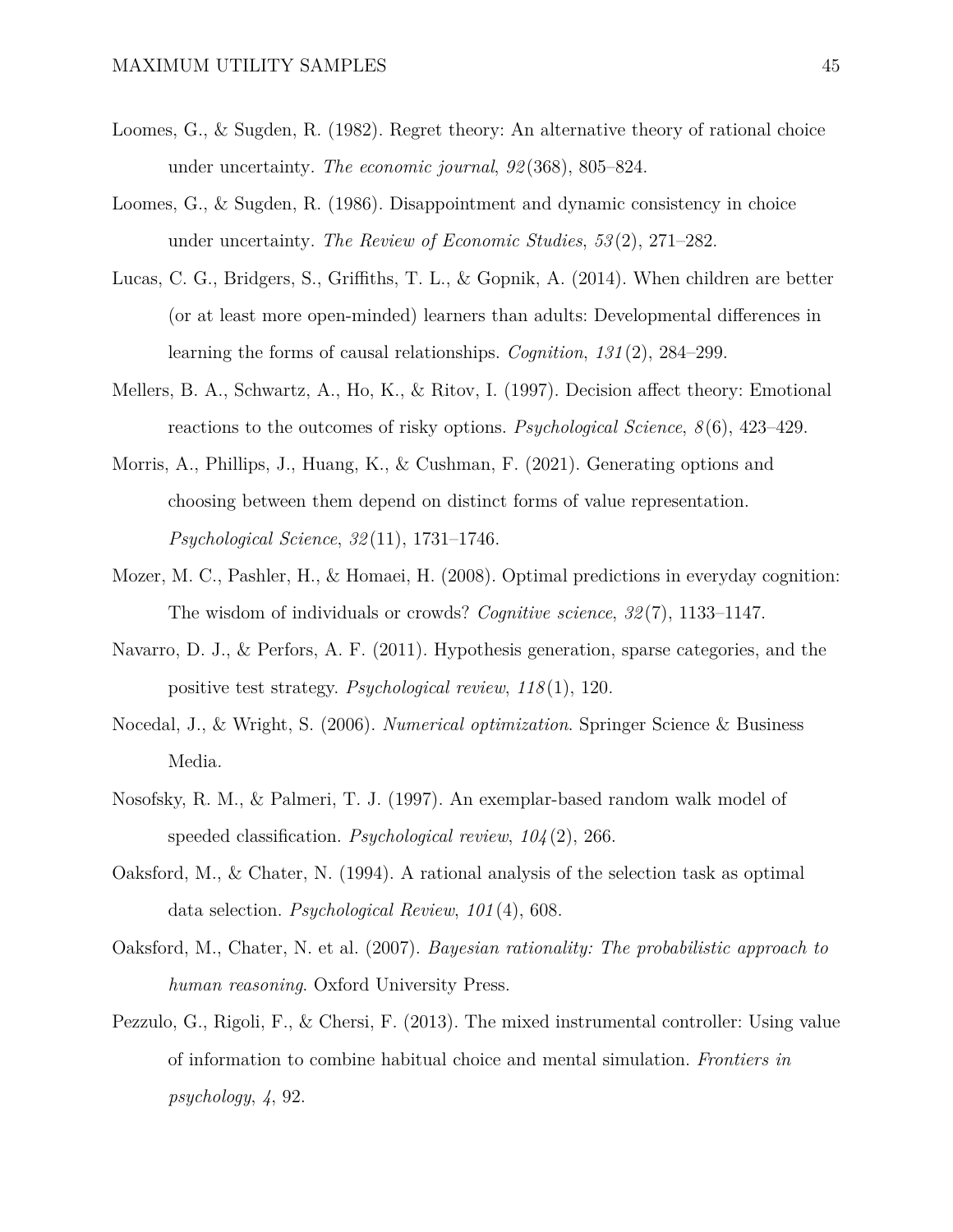- <span id="page-45-0"></span>Phillips, J., Morris, A., & Cushman, F. (2019). How we know what not to think. *Trends in cognitive sciences*, *23*, 1026–1040.
- <span id="page-45-12"></span><span id="page-45-4"></span>Ratcliff, R. (1978). A theory of memory retrieval. *Psychological review*, *85* (2), 59.
- Ratcliff, R., & McKoon, G. (2008). The diffusion decision model: Theory and data for two-choice decision tasks. *Neural computation*, *20* (4), 873–922.
- <span id="page-45-5"></span>Ratcliff, R., & Smith, P. L. (2004). A comparison of sequential sampling models for two-choice reaction time. *Psychological review*, *111* (2), 333.
- <span id="page-45-6"></span><span id="page-45-1"></span>Robert, C. P., & Casella, G. (2004). *Monte carlo statistical methods* (Vol. 2). Springer.
- Rothe, A., Lake, B. M., & Gureckis, T. M. (2018). Do people ask good questions? *Computational Brain & Behavior*, *1*, 69–89.
- <span id="page-45-3"></span>Sanborn, A. N. (2017). Types of approximation for probabilistic cognition: Sampling and variational. *Brain and cognition*, *112*, 98–101.
- <span id="page-45-7"></span>Sanborn, A. N., Griffiths, T. L., & Navarro, D. J. (2010). Rational approximations to rational models: Alternative algorithms for category learning. *Psychological review*, *117* (4), 1144.
- <span id="page-45-2"></span>Savage, L. J. (1954). *The foundations of statistics*. Wiley.
- <span id="page-45-10"></span>Schulz, E., Wu, C. M., Ruggeri, A., & Meder, B. (2019). Searching for rewards like a child means less generalization and more directed exploration. *Psychological science*, *30* (11), 1561–1572.
- <span id="page-45-8"></span>Shi, L., Griffiths, T. L., Feldman, N. H., & Sanborn, A. N. (2010). Exemplar models as a mechanism for performing bayesian inference. *Psychonomic bulletin & review*, *17* (4), 443–464.
- <span id="page-45-11"></span>Smaldino, P. E., & Richerson, P. J. (2012). The origins of options. *Frontiers in Neuroscience*, *6*, 50.
- <span id="page-45-9"></span>Smith, K., Huber, D. E., & Vul, E. (2013). Multiply-constrained semantic search in the remote associates test. *Cognition*, *128* (1), 64–75.